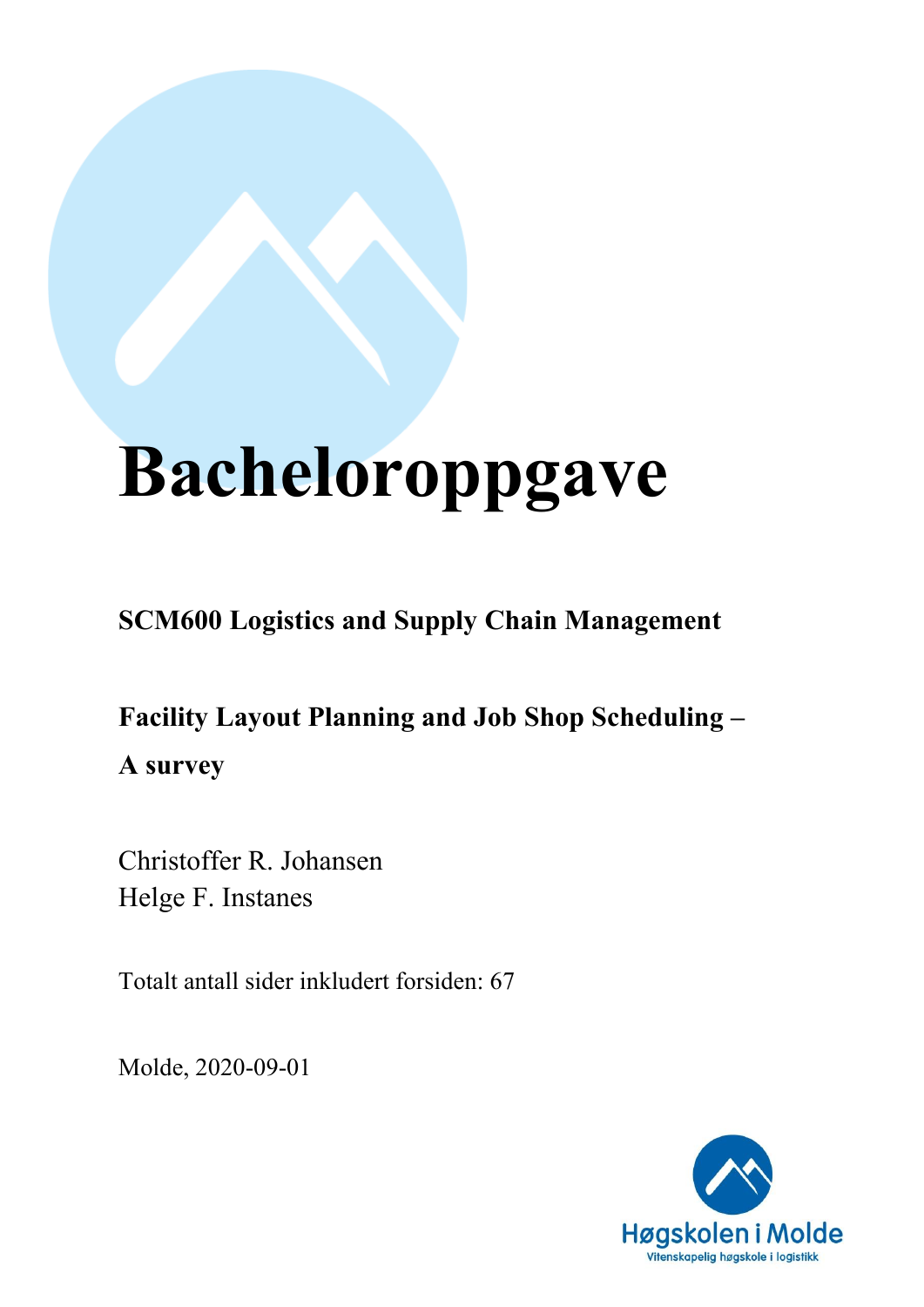## **Obligatorisk egenerklæring/gruppeerklæring**

Den enkelte student er selv ansvarlig for å sette seg inn i hva som er lovlige hjelpemidler, retningslinjer for bruk av disse og regler om kildebruk. Erklæringen skal bevisstgjøre studentene på deres ansvar og hvilke konsekvenser fusk kan medføre. Manglende erklæring fritar ikke studentene fra sitt ansvar.

|    | Du/dere fyller ut erklæringen ved å klikke i ruten til høyre for den enkelte del 1-6: |             |  |  |  |  |  |  |  |  |  |
|----|---------------------------------------------------------------------------------------|-------------|--|--|--|--|--|--|--|--|--|
| 1. | Jeg/vi erklærer herved at min/vår besvarelse er mitt/vårt eget arbeid, og at          |             |  |  |  |  |  |  |  |  |  |
|    | jeg/vi ikke har brukt andre kilder eller har mottatt annen hjelp enn det som er       |             |  |  |  |  |  |  |  |  |  |
|    | nevnt i besvarelsen.                                                                  | $\boxtimes$ |  |  |  |  |  |  |  |  |  |
| 2. | Jeg/vi erklærer videre at denne besvarelsen:                                          |             |  |  |  |  |  |  |  |  |  |
|    | ikke har vært brukt til annen eksamen ved annen                                       |             |  |  |  |  |  |  |  |  |  |
|    | avdeling/universitet/høgskole innenlands eller utenlands.                             |             |  |  |  |  |  |  |  |  |  |
|    | ikke refererer til andres arbeid uten at det er oppgitt.<br>$\bullet$                 |             |  |  |  |  |  |  |  |  |  |
|    | ikke refererer til eget tidligere arbeid uten at det er oppgitt.<br>$\bullet$         |             |  |  |  |  |  |  |  |  |  |
|    | har alle referansene oppgitt i litteraturlisten.                                      |             |  |  |  |  |  |  |  |  |  |
|    | ikke er en kopi, duplikat eller avskrift av andres arbeid eller besvarelse.           |             |  |  |  |  |  |  |  |  |  |
|    |                                                                                       | $\boxtimes$ |  |  |  |  |  |  |  |  |  |
| 3. | Jeg/vi er kjent med at brudd på ovennevnte er å betrakte som fusk og kan              |             |  |  |  |  |  |  |  |  |  |
|    | medføre annullering av eksamen og utestengelse fra universiteter og høgskoler i       |             |  |  |  |  |  |  |  |  |  |
|    | Norge, jf. Universitets- og høgskoleloven §§4-7 og 4-8 og Forskrift om eksamen        |             |  |  |  |  |  |  |  |  |  |
|    | §§14 og 15.                                                                           | $\boxtimes$ |  |  |  |  |  |  |  |  |  |
| 4. | Jeg/vi er kjent med at alle innleverte oppgaver kan bli plagiatkontrollert i          |             |  |  |  |  |  |  |  |  |  |
|    | URKUND, se Retningslinjer for elektronisk innlevering og publisering av               |             |  |  |  |  |  |  |  |  |  |
|    | studiepoenggivende studentoppgaver                                                    | $\boxtimes$ |  |  |  |  |  |  |  |  |  |
| 5. | Jeg/vi er kjent med at høgskolen vil behandle alle saker hvor det forligger           |             |  |  |  |  |  |  |  |  |  |
|    | mistanke om fusk etter høgskolens retningslinjer for behandling av saker om           |             |  |  |  |  |  |  |  |  |  |
|    | fusk                                                                                  | $\boxtimes$ |  |  |  |  |  |  |  |  |  |
| 6. | Jeg/vi har satt oss inn i regler og retningslinjer i bruk av kilder og referanser på  |             |  |  |  |  |  |  |  |  |  |
|    | biblioteket sine nettsider                                                            | $\boxtimes$ |  |  |  |  |  |  |  |  |  |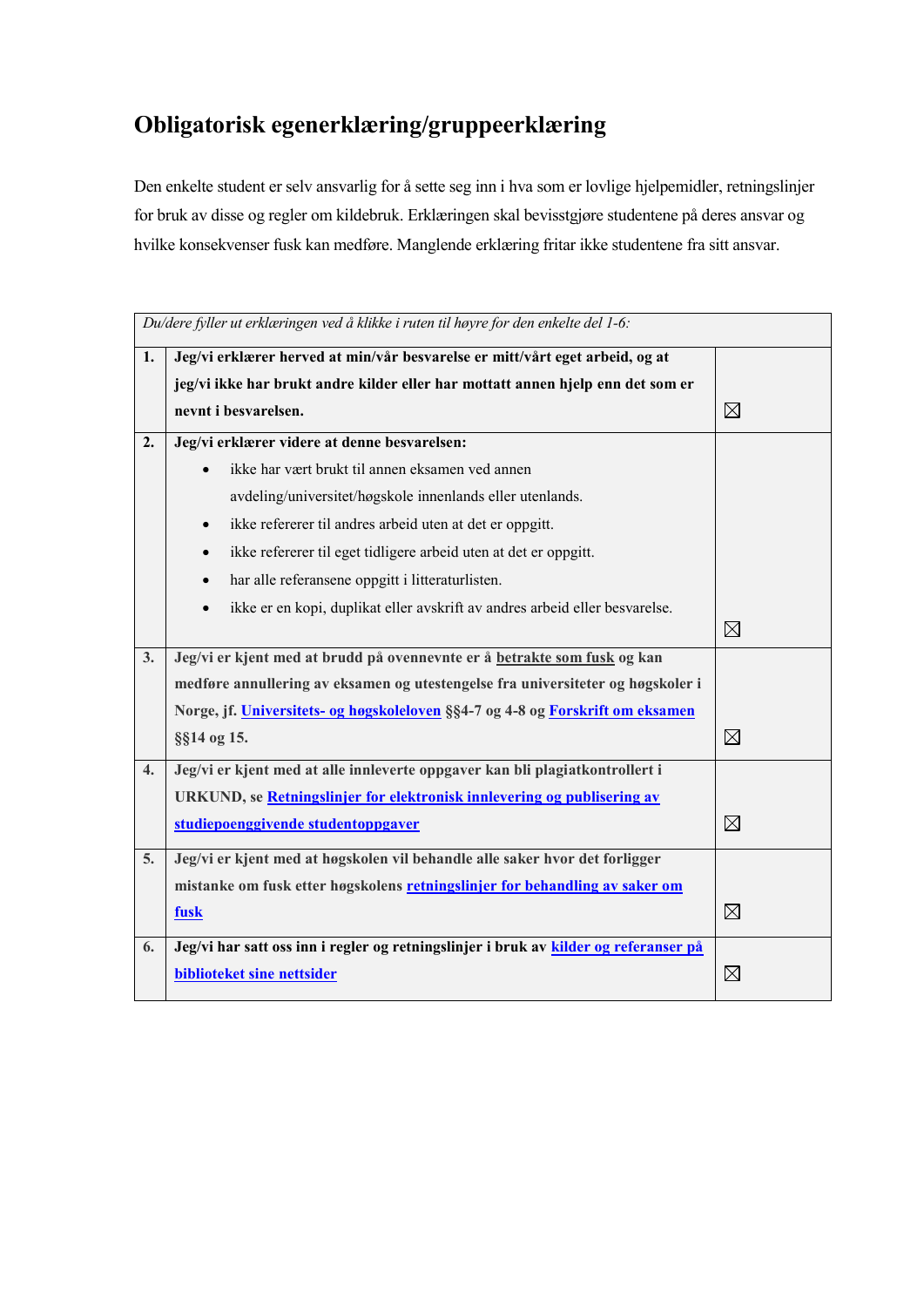## **Personvern**

| Personopplysningsloven                                                                      |       |        |  |  |  |  |  |  |  |
|---------------------------------------------------------------------------------------------|-------|--------|--|--|--|--|--|--|--|
| Forskningsprosjekt som innebærer behandling av personopplysninger iht.                      |       |        |  |  |  |  |  |  |  |
| Personopplysningsloven skal meldes til Norsk senter for forskningsdata, NSD, for vurdering. |       |        |  |  |  |  |  |  |  |
|                                                                                             |       |        |  |  |  |  |  |  |  |
| Har oppgaven vært vurdert av NSD?                                                           | - lia | ∣×lnei |  |  |  |  |  |  |  |
| - Hvis ja:                                                                                  |       |        |  |  |  |  |  |  |  |
| Referansenummer:                                                                            |       |        |  |  |  |  |  |  |  |
| - Hvis nei:                                                                                 |       |        |  |  |  |  |  |  |  |
| Jeg/vi erklærer at oppgaven ikke omfattes av Personopplysningsloven: $\boxtimes$            |       |        |  |  |  |  |  |  |  |
|                                                                                             |       |        |  |  |  |  |  |  |  |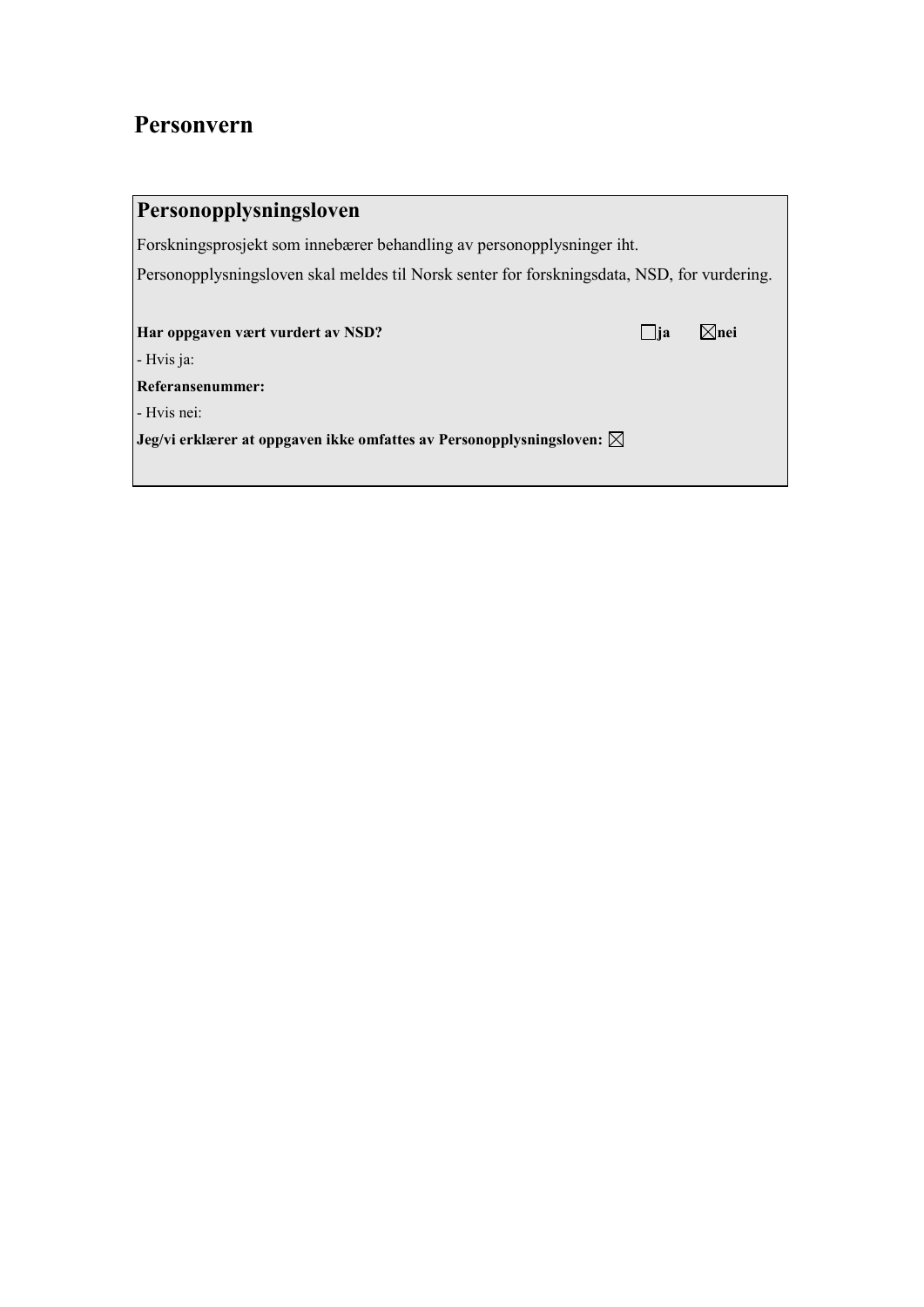# **Publiseringsavtale**

## **Studiepoeng: 15 Veileder: Yury Redutskiy**

| Fullmakt til elektronisk publisering av oppgaven                                             |           |                 |  |  |  |  |  |  |  |  |
|----------------------------------------------------------------------------------------------|-----------|-----------------|--|--|--|--|--|--|--|--|
| Forfatter(ne) har opphavsrett til oppgaven. Det betyr blant annet enerett til å gjøre verket |           |                 |  |  |  |  |  |  |  |  |
| tilgjengelig for allmennheten (Åndsverkloven. §2).                                           |           |                 |  |  |  |  |  |  |  |  |
| Alle oppgaver som fyller kriteriene vil bli registrert og publisert i Brage HiM med          |           |                 |  |  |  |  |  |  |  |  |
| forfatter(ne)s godkjennelse.                                                                 |           |                 |  |  |  |  |  |  |  |  |
| Oppgaver som er unntatt offentlighet eller båndlagt vil ikke bli publisert.                  |           |                 |  |  |  |  |  |  |  |  |
|                                                                                              |           |                 |  |  |  |  |  |  |  |  |
| Jeg/vi gir herved Høgskolen i Molde en vederlagsfri rett til å                               |           |                 |  |  |  |  |  |  |  |  |
| ⊠ja<br>gjøre oppgaven tilgjengelig for elektronisk publisering:                              | Inei      |                 |  |  |  |  |  |  |  |  |
|                                                                                              |           |                 |  |  |  |  |  |  |  |  |
| Er oppgaven båndlagt (konfidensiell)?                                                        | $\Box$ ja | $\boxtimes$ nei |  |  |  |  |  |  |  |  |
| (Båndleggingsavtale må fylles ut)                                                            |           |                 |  |  |  |  |  |  |  |  |
| - Hvis ja:                                                                                   |           |                 |  |  |  |  |  |  |  |  |
| Kan oppgaven publiseres når båndleggingsperioden er over?                                    | $\Box$ ja | - Inei          |  |  |  |  |  |  |  |  |
| Dato:                                                                                        |           |                 |  |  |  |  |  |  |  |  |
|                                                                                              |           |                 |  |  |  |  |  |  |  |  |
|                                                                                              |           |                 |  |  |  |  |  |  |  |  |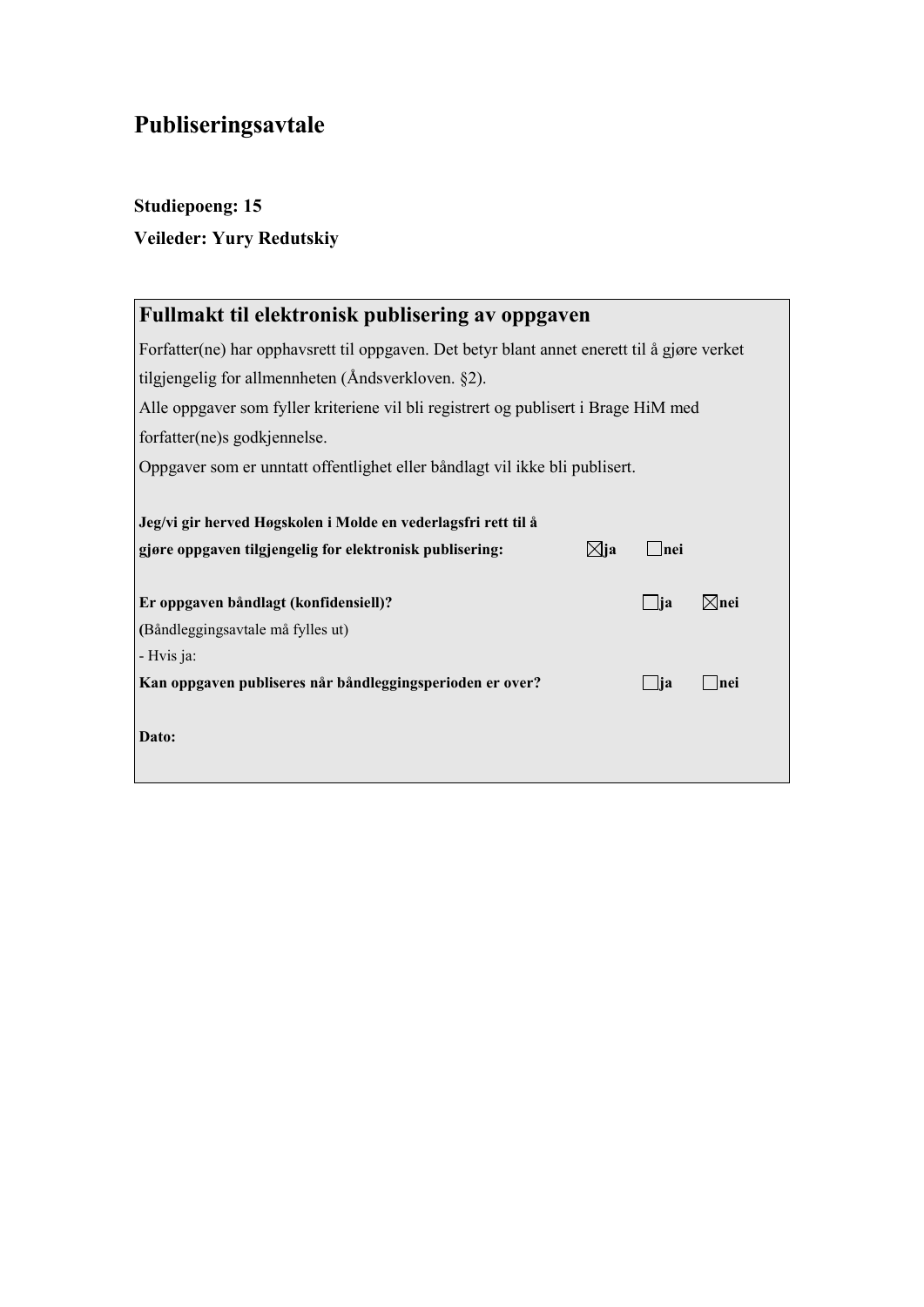**Antall ord:** 14 103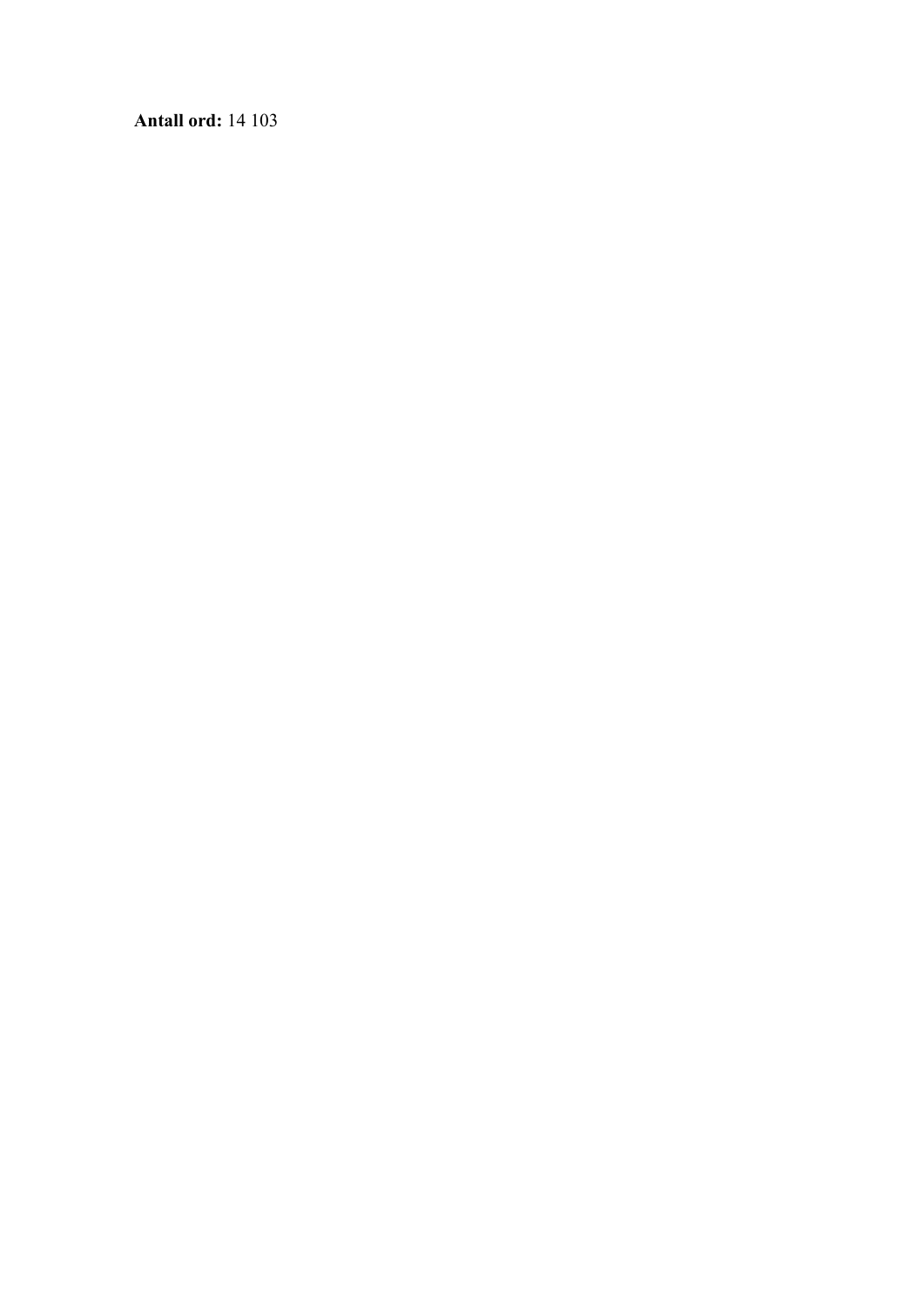#### **Preface**

This bachelor's thesis is written as a final assignment of the bachelor program in Logistics and Supply Chain Management at Molde University College – Specialized University in Logistics 2020.

We chose to focus our thesis on current research in the field of Facility Layout Planning and Job Shop Scheduling. This to help modern manufacturers by guiding future research opportunities.

We would like to thank everyone who has helped us during our work. There have been difficult questions and challenging times, all of which we could not have overcome without the generous help offered to us. We would also like to give a special salute to our supervisor Yury Redutskiy for his incredible guidance, both on an academic and personal level. Without him, there would be no thesis.

> Molde 2020-09-01 Christoffer R. Johansen and Helge F. Instanes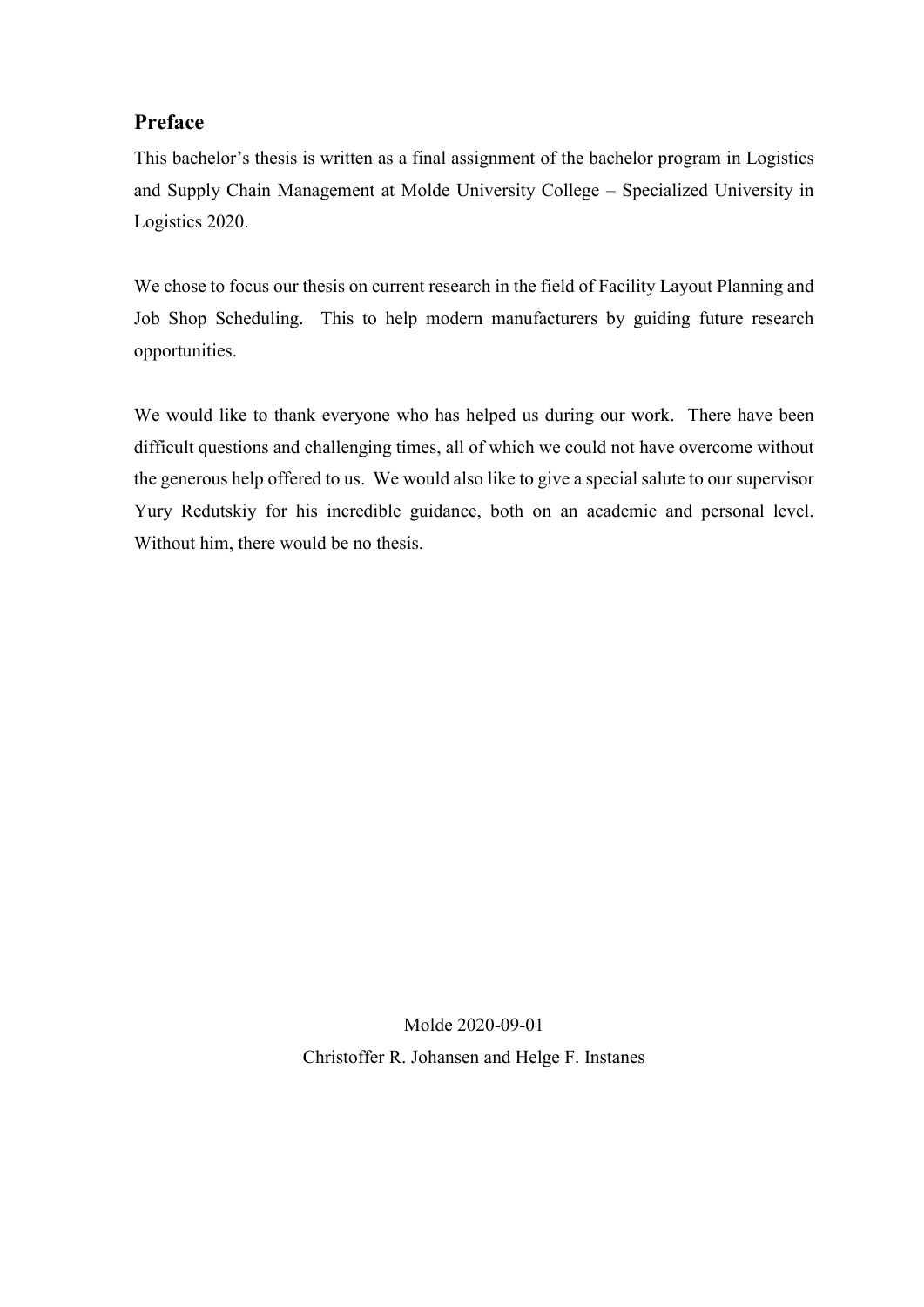#### **Abstract**

This paper starts by gently introducing the topic of facility layout and its impact on material handling costs. The different ways of approaching facility layout and the different classifications for layout are also introduced, such as product, process, and cellular layout. Three research questions are presented to lay the foundation of the thesis before the methodology used in this paper is described.

Some background into production as part of the supply chain, as well as providing the historical perspective of facility layout planning and job shop scheduling is given to create a more holistic view of the topics presented in this thesis.

A literature review that was done found that there is an absence of literature on facility layout planning compared to other subjects, such as leadership, employee motivation, supply chain management, and organizational change, even taking the specialized field of facility layout planning into account.

An analysis of the problem modelling used in facility layout planning and job shop scheduling was performed, and an appraisal of the papers analyzed was provided, showing a significant discrepancy in the modelling used by the researchers and attaining a score between 18 out of 35 and 34 out of 35.

It was found that the placement of the facilities in the plant area considerably impacts manufacturing costs, work in process, lead times, and productivity. Many studies, including those in this literature review, have been published to investigate the different methods used for addressing facility layout problems. However, these studies focus on a tightly specific aspect of layout problems, including those pertaining to material handling, dynamic layout problems, particular resolution approaches multi-floor facility, unequal-area facilities, multi-workshop facility, multi-objective facility layout, single row facility, and, stochastic dynamic facility.

In addition, sustainable operations management has been gaining attention not only among researchers but also among both businesses and practitioners. The concept of sustainable operations management is now seriously considered because of the increasing scarcity of natural resources and rapid change in climate and increasing social inequality. The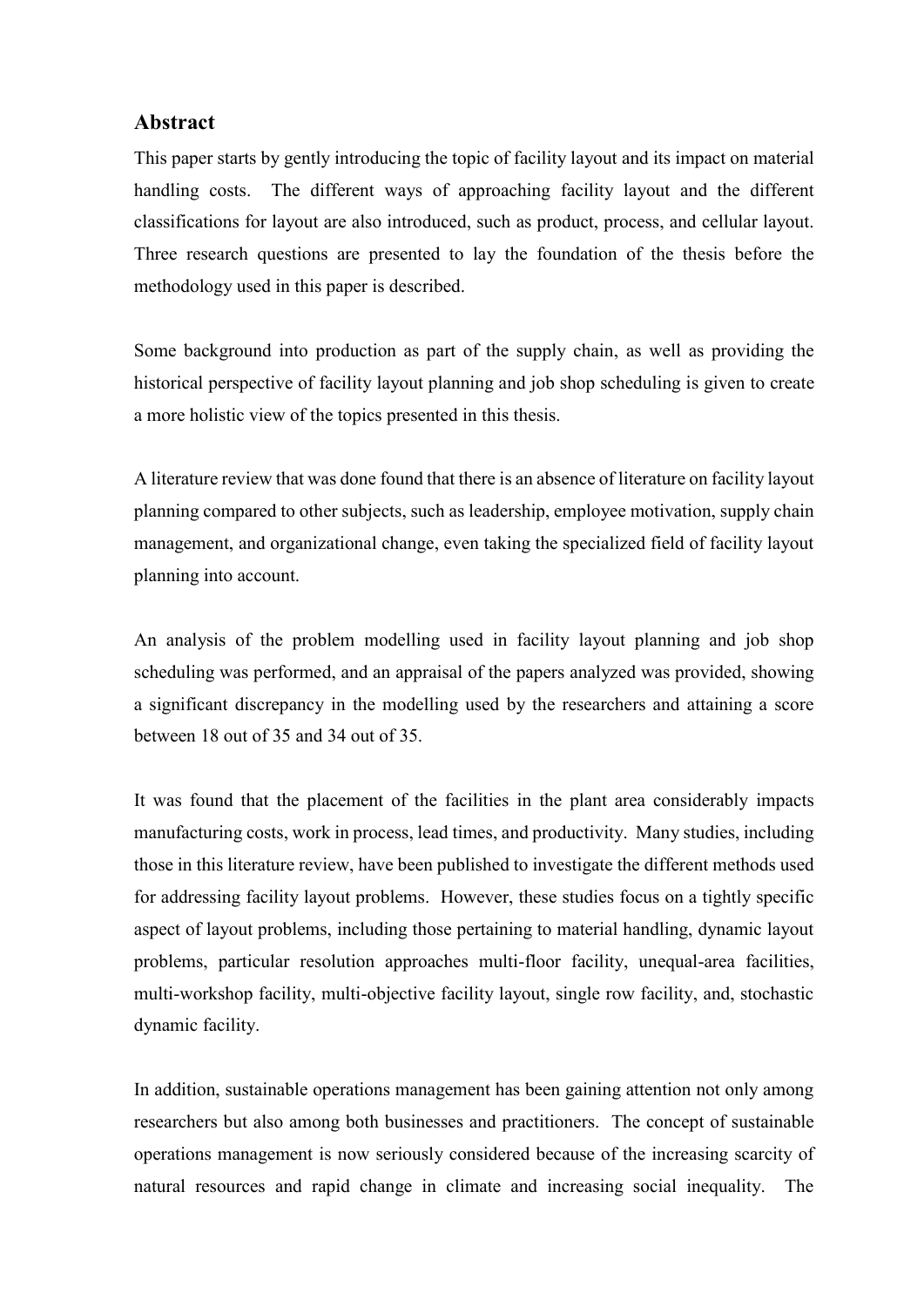sustainable operations management field has been quickly replaced by the holistic term sustainable supply chain management. Sustainable operations decisions and specifically facility layout are crucial and have to be guided by low cost and environmental-related regulatory norms.

It is proposed that a hybrid integrated genetic algorithm for solving job shop scheduling problems that consider transportation delays and facility layout problems as an integrated problem is a possible solution. For some time now, the natural direction for work and research on facility layout planning and job shop scheduling has been the estimation of impacts of integrated methods on actual manufacturing systems. In future research, researchers can extend integrated methods by considering the dynamic nature of facility layout planning and job shop scheduling problems to better reflect today's dynamic manufacturing scenarios.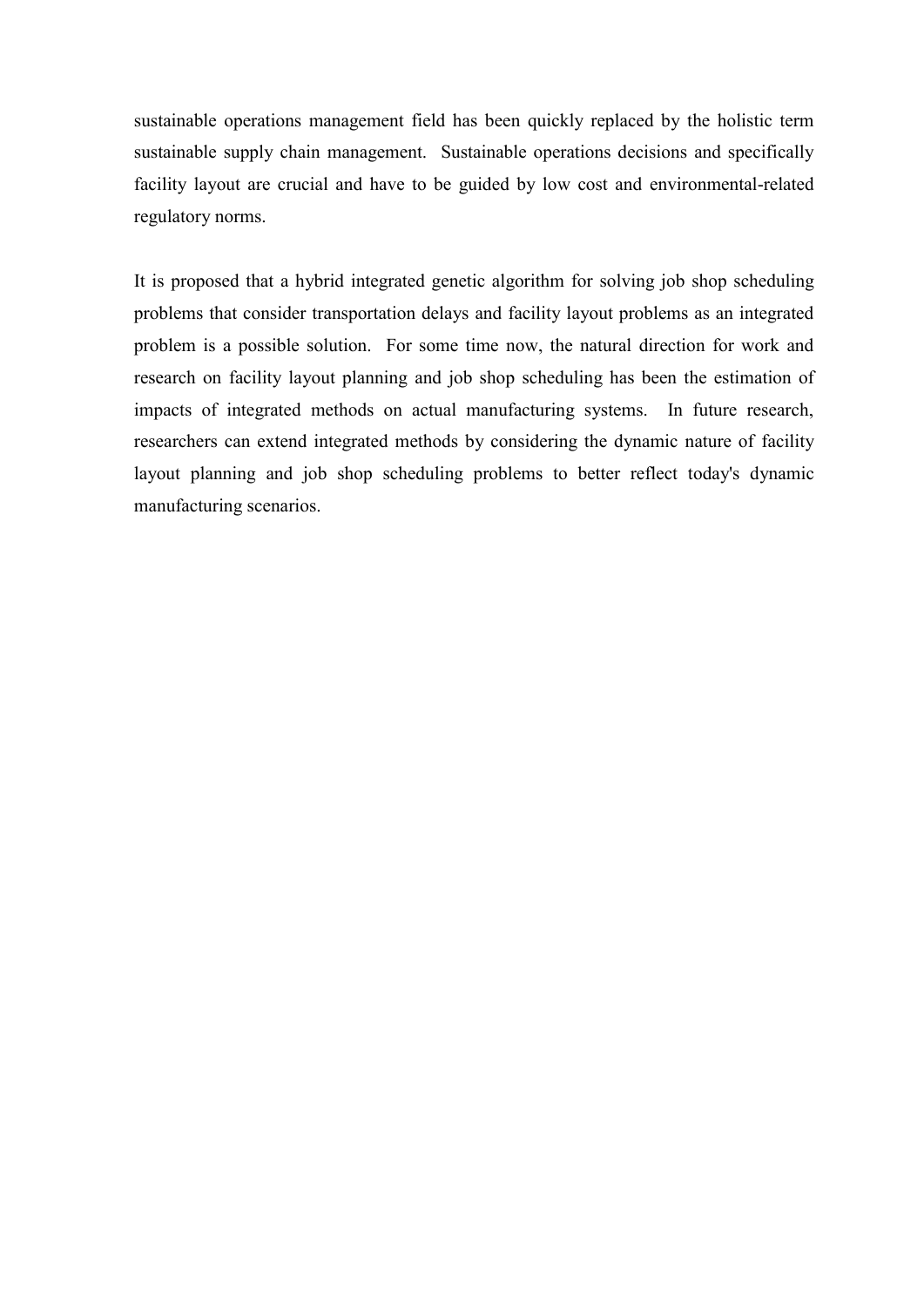## Table of Contents

| 1.0 |                                                                                  |  |
|-----|----------------------------------------------------------------------------------|--|
| 1.1 | Background: Facility Layout and Job Shop Scheduling in Research and Practice  12 |  |
| 1.2 |                                                                                  |  |
| 1.3 |                                                                                  |  |
| 2.0 |                                                                                  |  |
| 3.0 |                                                                                  |  |
| 3.1 |                                                                                  |  |
| 3.2 |                                                                                  |  |
| 4.0 |                                                                                  |  |
| 4.1 |                                                                                  |  |
| 4.2 |                                                                                  |  |
| 4.3 |                                                                                  |  |
| 4.4 |                                                                                  |  |
| 5.0 |                                                                                  |  |
| 5.1 |                                                                                  |  |
| 5.2 |                                                                                  |  |
| 5.3 |                                                                                  |  |
| 5.4 |                                                                                  |  |
| 6.0 |                                                                                  |  |
| 6.1 |                                                                                  |  |
| 6.2 |                                                                                  |  |
| 7.0 |                                                                                  |  |
| 8.0 |                                                                                  |  |
| 8.1 |                                                                                  |  |
| 8.2 |                                                                                  |  |
| 8.3 |                                                                                  |  |
| 8.4 |                                                                                  |  |
| 9.0 |                                                                                  |  |
|     |                                                                                  |  |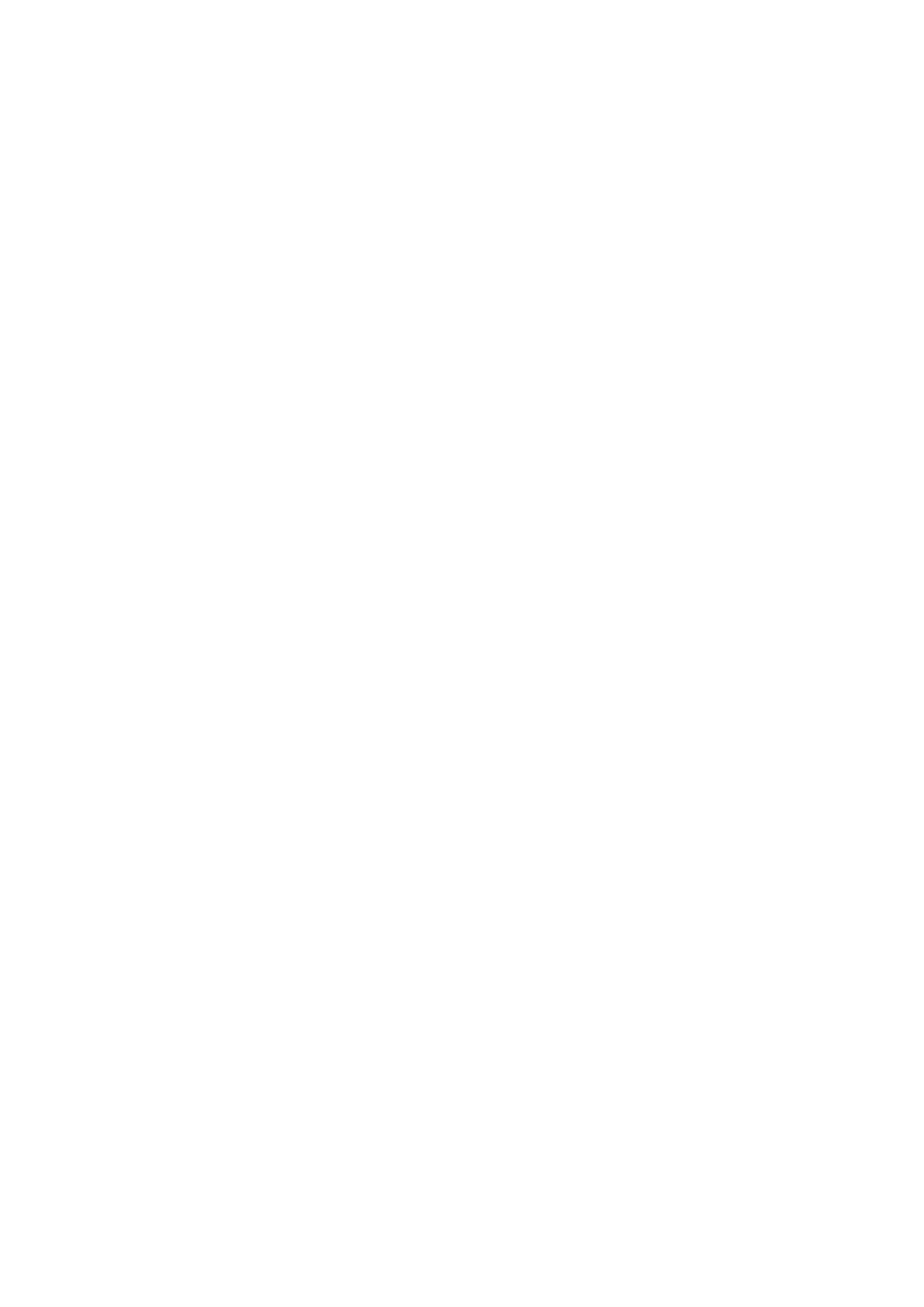## <span id="page-11-0"></span>**1.0 Introduction**

## <span id="page-11-1"></span>**1.1 Background: Facility Layout and Job Shop Scheduling in Research and Practice**

An effective and efficient facility layout is vital for manufacturing plants. Facility layout is defined as "the arrangement of machines/aisles, tools, etc., on the shop floor in an efficient way so that […] material movement and hazards can be minimized" (Kumar and Singh 2018). The layout design is a strategic issue that can strongly impact the performance of manufacturing and service firms (Kulturel-Konak and Konak 2013). Engineers, manufacturing employees, and company decision-makers are striving to achieve the optimal layout in order to optimize material flow distance, total product produced, cycle time, waiting time, and facility utilization, among others. Evidence shows that if a manufacturing plant has an efficient layout design, production costs reduce by 10% to 30%, while material handling costs (MHC) decrease by 15% to 40% (Kumar and Singh 2018). Here, it must be noted that aggregate MHC is an appropriate measure for evaluating the efficiency of the layout and accounts for 20% to 50% of the total manufacturing cost (Kulturel-Konak and Konak 2013).

There are different ways manufacturing firms approach facility layout. There are three general categories of facility layout, namely, static layout, dynamic layout, and robust layout (Moslemipour et al. 2011). With the static layout, the layout design is fixed for different periods, and there is no re-arrangement cost. The disadvantage of the static layout is that it lacks the flexibility needed for dealing with variations in products and their demands (Moslemipour et al. 2011). Therefore, to address issues associated with static facility layout, dynamic layouts have to be designed.

On the other hand, with the dynamic layout, MHC and re-arrangement costs for multi-periods are minimized while the layout design for each period is executed. Layout design for two periods is different, while re-arrangement costs accrue out of mantling/dismantling of machines. Meanwhile, the robust facility layout is designed to address issues pertinent to product variations that occur over the planning horizon. With the robust layout, demand is stochastic, and the expected value of demand is computed (Moslemipour et al. 2011).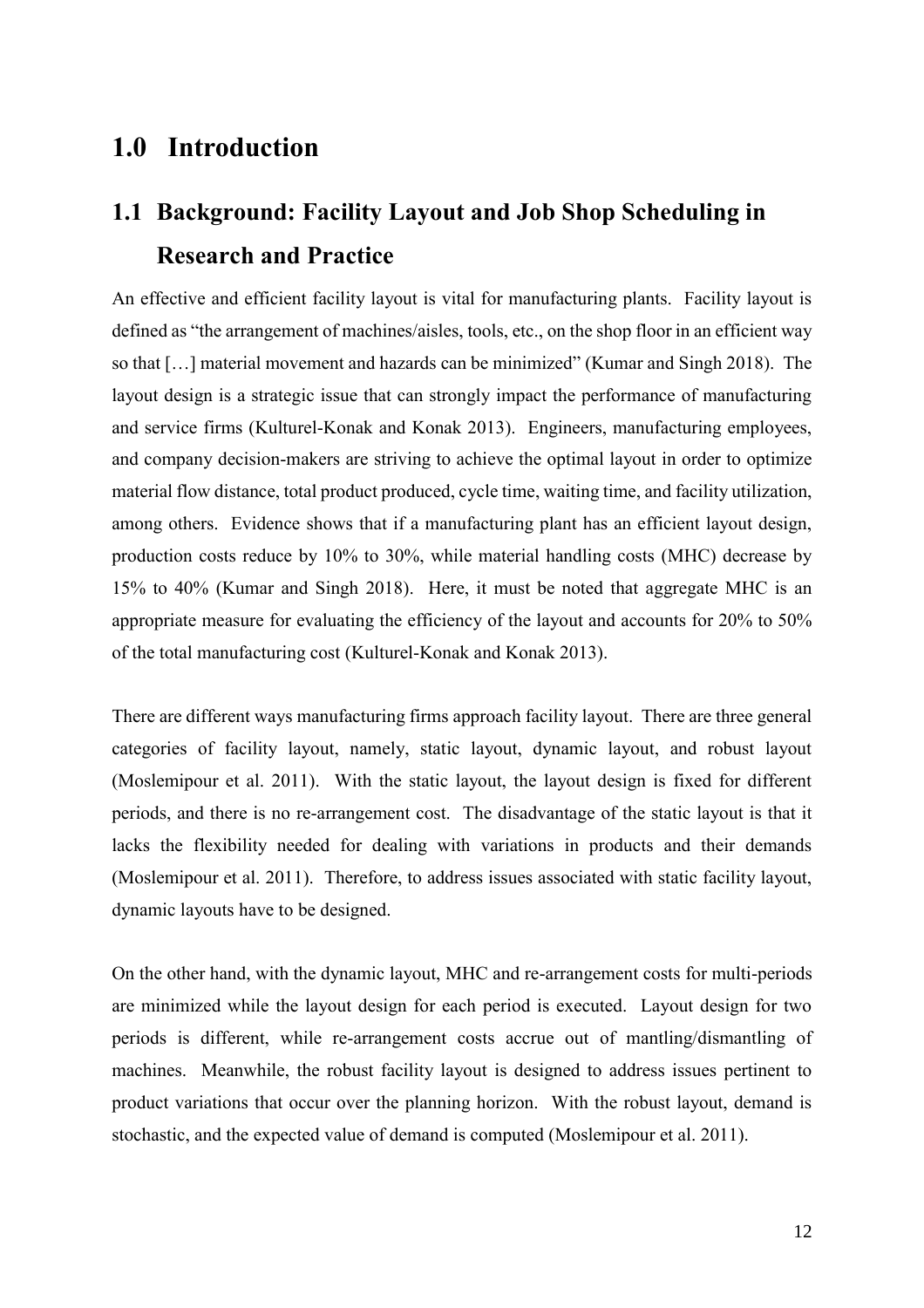There are also different classifications of layouts, product layout, process layout, and cellular layout (Nadia and Lai-Soon 2016). Product layout is sometimes referred to as the straight-line layout, commonly used for highly standardized and high-volume products. This means to say that product layout is not suitable for manufacturing plants with low volumes of production. In comparison, the process layout is typically used for standardized and low volume products. Usually, similar functions or processes are grouped together and labeled as departments. The cellular layout, which is a compromise between product and process layouts, is done according to group technology philosophy wherein similar parts in so-called part families are grouped together (Nadia and Lai-Soon 2016). These part families are subsequently designated to machine cells or groups of machines that undertake different functions. Cellular layout is more advantageous than the two other classifications because studies have shown its positive outcomes in the form of "reduced MHC, lead time, wastage, work-in-process inventory, hazards and [improvement in] productivity and quality" (Kumar and Singh 2018).

Despite these approaches to layout design, as well as well-established classification of facility layouts, facility layout problems (FLPs) are still notoriously ubiquitous. Researchers are often classifying FLP into deterministic and stochastic, as well as static and dynamic (Tayal et al. 2016). In the manufacturing environment, product flow could be uncertain, or it could be defined for multiple time intervals, both of which indicate that facility layout may need to adapt to changes. Some studies have also led to the identification of the dynamic facility layout problem (DFLP), which results from both demand and supply uncertainty. Existing literature shows different models, classifications, and theories on FLP, and their association with (a) quantitative criteria, such as shape ratio, MHC, re-arrangement cost, adjacency score, as well as, space demand; and (b) qualitative criteria, including, flexibility and quality (Tayal et al. 2016). However, there is little empirical knowledge about the appropriate approaches to FLP needed.

Over the past two decades, research into scheduling, particularly in its most common industrial form of job shop scheduling (JSS), has had increased significance because of the demands of industry (Schniederjans et al. 2013). Although considerable progress has been achieved academically, there are still persistent doubts about the transfer of the technology to fit the flexibility requirements of modern production facilities. In this regard, JSS has attracted attention in extant literature, although JSS is made more difficult because of the need to satisfy conflicting demands of both batch and continuous production (Arisha et al. 2001). Researchers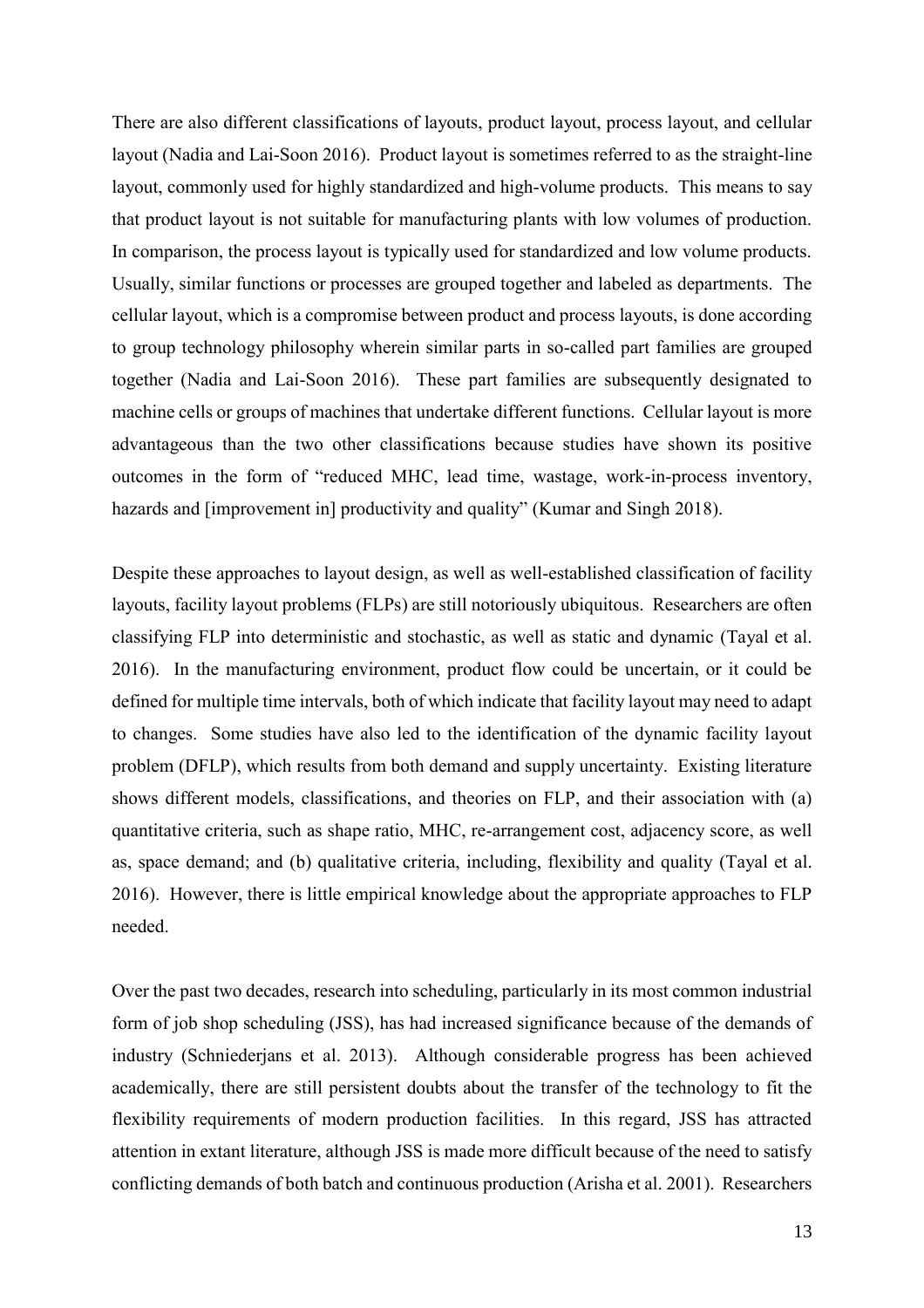have been able to develop many types of analytical techniques that will be discussed later in this study, including linear programming or heuristic approaches. Fairly recently, most of the studies have begun dealing with new solving techniques using simulation and artificial intelligence techniques (Schniederjans et al. 2013).

#### <span id="page-13-0"></span>**1.2 Limitations**

The importance of finding solutions to FLPs and JSS through an integrated model cannot be emphasized enough. However, because of the complexity of both FLP and JSS, as well as the allotted time for the completion of this thesis, the use of modelling has been precluded. Notably, there is currently no singular modeling approach that applies to all types of FLP and would have been a valid and relevant study objective if not for the aforementioned constraints. Modeling has become beyond the scope of this thesis because modeling is an evolving process that requires repeated testing to attain optimal results. In light of constraints, this study instead seeks to achieve the next best thing, which is to review current models and solutions used for FLP, with attention to JSS. In relation to these, the real-life application of FLP and JSS have been disregarded for this study, which focuses instead on current knowledge about FLP and JSS.

## <span id="page-13-1"></span>**1.3 Research Questions**

In an effort to help future research and modern manufacturers, the following three research questions have been structured:

*Q1*. How is current research treating FLP?

- *Q2.* How is current research treating JSS?
- *Q3*. What is current research lacking?

Based on a cursory review of the literature, these research questions have been deemed sufficiently robust to accommodate a strong qualitative exploration of the research problem.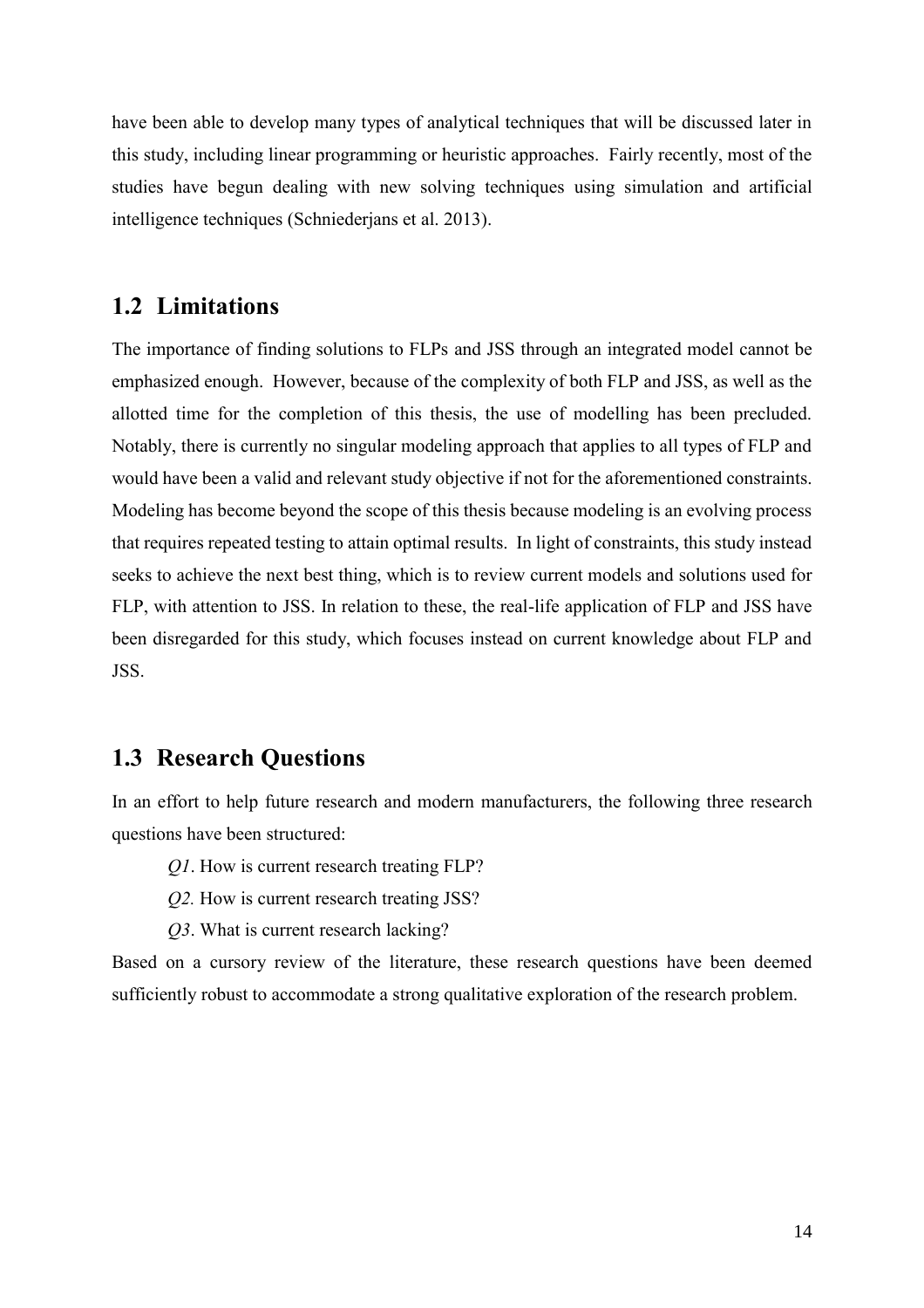## <span id="page-14-0"></span>**2.0 Methodology**

This section discusses the methods used in conducting this study, which is the systematic literature review method. Notably, a researcher uses the literature review method in order to evaluate present theoretical and scientific knowledge about a given phenomenon (McCourt et al. 2013). Through this method, the researcher synthesizes what is known and what is unknown about that said phenomenon. The result of this method is a systematic and critical appraisal of the most important and relevant literature on a specific phenomenon, which for this study, pertains to JSS as an integration to FLP. This section on Methodology describes the literature review method, inclusion and exclusion criteria used for selecting studies to be reviewed, the result of the literature search, as well as, the critical appraisal tool used for the final selection of articles to be critically analyzed.

The literature review method is facilitated by the wealth of studies and articles in existing literature. Robinson and Reed (1998) explain that a literature review is "a systematic search of published work to find out what is already known about the intended research topic". For this Literature Review to be effective, it should thus be "a systematic and explicit methodology to identify, select and critically evaluate relevant studies, and collect and analyze the data emerging from the studies included in it" (Abalos et al. 2001). As mentioned earlier, this literature review covers relevant existing knowledge pertaining to FLP and JSS. Literature reviews are designed in this manner, based on the rationale that the more knowledge a researcher develops about the topic being studied, the better that phenomenon is understood. In other words, this literature review on FLP and JSS not only synthesizes existing literature but also facilitates a better understanding of models and solutions, and when they are best applicable.

For this literature review, a time frame 2011 to 2020 was selected to ensure that only relevant and current studies are included. The search for literature was conducted through electronic databases. Access to ScienceDirect was obtained. In addition, other databases searched were Taylor & Francis, Wiley, and SAGE. Inclusion criteria were used to select the articles, namely, (a) published in the last ten years to achieve relevancy; and (b) published in the English language with full-text accessibility. The search terms used were the following:

- Facility Layout
- Facility Layout Problem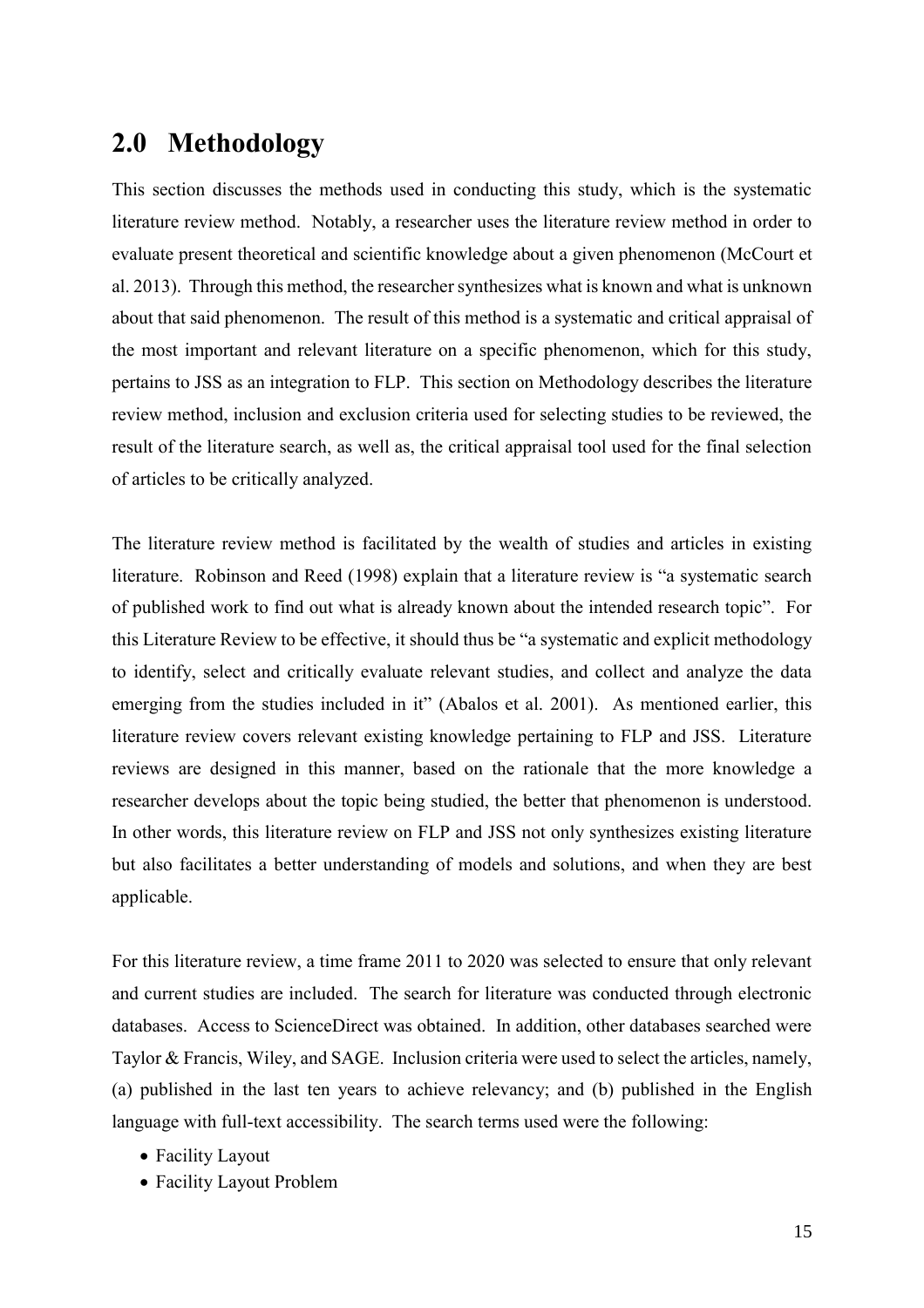- Facility Layout Problem + Solution
- Facility Layout + Model
- Facility Layout Problem + Model

On the other hand, search terms used for JSS were the following:

- Job shop scheduling
- Job shop scheduling + facility layout problem
- $\bullet$  Job shop scheduling + FLP
- Job shop scheduling + facility
- Job shop + facility layout problem
- $\bullet$  Job shop + facility layout
- JSS + facility layout problem
- $\bullet$  JSS + FLP

Upon producing the results of this search, the methodology tool Critical Appraisal will be employed (Snyder 2019).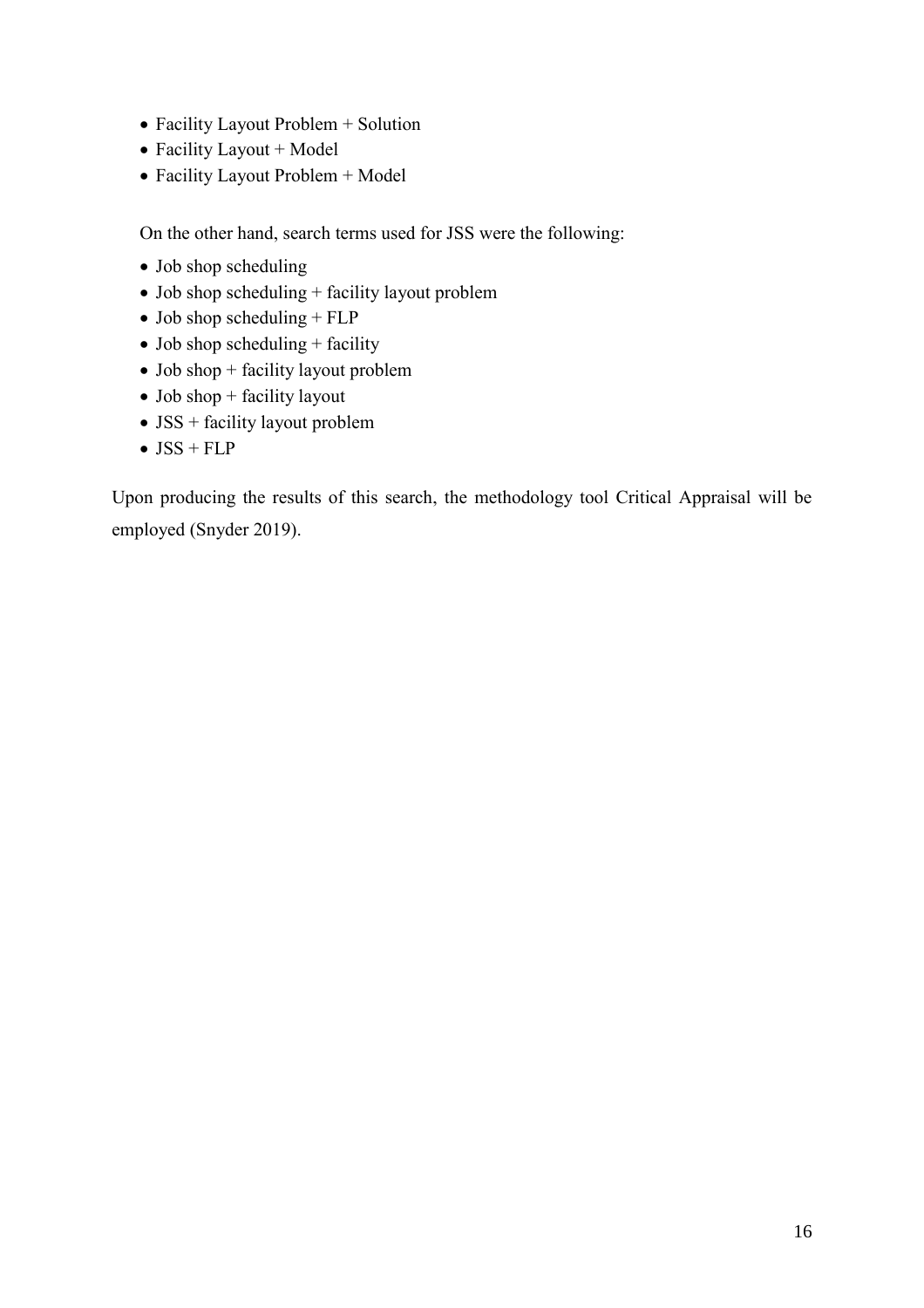## <span id="page-16-0"></span>**3.0 Production as Part of the Supply Chain**

In today's age of globalization, global production networks connect multiple producers involved in fragmented manufacturing processes (Alexander 2019). To note, at the beginning of the 20th century, F.W. Taylor (1911) published *The Principles of Scientific Management*, proposing a highly efficient management system. In this system is the concept of division of labor that permits specialization and simplification. Taylor (1911) extended this concept by explaining a standardization paradigm, proposing the notion that planning and control functions may be effectively divided. Taylor's concept of standardization extended from objects to tasks of the idea that interchangeable parts increase efficiency. Notably, Henry Ford was one of the first successful businessmen to have applied scientific management effectively, developing a single-product assembly line production system that maximized production quantity attained under a given level of investment (Alexander 2019). Although it has been over a century since Taylor's book was published, scientific management has continued to expand in application around the world, adopted even in communist countries (Alexander 2019).

In time, Japanese businesses began studying and implementing scientific management and expand upon it. Subsequently, Japanese enterprises were able to develop management principles, starting with manufacturing and production, in alignment with the Japanese business culture. These include Company-Wide Quality Control, Total Preventive Maintenance, Japanese Institute of Plant Engineers, and Just-In-Time Production (Ishii 2013). These approaches allowed Japanese firms to attain a global leadership position in production until the end of the  $20<sup>th</sup>$  century. Other countries also developed management standards, including the ISO 9000 and ISO 14000 standards (Ishii 2013). These standards utilize a cyclic model of management entailing iterative processes of planning, verifying, and acting (Ishii 2013). International management standards have changed to currently reflect changes in the global market for products wherein there has been a shift from being seller-driven to buyerdriven. Moreover, management standards now emphasize that manufacturing and production should be undertaken in a socially responsible manner. The customer-driven economy also reflects a shift of economic power from suppliers to customers (Ishii 2013).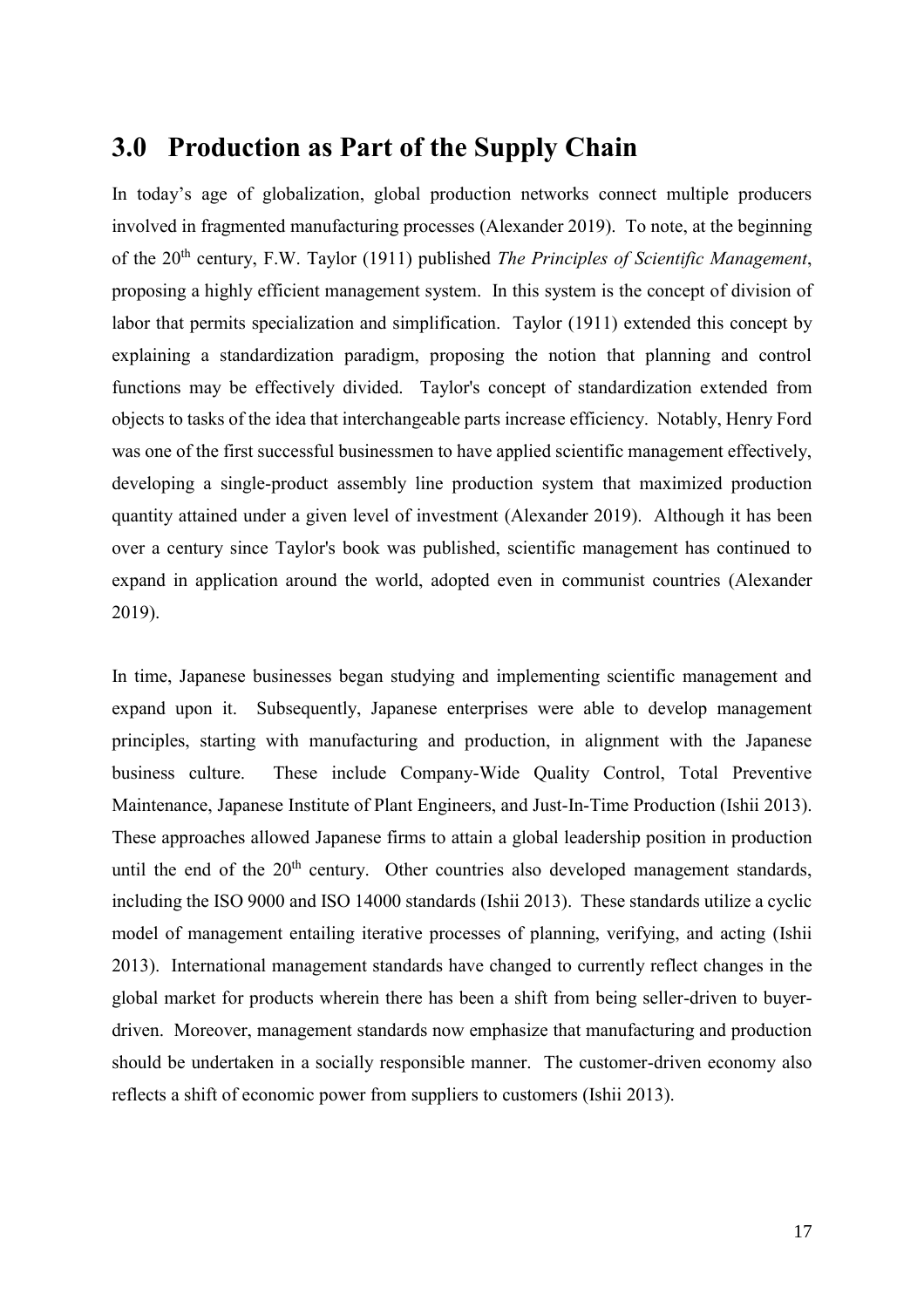Since the mid- $20<sup>th</sup>$  century, the Association for Progressive Communications has been helping in developing numerous management tools for production. These tools encompass Material Requirement Planning, Enterprise Resource Planning, software for a supply-chain management system, Customer Satisfaction Management, and Customer Relationship Management (Ishii 2013). The success of these efficient management systems continues to affirm early management insight that producers must innovate or improve their production systems, including division of work or specialization, to remain competitive and sustain their market share.

It was around that time in the  $20<sup>th</sup>$  century that supply chain management (SCM) emerged as a field under management. To note, SCM is defined as "the integration of key business processes from end-user through original suppliers" (Manzini et al. 2014). Two of the most essential issues for SCM are the (a) determination of the best performing logistic network configurations; and (b) identification of the appropriate management rules and procedures. Many companies around the world have had to face other issues relative to SCM, including, (a) defining the most convenient number of manufacturing and distribution facilities, such as production plants, distribution centers, transit points, hubs, and wholesalers; (b) selecting geographical locations; (c) assigning product demand from the demand points to the suppliers, such as distributors and wholesalers; (d) managing storage and inventory systems; (e) defining the most appropriate transportation modes; and (f) managing vehicle fleets with attention to loading, scheduling, and routing (Ishii 2013). These aspects of SCM highlight the need for configuration of a logistic network on the one hand, and the operations management and control on the other. Logistic managers now have to address challenges pertaining to measuring long-term strategic, mid-term tactical, and short-term operational decisions.

#### <span id="page-17-0"></span>**3.1 Productivity and Supply Chains**

A supply chain is an interlinked network comprised of business units used for (a) acquiring raw material; (b) producing finished goods from raw materials; (c) adding value to the products; (d) distributing and promoting products; and (e) exchanging information among various related business firms (Shukla et al. 2009). Different players in a supply chain are suppliers, manufacturers, distributors, and customers, who coordinate with one another for financial and information exchanges, as well as for transportation provisions. All stages in a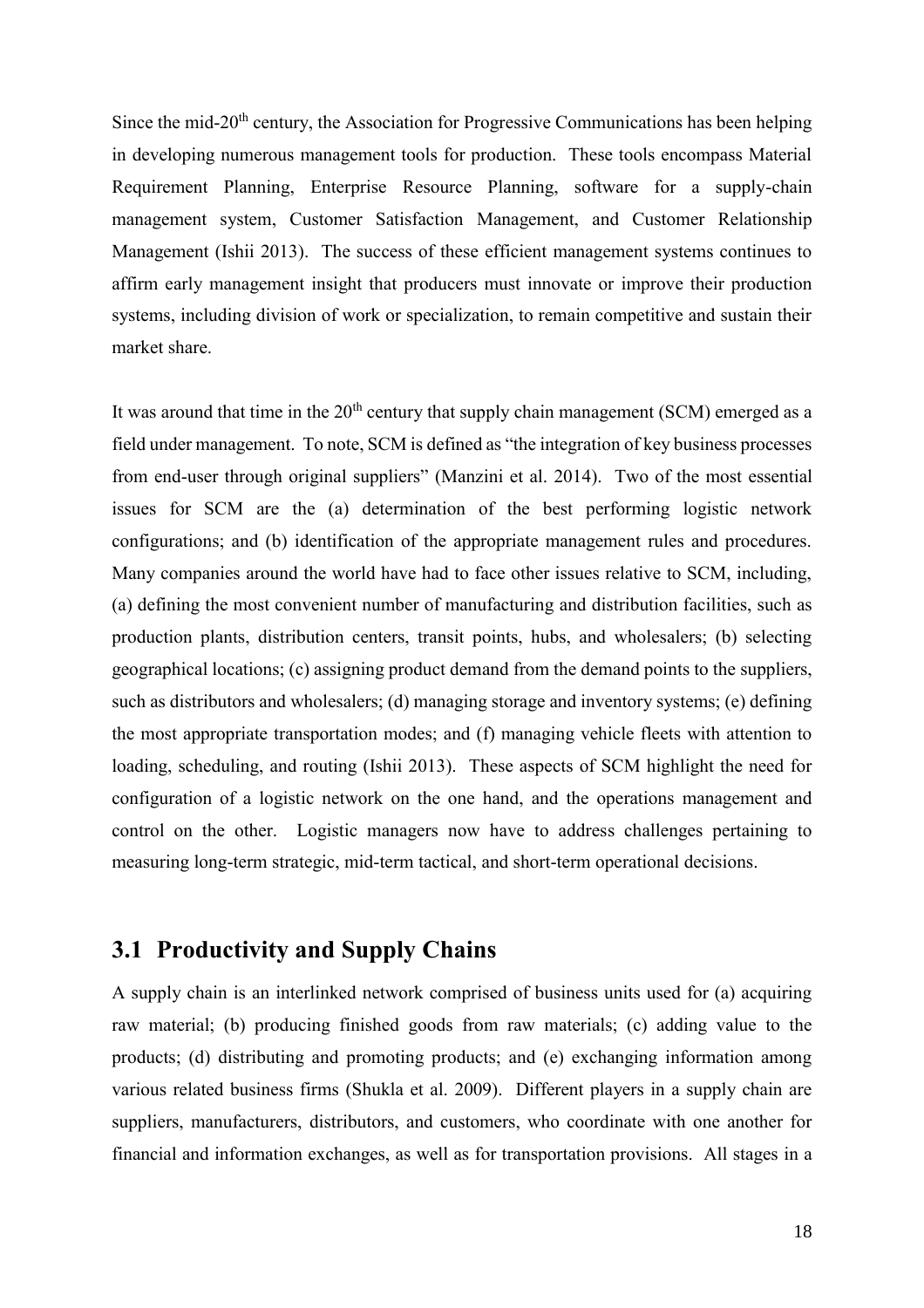supply chain are typically designed to satisfy the market in the most effective manner. For example, if a customer wants on-time delivery of products at a low price without any compromise in the quality of the product, the primary goal of the supply chain is to satisfy customer needs while attaining profitability for all the interlinked business units (Shukla et al. 2009). In other words, the importance of the supply chain is to ensure efficiency and effectiveness in delivering products according to customers' preferences without compromising quality, while at the same time, ensure that all business units in that supply chain are profitable.

In an integrated supply chain environment, there are several stages or departments through which products are grouped into batches on the basis of their characteristics. For example, in the machining department, the products are batched together according to their shape, size, material, and dimension, among others (Shukla et al. 2009). Any batch is defined by its set of characteristics and specific lot-size and due-date. The operation time needed for stages in the integrated supply chain depends upon the characteristic of a batch processed in that stage. When the characteristics of two consecutive batches do not match in any stage, a setup modification is needed, entailing a given setup time and hinges on the characteristics of successive batches in that given stage. It is assumed in literature "that a common sequence of batches is processed in all the stages of the supply chain" (Shukla et al. 2009). Due to the common sequencing and different processing times for each batch, there are various time losses for the different stages of a supply chain, attributable to waiting, idling, and blocking of machines or batches in different stages.

Therefore, in terms of productivity, one of the main hurdles accosting manufacturers is achieving the appropriate coordination of their resources at minimum cost (Shukla et al. 2009). Goals of timely delivery, combined with cost minimization, may be achieved through the correct use of available resources that reduce variable time losses, including setup time, idling time, blocking time (Shukla et al. 2009). Blocking and idling times hinge upon the time it takes to process consecutive batches in consecutive stages. When blocking is done, buffers are used to store the batch. However, these buffers need to be maintained at all stages, thereby driving production costs higher. Dependence of all the variable time losses on the sequence in which batches are processed requires enterprises to find a more efficient sequencing mechanism in order to reduce cost and improve timely delivery.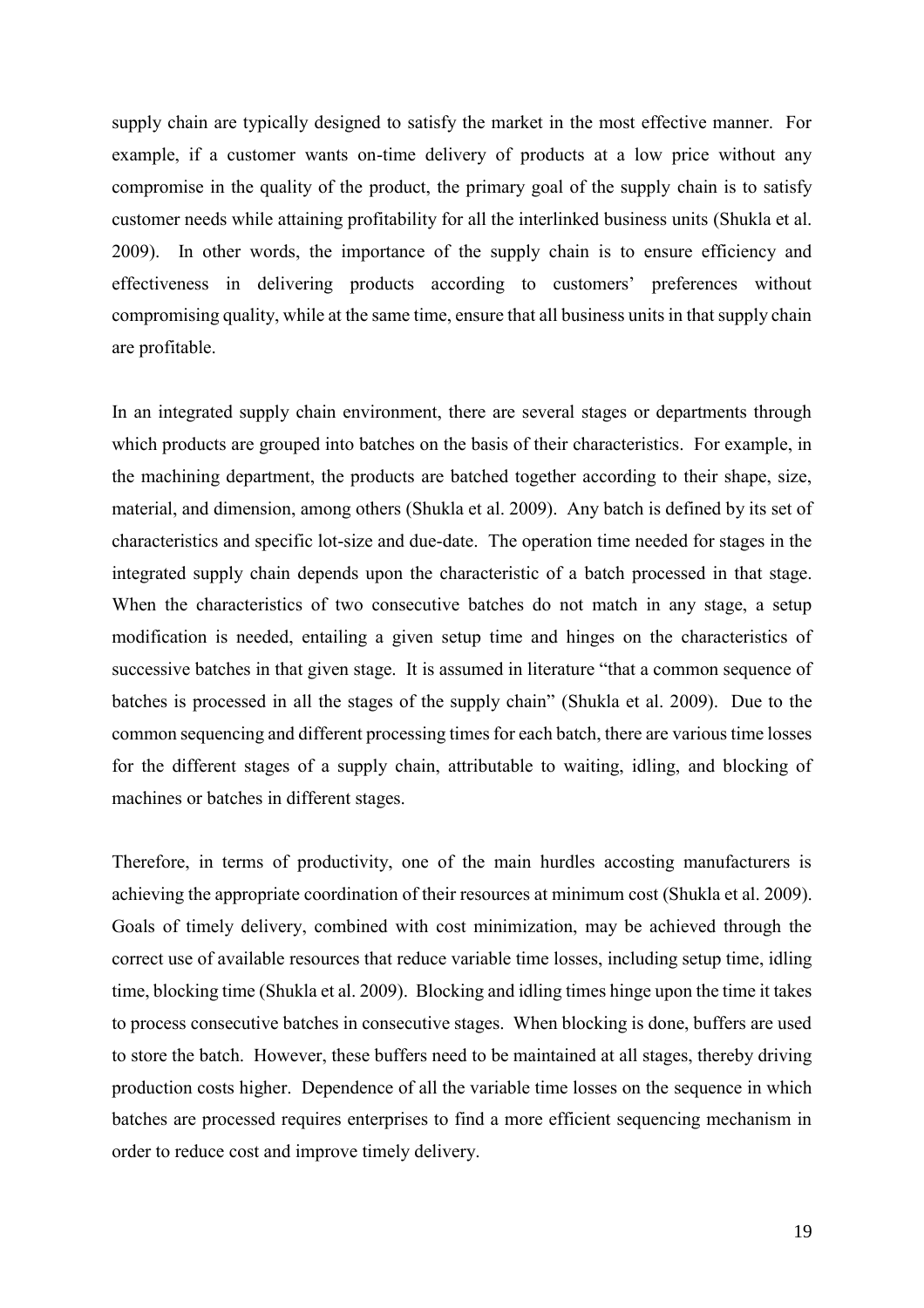## <span id="page-19-0"></span>**3.2 Approaches in Control**

Supply chain systems are typically complicated and may exist on a large scale in the real-world industries (Lu et al. 2005). Different studies show that supply chain systems are designed and analyzed according to different modelling approaches. These modelling approaches are generally categorized as (a) deterministic analytical model, where all variables are known and specified; (b) stochastic analytical model, in which at least one value of the variables is unknown and assumed to follow a specific probability distribution; (c) a simulation model, which is typically used for evaluating the effectiveness of different SCM control strategies; and (d) an agent-based model that has been studied in recent years and provides flexibility and responsiveness for real-time supply chain systems (Lu et al. 2005).

One of the traditional production control research centers on hierarchical and heterarchical control architecture (Lu et al. 2005). Hierarchical control is usually a centralized and top-down control system. Controllers at the higher levels are decision-makers who provide guidelines for lower-level controllers to follow. This control system incorporates a global view but is rigid and constrained within dynamic system environments. On the other hand, to make control more adaptable, a heterarchical control system has been proposed. The heterarchical system primarily focuses on interactions between same-level controllers to enable flexibility while at the same time, ignoring interactions between different-level controllers (Lu et al. 2005). The hierarchical and heterarchical control systems contrast with one another because they serve as two opposite extreme ends of a continuum of control architectures. Consequently, modern control architecture emphasizes a hybrid scheme amid the two extremes. Controllers, whatever their levels are, should be able to negotiate and collaborate with each other to make their own decisions.

Today's industrial leaders should realize that the more efficient their collaborations with their supply chain partners, the more significant advantage they could have over their market rivals (Lu et al. 2005). These collaborations result in mutually beneficial interdependence of players in the supply chain (Lu et al. 2005). Considerable evidence shows that partnerships enhance system performance in a supply chain (Lu et al. 2005). On the other hand, some companies also use agent-based models for control. Here, the term agent refers to an entity that can perform a task continuously and autonomously in a dynamic environment. Agent-based control systems are autonomously controlled by agents who make decisions in real-time, using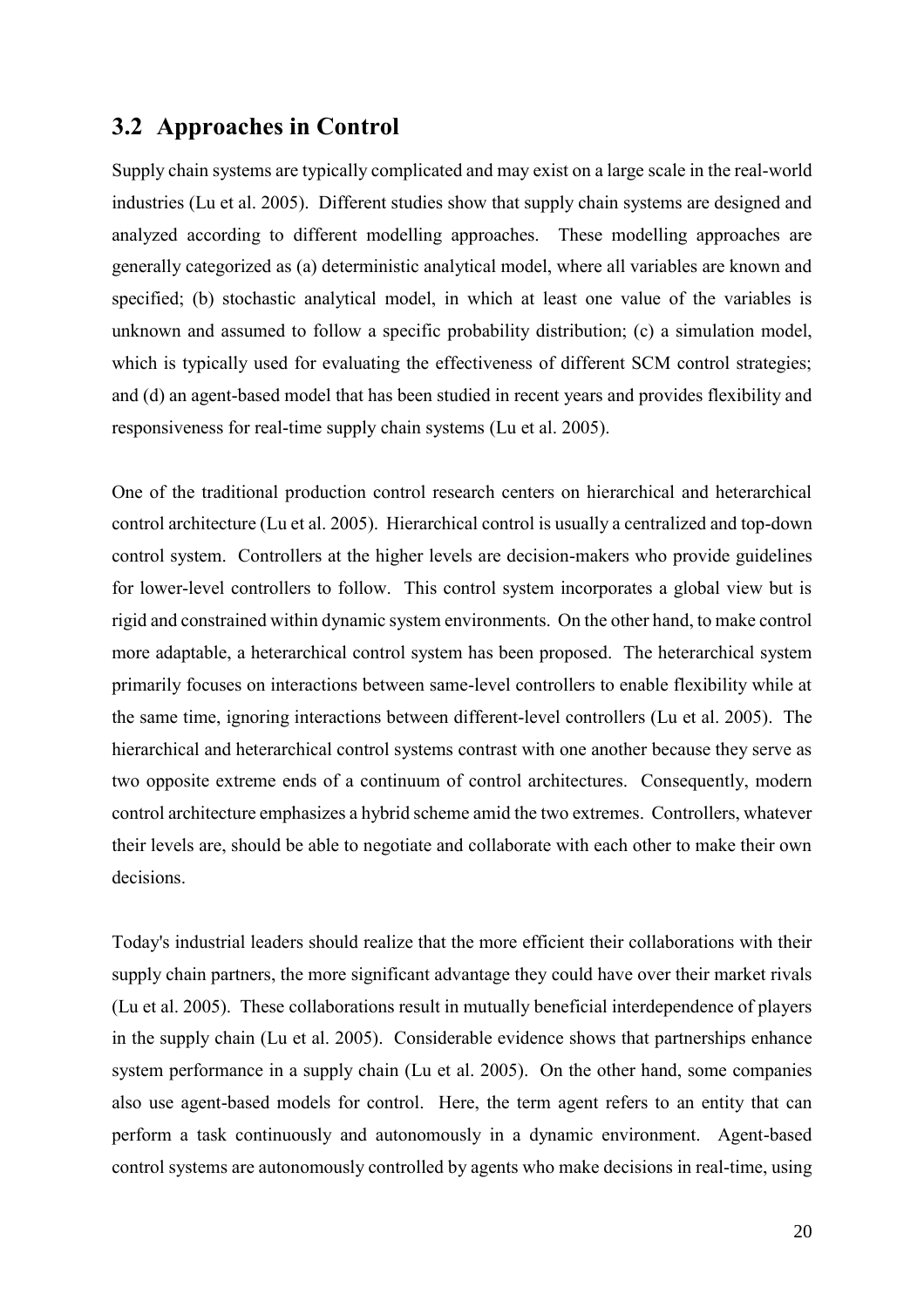a control architecture that significantly improves flexibility and responsiveness of production systems since these adapt to system fluctuations in real-time (Lu et al. 2005). Different studies have been done to test the concept of agent-based models for control in production, including, multi-agent architecture for integrating design, manufacturing, and shop-floor control activities; bidding-based process planning and scheduling scheme in a multi-agent system integrating design, process planning, and scheduling in a market environment; and, multi-agent approach in developing a distributed manufacturing architecture and defining the autonomous building blocks of that system (Lu et al. 2005).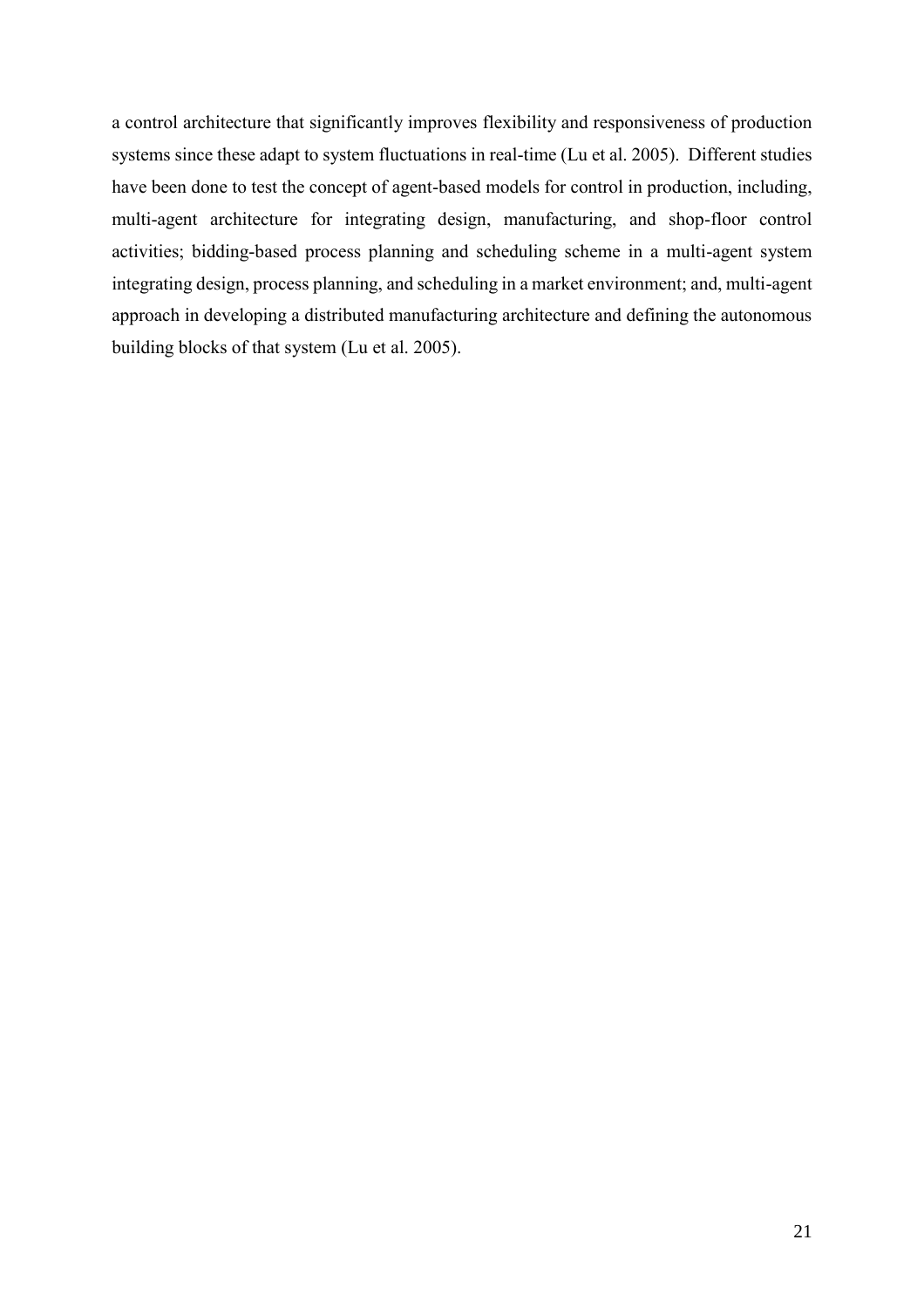## <span id="page-21-0"></span>**4.0 Historical Perspective**

## <span id="page-21-1"></span>**4.1 Technological Revolution**

Industrialization took place in the area of manufacturing and began in Great Britain and spread to Western Europe, the United States, and other countries commencing in the 18<sup>th</sup> century (Yao and Lin 2016). Consequently, manufacturing and production significantly transformed. Today in the  $21<sup>st</sup>$  century, there is a new industrial revolution that has shifted to mass customization and even to mass personalization (Yao and Lin 2016). However, such a shift toward customization, particularly personalization, is still to be completed. Indeed, because of economic challenges, many manufacturing firms still use the assemble-to-order configuration in order to produce standardized products for a large number of grouped customers (Yao and Lin 2016). This is a difficult way of reaching the extent of market-of-one, particularly for individually customized products that fulfill affective and cognitive customer needs. Nevertheless, rapid advances in ubiquitous computing, the Internet of Things, as well as cloud computing, have been allowing manufacturing firms to produce one-of-a-kind products. An excellent example of this is the emergence of 3D printing, through which personalization has become a potentially disruptive strategy that makes the market-of-one a reality.

At the same time, the emergence of Enterprise 2.0, crowdsourcing, peer production, and Wikinomics, along with social networking tools such as blogging, social bookmarking, and Facebook and LinkedIn, are also currently helpful in enterprise environments, and at the same time, place an increased emphasis on social aspects (Yao and Lin 2016). It is important to note that industrial revolutions impact and are impacted by manufacturing paradigms, and manufacturing leadership relies on leading new technology paradigms (Yao and Lin 2016). For the emergent technology-oriented revolution, there are various visions coming from researchers, scholars, and practitioners, regarding the future industry. For example, some scientists believe that the new revolution that commenced in 2005, which they refer to as the Fifth Revolution, is defined by mass personalization, occurring after low-volume customization, low-volume standardization, mass production, or high-volume standardization, and mass customization.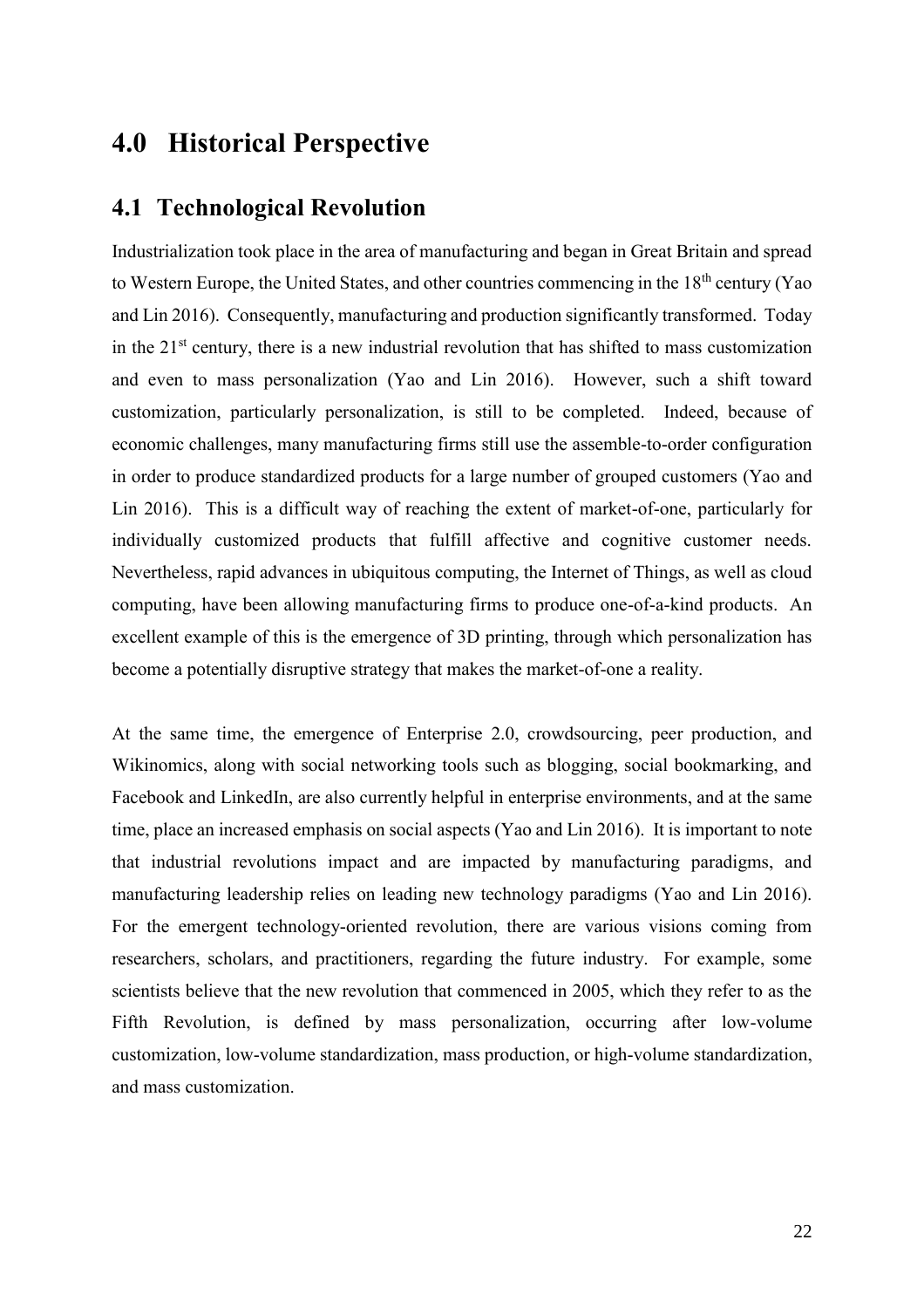### <span id="page-22-0"></span>**4.2 Facility Layout Planning**

The origins of FLP date back to the 1960s, although it was in 1985 that alternative approaches to the layout problem and solution through algorithms were earnestly studied (Liggett 2000). Since that time, commercial products have now become available according to these original algorithms, as well as on research pertaining to new solutions and techniques, including simulated annealing and most recently genetic optimization, that are being applied to the problem. Facility layout addresses the allocation of activities to space in order to meet specific criteria, such as for instance, area requirements and optimization of communication costs.

FLPs range in scale from assigning activities to cities, sites, campuses, or buildings, to locating personnel and equipment on a single floor of a building. A layout problem may emerge during the design and allocation of space in a new building or reassignment of space in an existing building (Liggett 2000). During the conceptual design stage, space is allocated within a new facility so that it can be used for testing alternative options for building configuration. Plans are assessed according to the best use of space to determine matters such as the optimal number of floors, the perimeter of the plan, and so forth. In an existing building, layout tools are utilized for problems of space management.

Most of the research and development pertaining to FLP focuses on the floor plan layout problem, the physical arrangement of space on a plan, also referred to as the block plan (Liggett 2000). However, there are also other applications of the space allocation problem, such as for instance, assigning activities to multiple floors of a building, also referred to as the stack plan problem. There are different approaches to spatial allocation problems, varying in terms of the type of problem addressed and the criteria used for generating, comparing, and evaluating solutions (Liggett 2000).

It is important to note that all space planning problems are comprised of activities to be located and the space within which they are to be located. Space is represented in different ways, thereby enabling classification of different types of layout problems. The following are examples:

- a. Space that are discrete objects in one-to-one assignment problem;
- b. Space as area in many-to-one assignment problem, including, a stacking problem; and
- c. Space as area and shape in blocking or floor plan layout problem (Liggett 2000).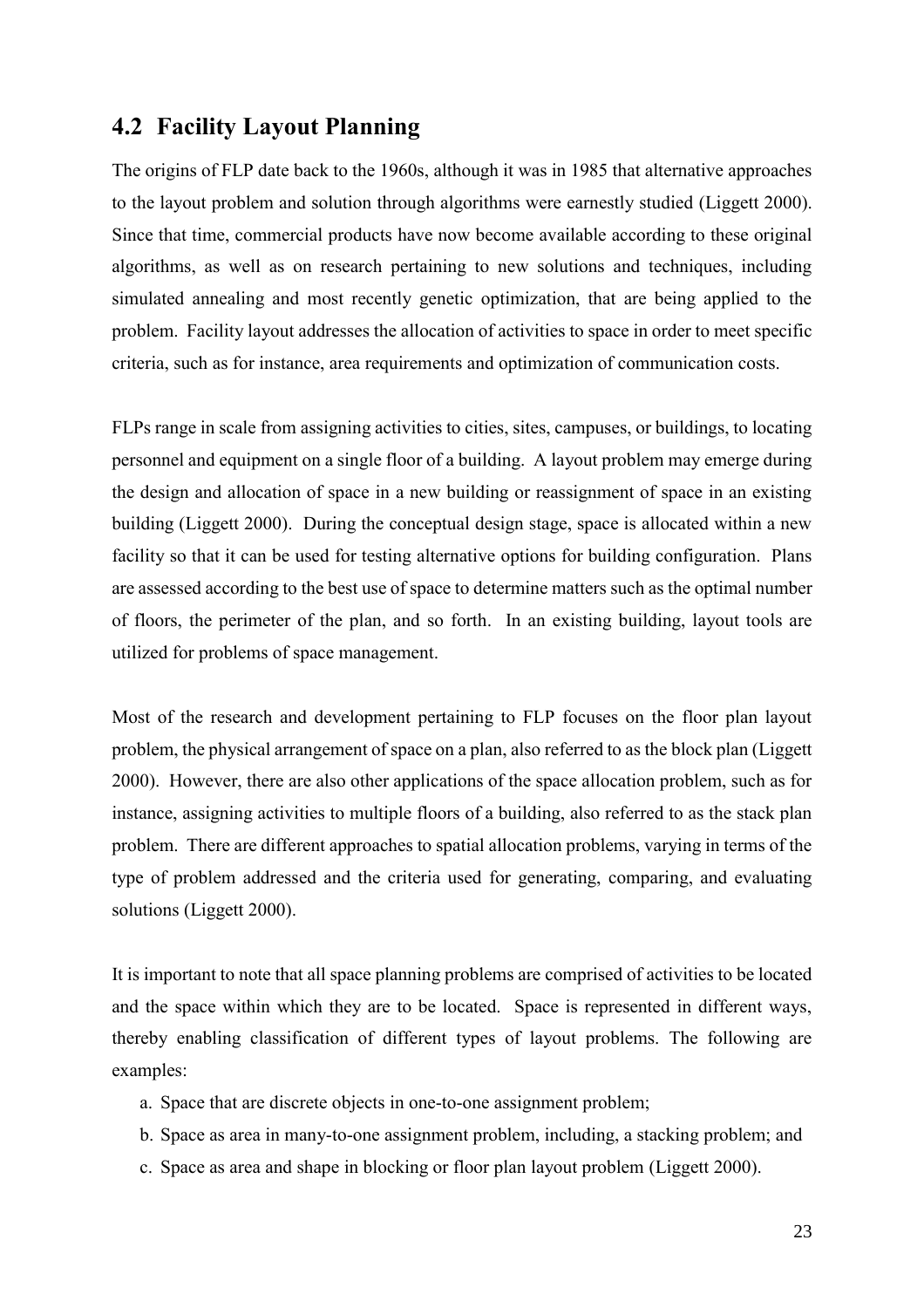The appropriate definition and representation of physical space are crucial because these affect problem formulation and solution techniques. Meanwhile, the most straightforward layout problem requires the assignation of a set of discrete activities to a set of discrete locations in a manner that each activity is assigned to a single location (Liggett 2000). This is referred to as the one-to-one assignment problem or the equal area layout problem and has been studied and applied on both the micro and macro levels. For instance, the assignment of buildings to sites, or of employees to preexisting offices or workstations, may be accomplished through a one-toone assignment. Here, issues of size and shape do not enter into the layout process (Liggett 2000). How activity areas are apportioned among floors and as such as crucial considerations in developing, implementing, and evaluating facility layout plans. In both of these cases, activity size remains a relatively simple issue because actual activity shapes are not in consideration.

Meanwhile, the most complex problems to represent are those at the block-plan level, wherein an activity is represented as a polygon on the plan (Liggett 2000). This polygon is supposed to be as adaptable in all forms of shape and location while at the same time, maintain the required activity area. In addition to these, methods for dealing with unequal areas also have a significant influence on the solution approach being taken.

## <span id="page-23-0"></span>**4.3 Job Shop Scheduling**

From the historical viewpoint, during the past decades, considerable investigations have been done in order to find a solution to JSS problem. The problem of JSS first became known in the mid-fifties in a company producing paper (Arisha et al. 2001). In the subsequent years, other studies began exploring for JSS solution. One of the challenges of the JSS problem is that it is NP-hard (nondeterministic polynomial time). Statisticians, mathematicians, and researchers have noted that the NP-hard is likely to be one of the most computationally intractable combinatorial problems to have emerged out of this area.

Consequently, over the past three decades, researchers have been able to develop different techniques to deal with the scheduling problem. These techniques may be grouped as either traditional techniques or advanced techniques. In turn, traditional techniques are classified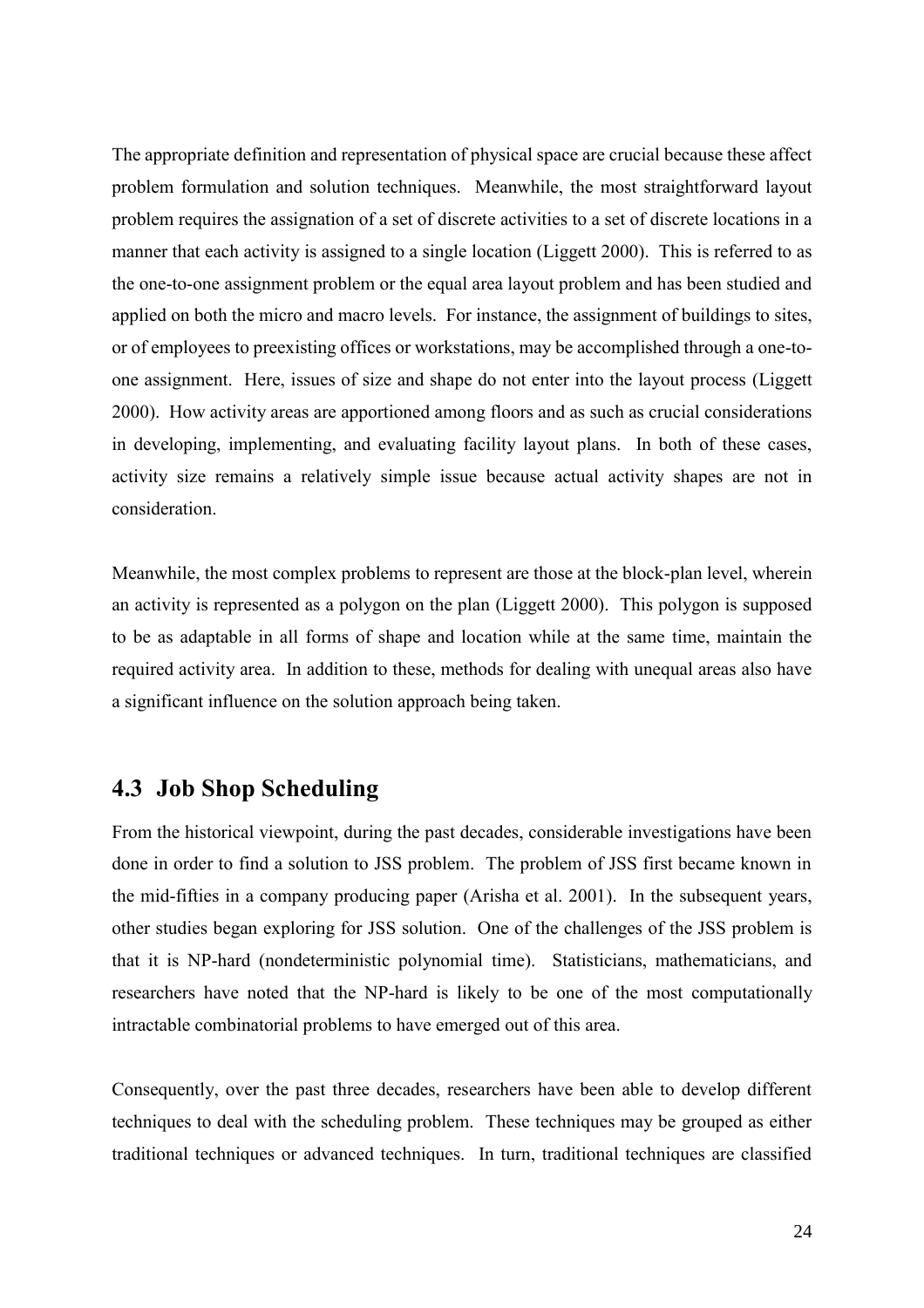under two main categories, namely, analytical techniques and heuristic techniques.

It should be noted that generally, the approach used by analytical methods is in considering the problem in its total system form of scheduling "n" jobs on "m" machines (Schniederjans et al. 2013). However, the relatively lack of success in using this approach for providing a general optimization method of broad applicability, has resulted into a switch in focus of attention from the total system to a more simple decomposed subsystem view of the problem wherein the job shop is regarded as a series of interrelated single machine scheduling problems (Schniederjans et al. 2013). There have been endeavors to bridge the gap between heuristic approaches and optimization approaches. Some researchers state that the solution is in local optimization. However, schedule evaluation can only be done through selective enumeration. Notably, the Lagrangian relaxation technique has also been used by researchers in order to obtain a more efficient enumeration method for a class of JSS problems.

## <span id="page-24-0"></span>**4.4 Green Shift / Corporate Social Responsibility**

Corporate social responsibility (CSR) reporting, also referred to as the triple bottom line, has increasingly been influential in the past decade, not only for its benefits to the economy, environment, and society but also for its business case for organizations. For example, the adoption of CSR among companies has massively grown – nearly three times from 2,000 in 2007 to roughly 6,000 in 2011 (Blanchard 2012). In particular, manufacturers have been adopting CSR not only to embrace sustainability initiatives according to the triple bottom line but also in order to keep their customers happy. This is because there is substantial evidence showing that customers prefer transacting with companies that have CSR initiatives.

An offshoot of this wide adoption of CSR is an entire industry of auditors and consultants who have emerged to advise manufacturers about the many regulatory efforts being enforced or are being developed for nearly every industry sector that has also adopted their respective green initiatives and advocacies. These include green initiatives and causes such as "free range, conflict-free minerals, Fairtrade, LEED, etc." (Blanchard 2012). Firms can now monitor their carbon footprint not only for their own manufacturing activities, but also for their suppliers, transportation, distribution, and procurement activities (Blanchard 2012). As a result, a considerable part of CSR has been diversity and inclusion in hiring practices.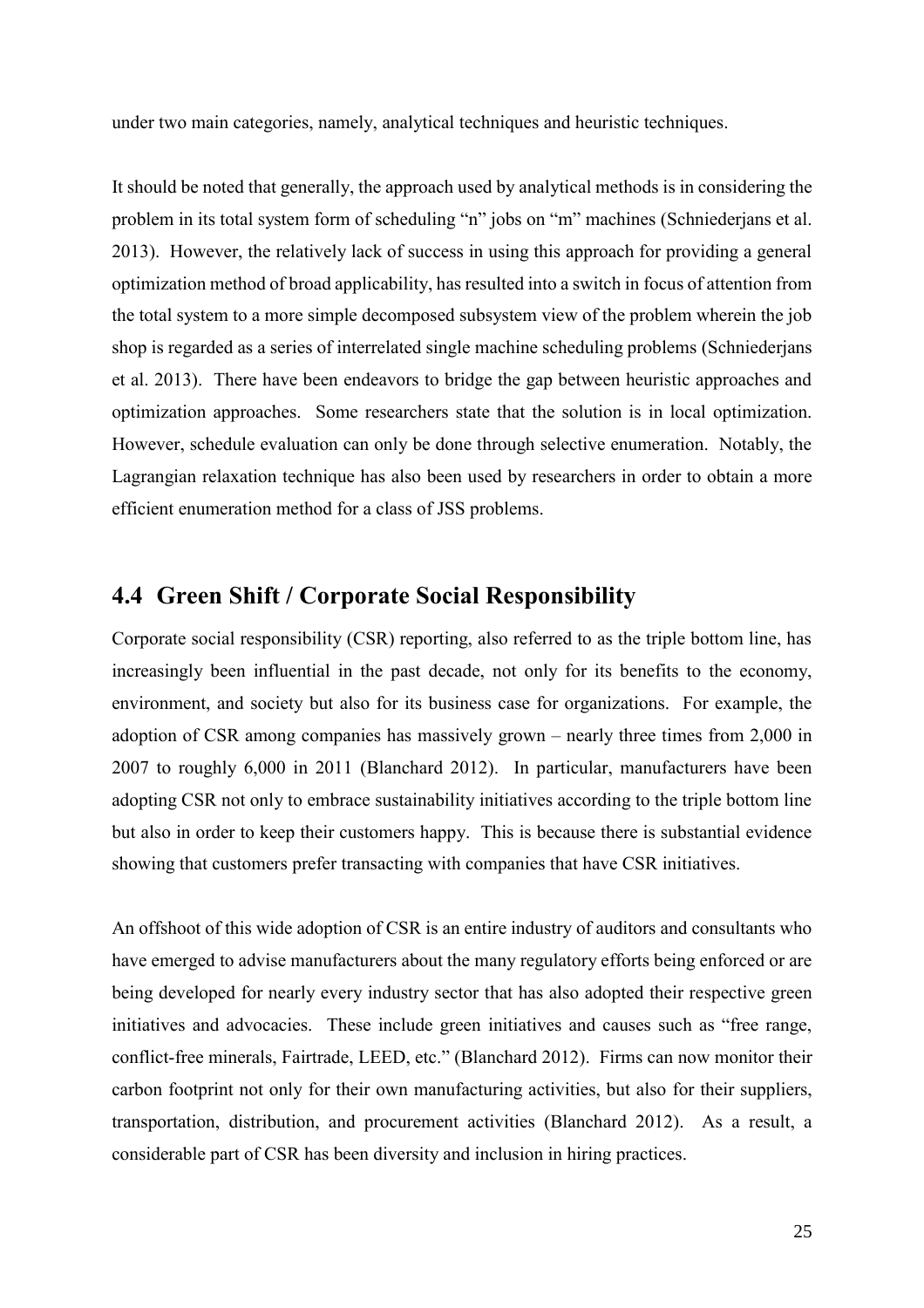However, it must be emphasized that not all CSR reports are identical and created equal. Companies vary in the ways through which they report their CSR activities. For example, companies that excel in the economic facet of the triple bottom line, "are rewarded by Wall Street even if they come up a bit short on the people and planet side" (Blanchard 2012). Nevertheless, the momentum toward full disclosure of CSR activities has not been uniform among companies, with even the biggest and most successful firms being held accountable by their stakeholders for incomplete reporting.

The adoption of CSR has also been driven by efforts of large companies, such as for instance, Apple Inc. This company's CEO, Tim Cook, says that "if there's a production process that can be made safer, we seek out the foremost authorities in the world, then cut in a new standard and apply it to the entire supply chain" (Blanchard 2012). However, consumers and other business stakeholders could be demanding about CSR transparency, and this has impacted even Apple. Despite the company's well-deserved reputation for supply chain excellence, Apple has been called out for its lack of transparency in fully disclosing how it measures its carbon emissions, as well as, how it monitors the activities of its global suppliers. The company also failed to participate in the Carbon Disclosure Project (CDP), an "independent global system for companies to measure, disclose, manage and share climate change and water information" (Blanchard, 2012). Roughly four thousand companies participate in the CDP worldwide, but Apple has not been part of it, making this company the "largest IT company in the world to not participate" in the CDP (Blanchard 2012). This has affected the reputation Apple has had in the eyes of the public and the business world.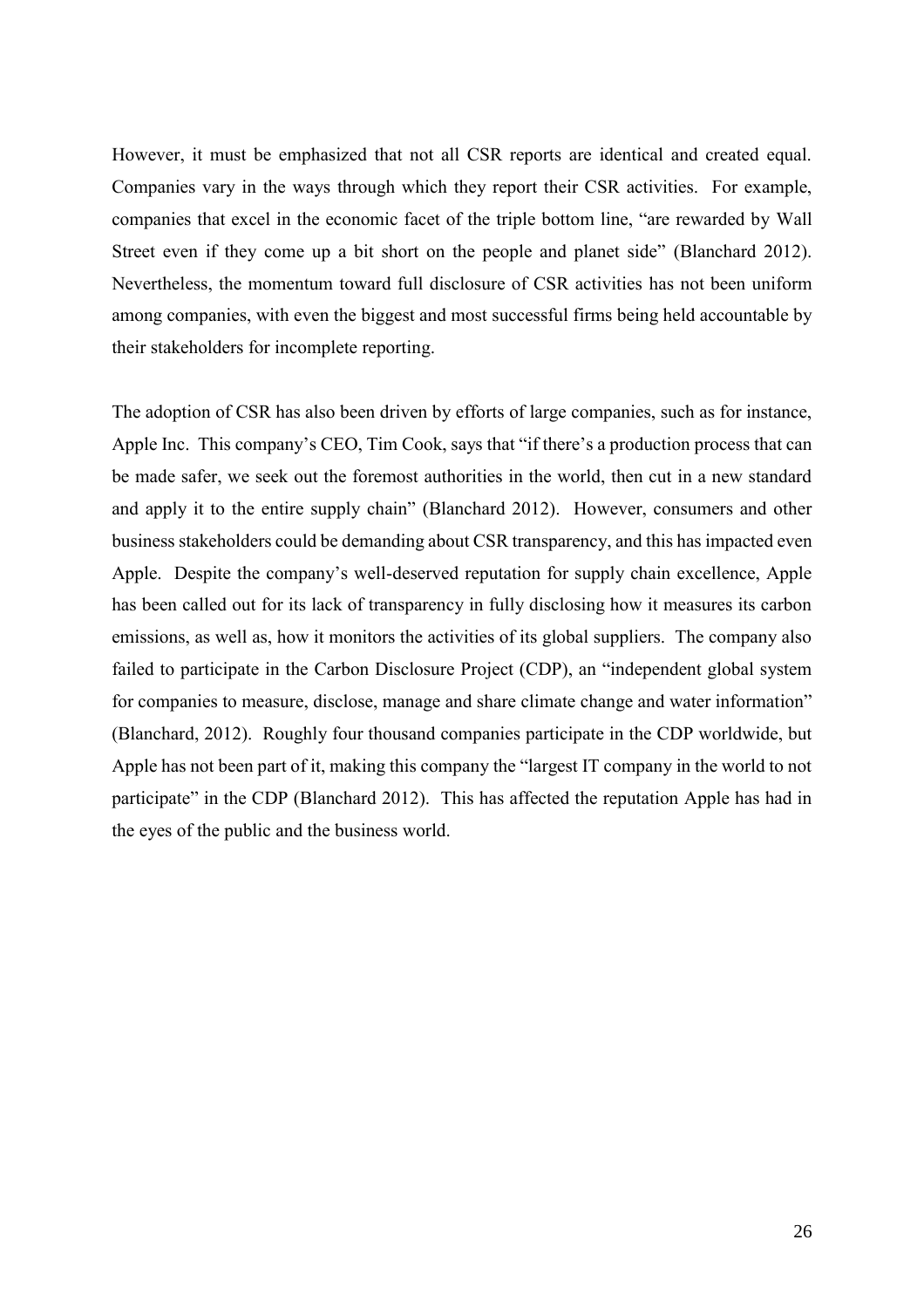## <span id="page-26-0"></span>**5.0 Literature Review**

#### <span id="page-26-1"></span>**5.1 Facility Layout Problems: Conceptual Overview**

A problem of supreme importance to the manufacturing and service industry is the determination of facility locations in a plant with consideration of optimal shape and location (Tuzkaya et al. 2011). Layout problems are a significant challenge in manufacturing systems (Drira et al. 2007). Though not always, layout problems are generally related to the location of the facilities in a given plant (Drira et al. 2007). Facility placement matters with researchers estimating that good placement at facilities can increase overall efficacy to the extent that it reduces 50% of total operating expenses (Drira et al. 2007). Similarly, Ahmadi and Akbari Jokar (2016) estimate that high-quality layouts can lead to a 43% cost reduction in a short amount of time. Facility layout problem (FLP) is the terminology that references problems related to layout. Liu et al. (2018) defined FLP as "the problem of placing facilities in a certain shop floor so that the facilities do not overlap each other and are satisfied with some given objectives". FLP is concerned with finding the most efficient non-overlapping arrangement of interacting facilities (Tuzkaya et al. 2011). The applications for the real world are robust and include, but are not limited to, manufacturing systems, warehouses, hospitals, schools, airports, and circuit boards (Ahmadi and Akbari Jokar 2016).

One area within the context of FLP is the unequal area facility layout problem. This is important to note as it highlights the fact that while FLP is a blanket terminology, it has elements in its subsets that necessitate consideration in a focal capacity. Unequal areas and fixed shapes can be placed orthogonally on the shop floor with the objective of optimizing the material handling cost, adjacency value, and the utilization ratio of the shop floor (Liu et al. 2018). There are also variations that can manifest related to single and multiple floor layout paradigms (Ahmadi and Akbari Jokar 2016). Understandably, multi-floor construction presents more complicated layout design considerations.

Cell formation (CF) is another way that the group layout problem can be addressed. Cellular manufacturing embraces enhanced flexibility and efficiency (Ebrahimi et al. 2016). The integrated cellular manufacturing system (CMS) considers machine layout and scheduling problems at the same time rather than treating them as separate phenomena (Ebrahimi et al.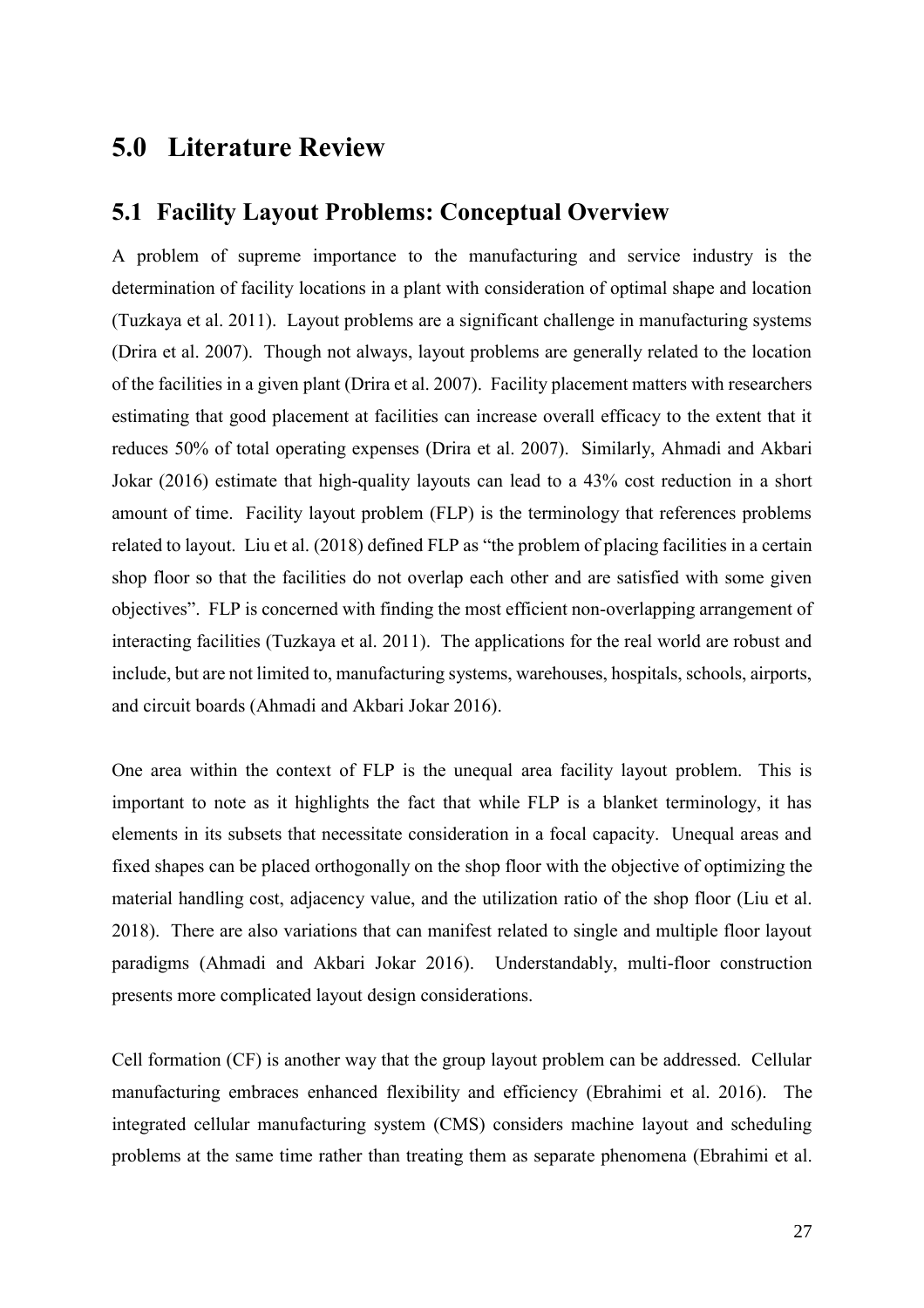2016). These methods have been illustrated to minimize makespan, tardiness penalties, and material handling costs (Ebrahimi et al. 2016). The Lingo software is one way that this can be tracked. Changes using different solutions within this structure averaged between 14% and 17%, depending on the intervention (Ebrahimi et al. 2016). It is therefore a statistically significant workflow efficiency. According to Forghani, Fatemi Ghomi, and Kia (2020), CF is the process of grouping machines into machine cells and designated certain parts to them. When an ideal configuration is achieved, each of the machine cells should be entirely independent. This is the ultimate goal; however, in practice, it is challenging for this to actually happen. According to the authors, getting as close to this as possible is a more realistic goal for designers. When the system is optimized, but there are some parts that require manufacturing in more than one cell, this is referenced as the exceptional element. The authors conclude that simulated annealing that is enhanced by linear programming can be useful in solving integrated cell formation issues. Khaksar-Haghani et al. (2011) have previously explored models for designing multi-floor layouts for cellular manufacturing using novel integer linear programming. While producing some additional variables for consideration, this previous work is echoed by the mentioned data produced by Forghani, Fatemi Ghomi, and Kia (2020).

#### <span id="page-27-0"></span>**5.2 Scheduling and FLP Interaction**

Job scheduling is a known problem that impacts the productivity and overall efficiency of manufacturing systems (Kamoshida 2018). In the generalized job scheduling paradigm, machines that are necessary for the operation of jobs are assigned to predetermined locations with specific time intervals (Kamoshida 2018). At the same time, the algorithms for maximizing efficiency for such models are limited if they do not consider actual factory layouts and associated constructs. For example, Kamoshida (2018) highlights that in real factories, portable machines can be used to perform several options. In these paradigms, it is common practice to relegate these portable machines to vacant locations in a factory (Kamoshida 2018). While this is often necessary and a function of practicality, it is not always the best option. FLP planning, therefore, can be used to maximize the workflows for such portable machines.

While in some arenas of work and manufacturing, tasks can be completed at the same time, there are often tasks in manufacturing where tasks cannot be performed simultaneously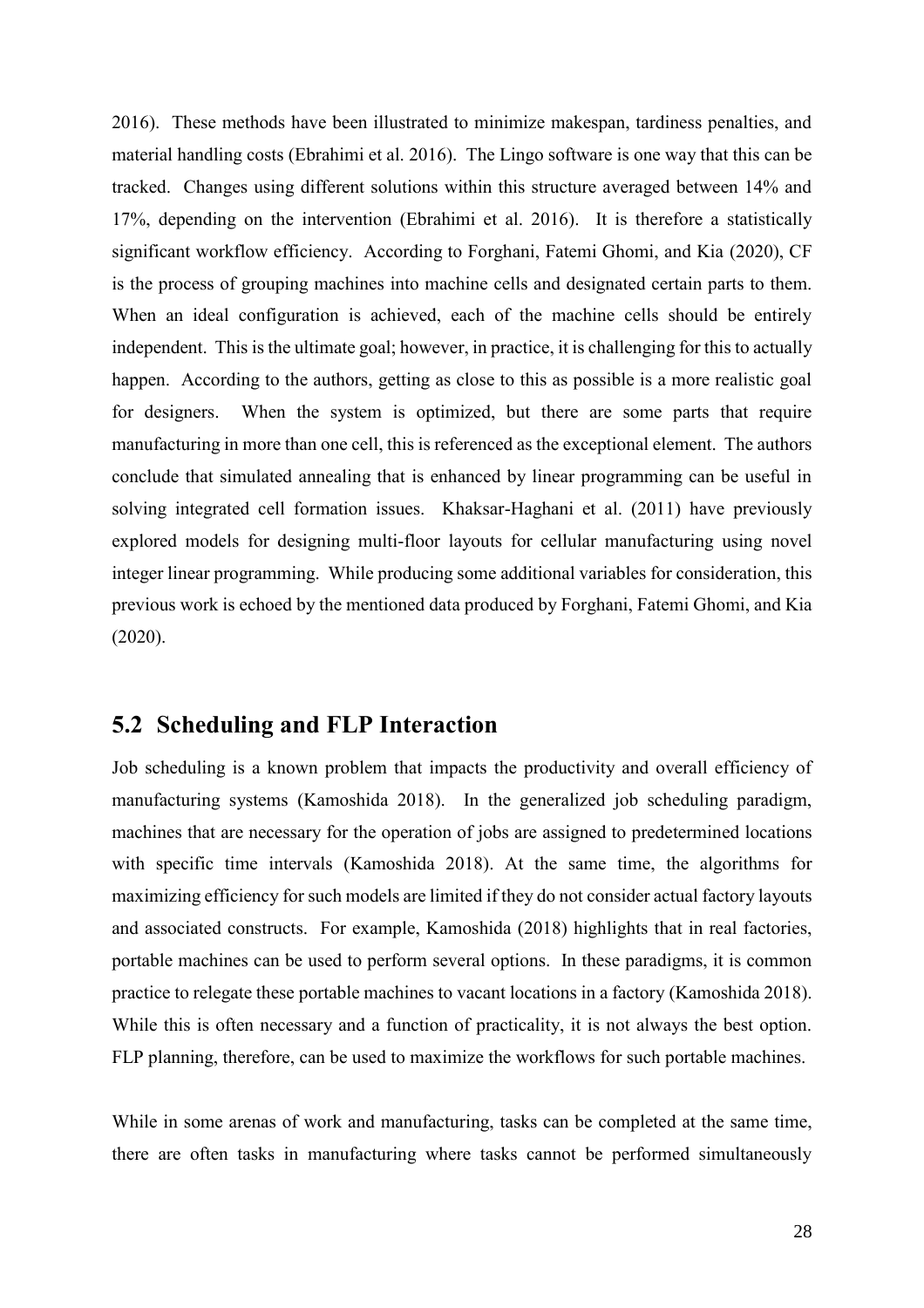(Kuhpfahl 2015). These require scheduling, which is a natural human working process that is conducted every day without much thought (Kuhpfahl 2015). Effective scheduling of processes leads to efficiency and by extension, profitability. Rather than looking at the problem in an integrated capacity, the bulk of existing research on the topic tends to separate scheduling and FLP.

In a traditional modality of layout planning and scheduling, these are performed sequentially in a manufacturing system with scheduling being executed after layout for the facilities are designed (Ripon et al. 2012). In other words, even though manufacturing companies spend a significant amount of time and money solving JSSs and FLPs, these are typically performed independently and sequentially, where JSS is done after layouts for the facilities are completed, indicating where the machines are placed. Scheduling comes after FLP because the goal of the latter is to design an effective workflow, with the workflow encompassing job shop scheduling.

The choice of layout for the facilities and scheduling impact the performance of one another and therefore necessitate coordination (Ripon et al. 2012). Once facilities have been selected with a fixed or semi-fixed layout, the degree to which they can be changed will be less than having selected a most suitable layout from the beginning. With elements like manufacturing, however, changes will be required, and having the necessary flexibility to initiate changes is something that should be worked into any layout planning paradigm. In business, as within many other facets of organizational function, change is constant. Organizations that are better equipped for change management will have an advantage over those who cannot readily adapt to change (Ancoa et al. 2004).

Ebrahimi et al. (2016) state that modern competitive manufacturing necessitates high functioning organizations to be capable of reacting quickly to unpredictable changes in the market. Flexibility, therefore, is critical. Flexibility is not only a way to be more competitive, but it is also a way to better meet customer needs (Houshyar et al. 2016). In the face of modern business landscapes, there are shorter product life cycles, a need for customized products, variable demand, and international competition (Houshyar et al. 2016). Nouri-Houshyar et al. (2016), state the modern paradigm "has prompted manufacturers in recent decades to seek new and better ways than the traditional way to cope with unexpected and often rapid changes and respond to customer needs".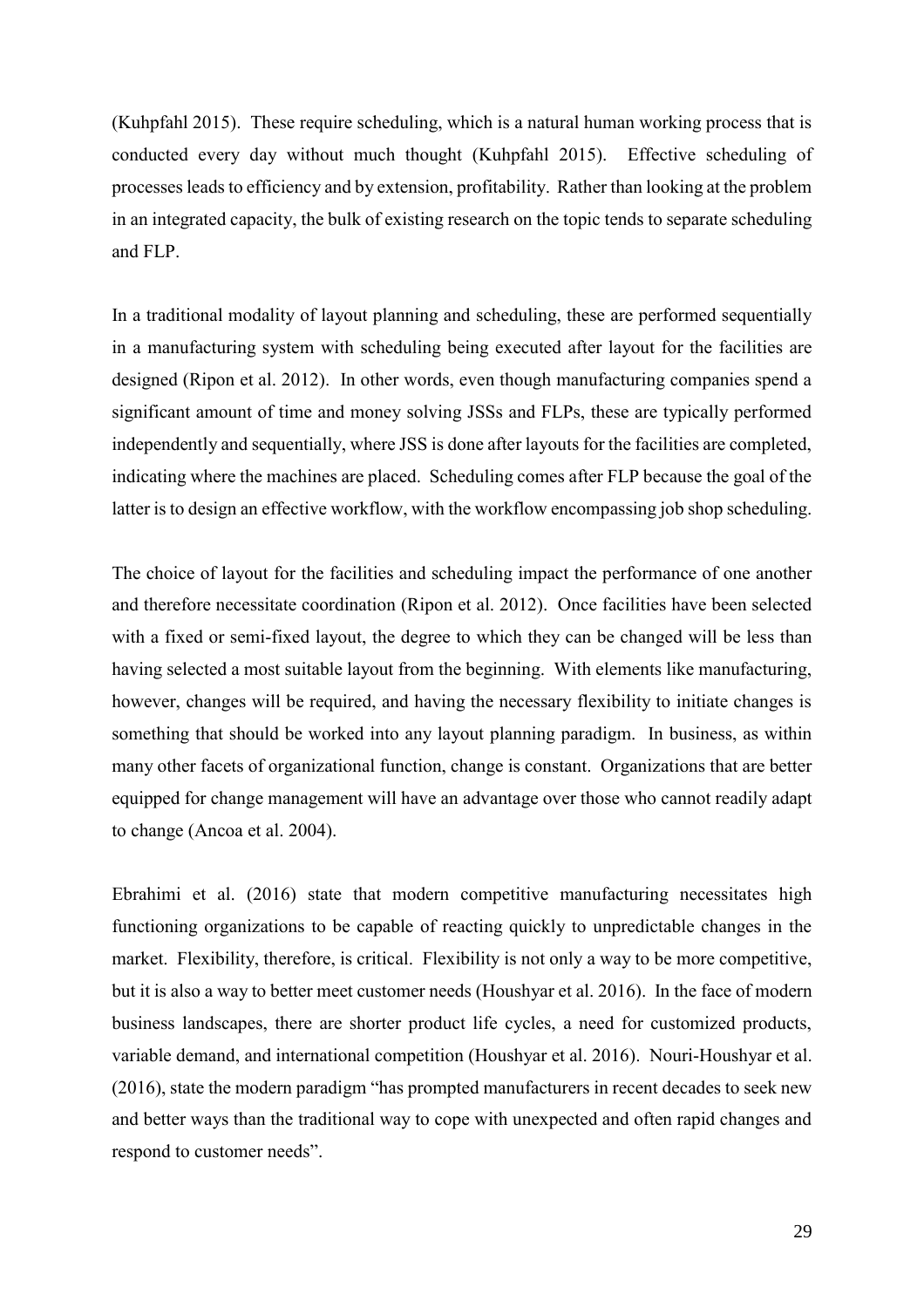In the present paradigm, layout planning and scheduling are handled independently (Ripon et al. 2012). There are ways that this can be overcome for better efficacy. For FLP alone and for FLP and scheduling modalities together, various models and solutions have been developed over the past four decades (Tuzkaya et al. 2011). The most popular method is based on the quadratic assignment problem, and linear and mixed-integer programming problems (Tuzkaya et al. 2011). The following section analyzes studies that address both integrated methods for solutions as well as isolated methods for solutions that add important distinctions to the research question and related problems.

### <span id="page-29-0"></span>**5.3 Algorithms to Achieve Reasonably Good Solutions**

Ripon et al. (2012) present an algorithm for solving FLP and Job Shop Scheduling Problems (JSSP) related elements of transportation delay. Their system allows for decision-makers to be more flexible and to have potential alternative choices (Ripon et al. 2012). Van Laarhoven et al. (1992) examined the practice of specialty algorithms several years before the Ripon et al. (2012) study. They found that algorithms can find shorter makespans than the more popular processes of secluding problems and making estimations. Even within the sphere of algorithms, there is variation in productivity. The best algorithms that have been successful are those that use heuristics, meta-heuristics, and hybrid approaches (Zhu et al. 2017). For example, the multi-objective particle swarm optimization (MOPSO) algorithm has shown high effectiveness and robustness in solving multi-objective problems (Liu et al. 2018). In a study of MOPSO on three sets of different situations in 62 facilities, the MOPSO has been illustrated to be efficient in reducing facility layout problems related to unequal area elements (Liu et al. 2018). Tuzkaya et al. (2011) concluded that both Genetic Algorithm (GA) and Simulated Annealing (SA) are popular techniques for combinatorial optimization, but they have both weaknesses and strengths when examined independently. The researchers found that methods that combine GA and SA in a hybrid algorithm increase their pure performance (Tuzkaya et al. 2011). The Giffler and Thompson (GT) algorithm is another methodology that is commonly used to solve the FLP problem (Kamoshida 2018). The degree to which it has been used, combined with peer-reviewed research, has made it good evidence-based practice (Kamoshida 2018).

Kia et al. (2014) also experimented with mixed programming models. Kia et al. (2014) present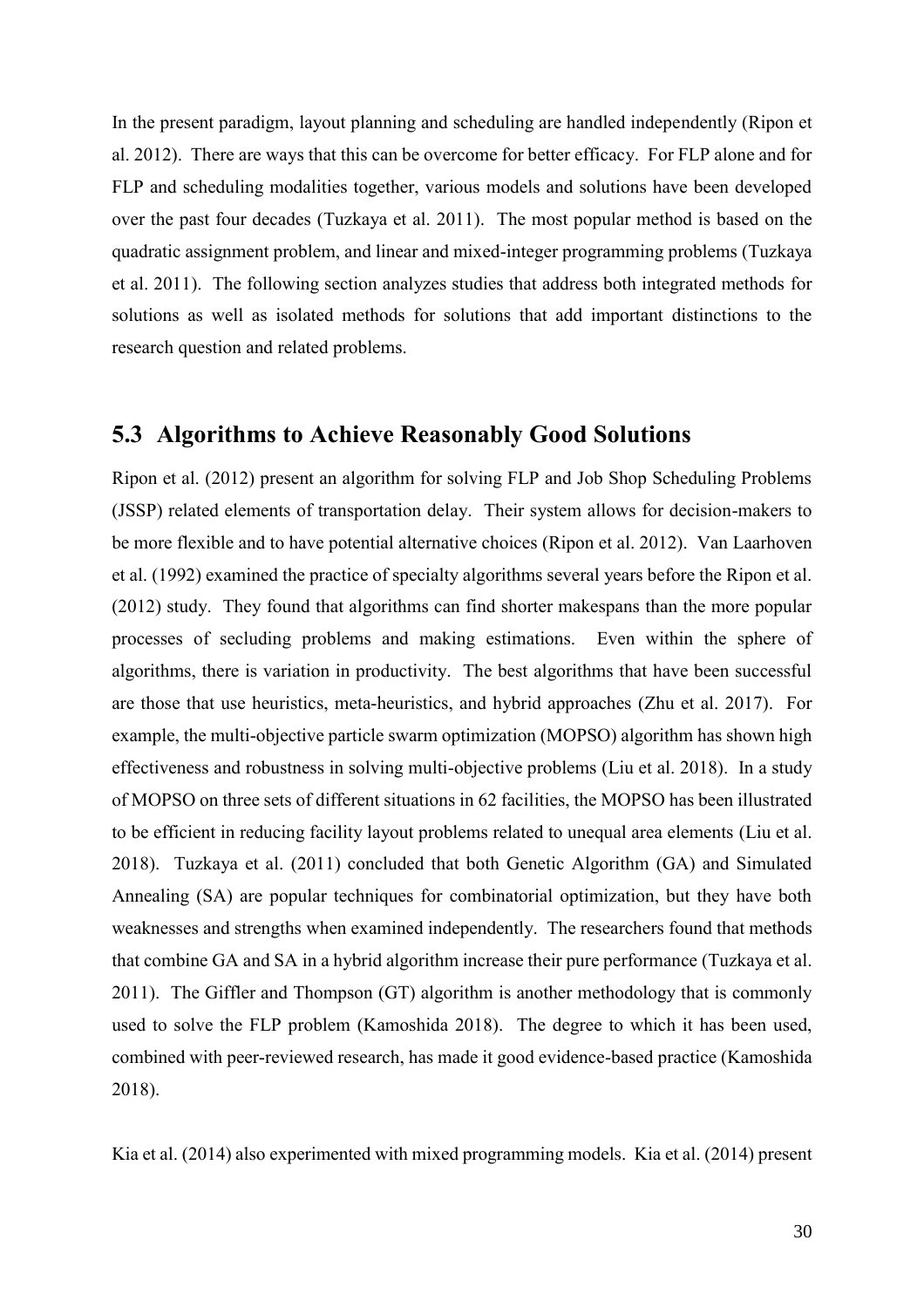a mixed-integer nonlinear programming model for designing the group layout in unequal-area facilities in the cellular manufacturing sector. The method demonstrates statistically significant efficacy, and it directly addresses the needs for flexibility and efficiency in modern competitive manufacturing systems that are commonly unstable environments using existing layout configurations (Kia et al. 2014). While they help, the fixed elements of some modern manufacturing systems are such that they cannot reach an optimal strategy (Kia et al. 2014). Realistic expectations based on plausible efficiency designations should be at the forefront of decision making for management.

## <span id="page-30-0"></span>**5.4 Research Gaps in the Areas of FLP and JSS**

In general, when considering modern research on FLP, there is an absence of literature when compared to other subjects. This does not make it less critical. Other known elements to increase organization efficiency like leadership, employee motivation, supply chain management, and organizational change are all frequently studied subjects where evidence can be linked to better performance through maximization. FLP, admittedly, is more specialized and not as universal as some of these other more widely explored topics. Despite this, in consideration of its importance and its commonality, the amount of current literature, particularly that examines it in an integrated capacity, establishes a clear research gap for the necessary understanding of the subject.

According to Zhu et al. (2017), it had been nearly 20 years since the last major review of literature in the field of dynamic facility layout had been conducted (DFLP). In the span of 20 years, a great deal has changed both in terms of market, technology, and supply chain management. According to the researchers, the "review finds that the recent DFLP models consider more complex design features and constraints" with only a handful of DFLP models embracing exact methods (Zhu et al. 2017). Hybrid methods that employ various approaches within realistic considerations are necessary, and there is room for improvement in the current models that can further help to create more effective solutions (Zhu et al. 2017).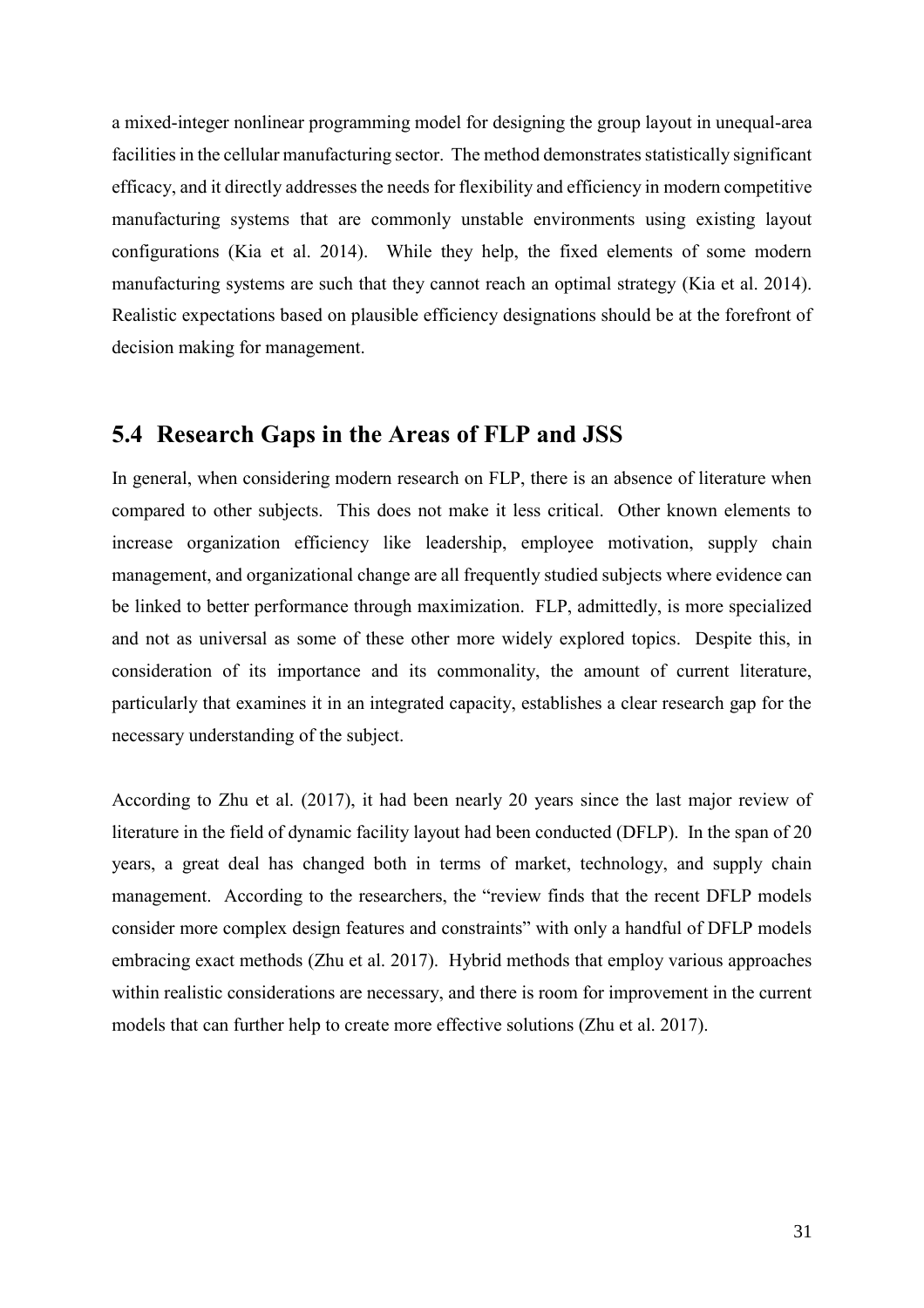## <span id="page-31-0"></span>**6.0 Problem Modelling**

For FLP, the literature search described in [Section 2.0](#page-14-0) of this thesis yielded 80 articles, and after the application of inclusion and exclusion criteria, 19 articles were left for analysis. On the other hand, the literature search for JSS 76 articles, and the application of the inclusion criteria resulted in the selection of ten studies for analysis.

## <span id="page-31-1"></span>**6.1 Final 19 Articles for FLP**

The 19 articles for FLP are the following:

- 1. Ahmadi, Abbas, Mir Saman Pishvaee, and Mohammad Reza Akbari Jokar. 2017. "A Survey on Multi-Floor Facility Layout Problems." *Computers and Industrial Engineering* 107: 158–70. https://doi.org/10.1016/j.cie.2017.03.015.
- 2. Bozorgi, N., M. Abedzadeh, and M. Zeinali. 2015. "Tabu Search Heuristic for Efficiency of Dynamic Facility Layout Problem." *International Journal of Advanced Manufacturing Technology* 77 (1–4): 689–703. https://doi.org/10.1007/s00170-014- 6460-9.
- 3. Ebrahimi, Ahmad, Reza Kia, and Alireza Rashidi Komijan. 2016. "Solving a Mathematical Model Integrating Unequal-Area Facilities Layout and Part Scheduling in a Cellular Manufacturing System by a Genetic Algorithm." *SpringerPlus* 5 (1). https://doi.org/10.1186/s40064-016-2773-5.
- 4. Guan, Chao, Zeqiang Zhang, Silu Liu, and Juhua Gong. 2019. "Multi-Objective Particle Swarm Optimization for Multi-Workshop Facility Layout Problem." *Journal of Manufacturing Systems* 53 (October): 32–48. https://doi.org/10.1016/j.jmsy.2019.09.004.
- 5. Hosseini-Nasab, Hasan, and Leila Emami. 2013. "A Hybrid Particle Swarm Optimisation for Dynamic Facility Layout Problem." *International Journal of Production Research* 51 (14): 4325–35. https://doi.org/10.1080/00207543.2013.774486.
- 6. Jolai, Fariborz, Reza Tavakkoli-Moghaddam, and Mohammad Taghipour. 2012. "A Multi-Objective Particle Swarm Optimisation Algorithm for Unequal Sized Dynamic Facility Layout Problem with Pickup/Drop-off Locations." *International Journal of Production Research* 50 (15): 4279–93.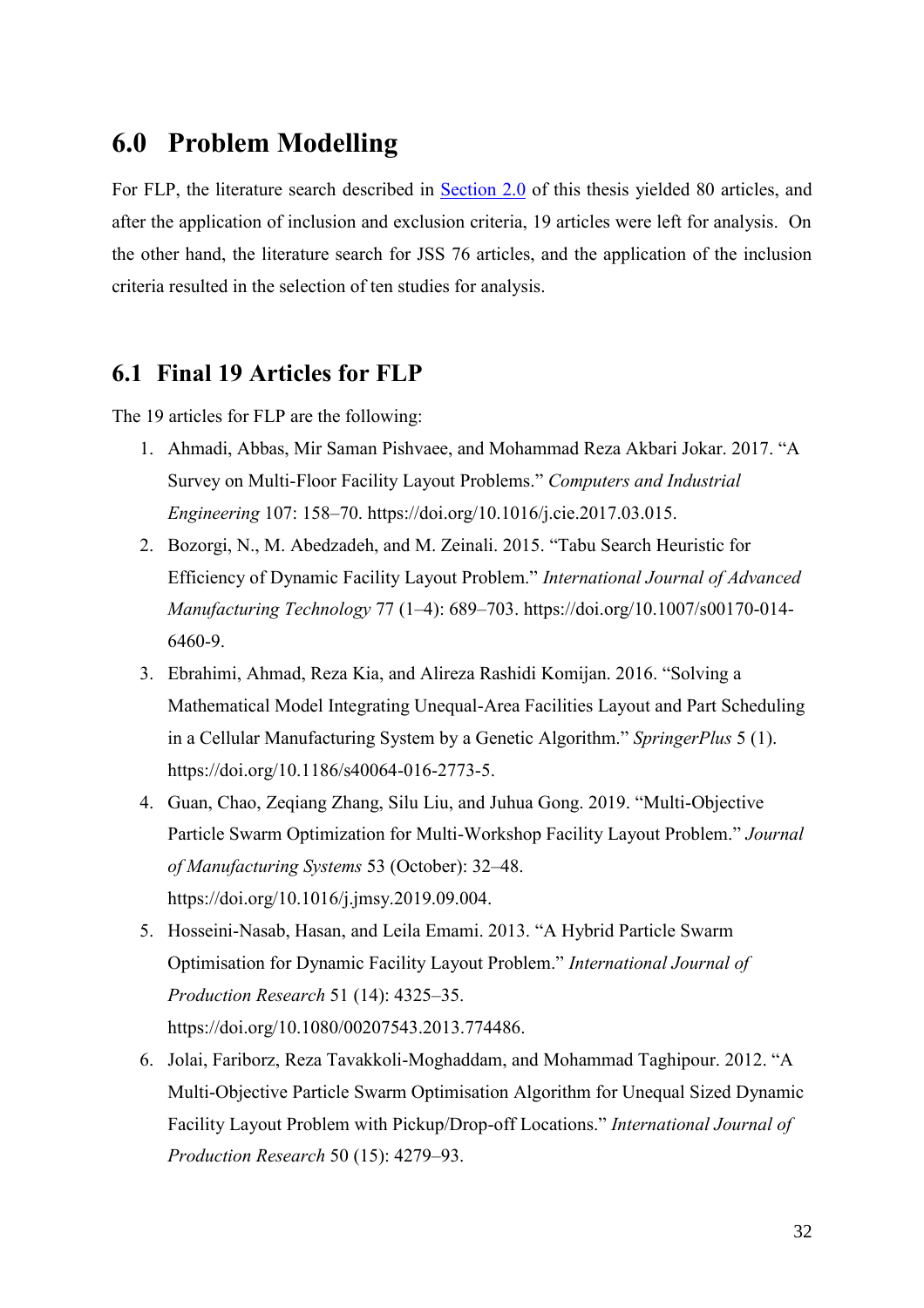https://doi.org/10.1080/00207543.2011.613863.

- 7. Kulturel-Konak, Sadan, and Abdullah Konak. 2013. "Linear Programming Based Genetic Algorithm for the Unequal Area Facility Layout Problem." *International Journal of Production Research* 51 (14): 4302–24. https://doi.org/10.1080/00207543.2013.774481.
- 8. Matai, Rajesh, S. P. Singh, and M. L. Mittal. 2013. "Modified Simulated Annealing Based Approach for Multi Objective Facility Layout Problem." *International Journal of Production Research* 51 (14): 4273–88. https://doi.org/10.1080/00207543.2013.765078.
- 9. McKendall, Alan R., and Wen Hsing Liu. 2012. "New Tabu Search Heuristics for the Dynamic Facility Layout Problem." *International Journal of Production Research* 50 (3): 867–78. https://doi.org/10.1080/00207543.2010.545446.
- 10. Mohamadi, A., S. Ebrahimnejad, R. Soltani, and M. Khalilzadeh. 2019. "An Integrated Approach Based on a Bi-Level Genetic Algorithm and a Combined Zone-LP for the Facility Layout Problem." *South African Journal of Industrial Engineering* 30 (4): 87–101. https://doi.org/10.7166/30-4-2192.
- 11. Navidi, Hamidreza, Mahdi Bashiri, and Masume Messi Bidgoli. 2012. "A Heuristic Approach on the Facility Layout Problem Based on Game Theory." *International Journal of Production Research* 50 (6): 1512–27. https://doi.org/10.1080/00207543.2010.550638.
- 12. Ning, Xiu, and Pingke Li. 2018. "A Cross-Entropy Approach to the Single Row Facility Layout Problem." *International Journal of Production Research* 56 (11): 3781–94. https://doi.org/10.1080/00207543.2017.1399221.
- 13. Peng, Yunfang, Tian Zeng, Lingzhi Fan, Yajuan Han, Beixin Xia, and Xinchang Wang. 2018. "An Improved Genetic Algorithm Based Robust Approach for Stochastic Dynamic Facility Layout Problem." *Discrete Dynamics in Nature and Society* 2018. https://doi.org/10.1155/2018/1529058.
- 14. Şahinkoç, Mert, and Umit Bilge. 2018. "Facility Layout Problem with QAP Formulation under Scenario-Based Uncertainty." *Infor* 56 (4): 406–27. https://doi.org/10.1080/03155986.2018.1424445.
- 15. Salmani, Mohammad Hassan, Kourosh Eshghi, and Hossein Neghabi. 2015. "A Bi-Objective MIP Model for Facility Layout Problem in Uncertain Environment." *International Journal of Advanced Manufacturing Technology* 81 (9–12): 1563–75. https://doi.org/10.1007/s00170-015-7290-0.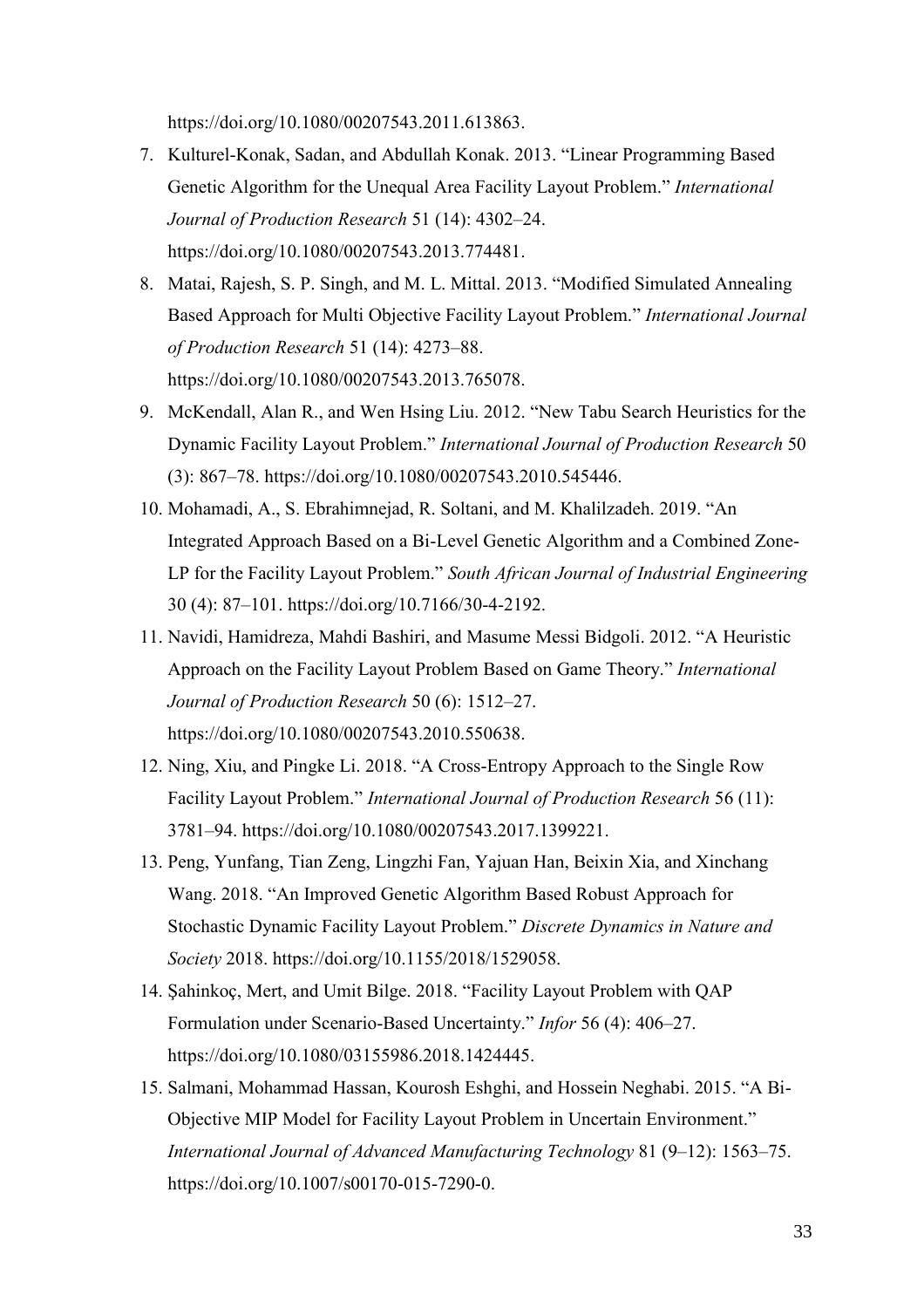- 16. Singh, S. P., and V. K. Singh. 2010. "An Improved Heuristic Approach for Multi-Objective Facility Layout Problem." *International Journal of Production Research* 48 (4): 1171–94. https://doi.org/10.1080/00207540802534731.
- 17. Singh, S. P., and V. K. Singh. 2011. "Three-Level AHP-Based Heuristic Approach for a Multi-Objective Facility Layout Problem." *International Journal of Production Research* 49 (4): 1105–25. https://doi.org/10.1080/00207540903536148.
- 18. Xiao, Y. J., Y. Zheng, L. M. Zhang, and Y. H. Kuo. 2016. "A Combined Zone-LP and Simulated Annealing Algorithm for Unequal-Area Facility Layout Problem." *Advances in Production Engineering And Management* 11 (4): 259–70. https://doi.org/10.14743/apem2016.4.225.
- 19. Zhu, Tianyuan, Jaydeep Balakrishnan, and Chun Hung Cheng. 2018. "Recent Advances in Dynamic Facility Layout Research." *Infor* 56 (4): 428–56. https://doi.org/10.1080/03155986.2017.1363591.

Table 1 below shows the summary of the FLP articles' models, Table 2 shows FLP solutions used, and Table 3 shows the objectives for each FLP article.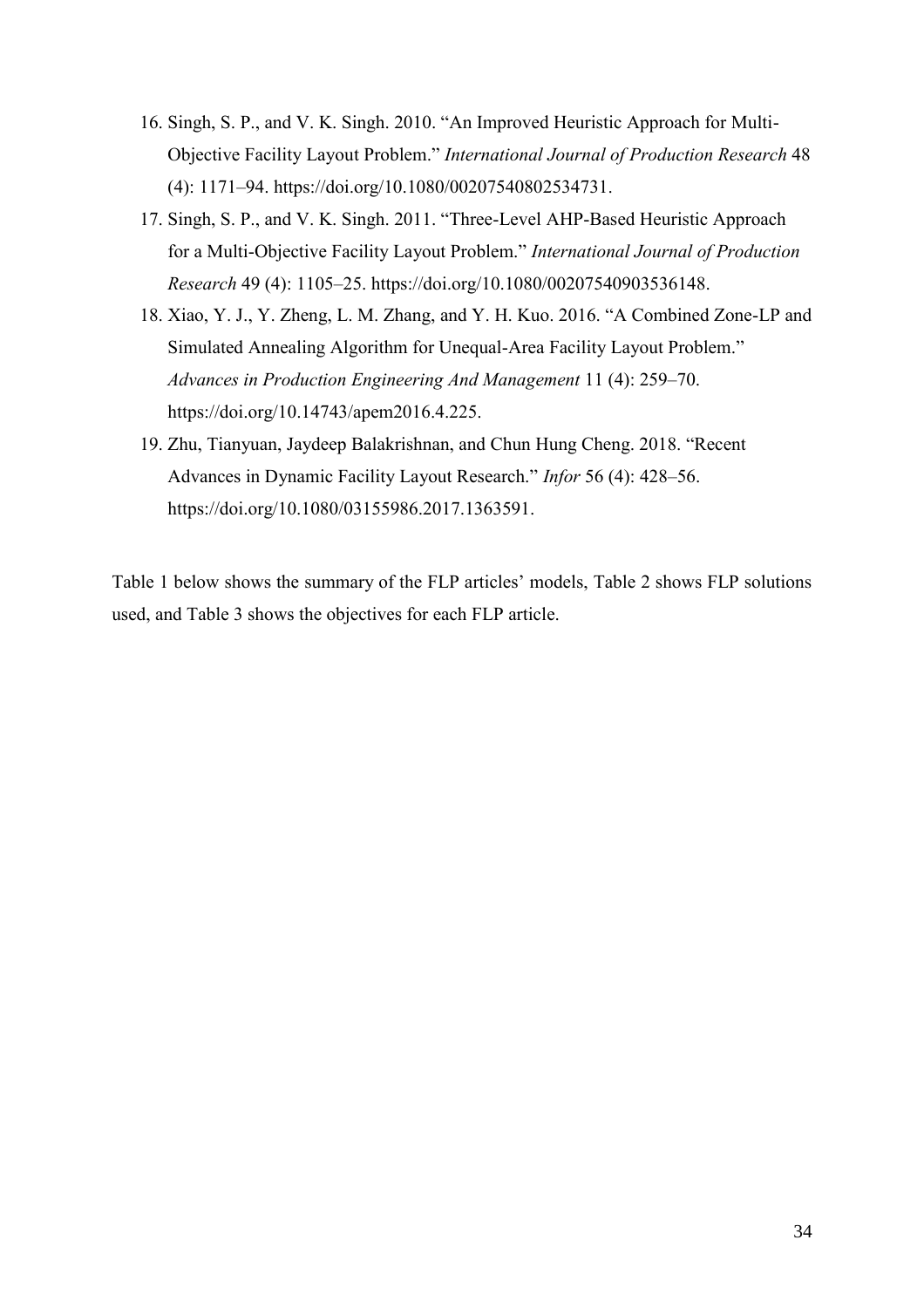<span id="page-34-0"></span>

| <b>Authors</b>                            | <b>Discrete</b><br>Formul-<br>ation | Contin-<br>uous<br>Formul-<br>ation | Data<br>Envelo-<br>pment<br><b>Analysis</b> | <b>Mixed</b><br>Integer<br>Linear<br>Progra-<br>mming | Linear<br>Progr-<br>amming | Non-<br>linear<br>mixed<br>integer<br>mathem-<br>atical<br>model | Partic-<br>le<br>swarm<br>optimi-<br>zation | Game<br>theory | Monte<br>Carlo<br>simula-<br>tion | Dyn-<br>amic<br>facility<br>layout<br>model-<br>ling | Cross-<br>entr-<br>opy<br>appr-<br>oach | Quadrat-<br>ic assign-<br>ent<br>problem | Modified<br>simulated<br>annealing |
|-------------------------------------------|-------------------------------------|-------------------------------------|---------------------------------------------|-------------------------------------------------------|----------------------------|------------------------------------------------------------------|---------------------------------------------|----------------|-----------------------------------|------------------------------------------------------|-----------------------------------------|------------------------------------------|------------------------------------|
| (Ahmadi et<br>al. 2017)                   | $\checkmark$                        | $\checkmark$                        |                                             |                                                       |                            |                                                                  |                                             |                |                                   |                                                      |                                         |                                          |                                    |
| (Bozorgi et<br>al. 2015)                  |                                     |                                     | $\checkmark$                                |                                                       |                            |                                                                  |                                             |                |                                   |                                                      |                                         |                                          |                                    |
| (Ebrahimi et<br>al. 2016)                 |                                     |                                     |                                             | $\checkmark$                                          |                            |                                                                  |                                             |                |                                   |                                                      |                                         |                                          |                                    |
| (Guan et al.<br>2019)                     |                                     |                                     |                                             | $\checkmark$                                          |                            |                                                                  |                                             |                |                                   |                                                      |                                         |                                          |                                    |
| (Hosseini-<br>Nasab and<br>Emami<br>2013) |                                     |                                     |                                             |                                                       |                            |                                                                  | $\checkmark$                                |                |                                   |                                                      |                                         |                                          |                                    |
| (Jolai et al.<br>2012)                    |                                     |                                     |                                             |                                                       |                            | $\checkmark$                                                     |                                             |                |                                   |                                                      |                                         |                                          |                                    |
| (Kulturel-<br>Konak and<br>Konak<br>2013) |                                     |                                     |                                             |                                                       | $\checkmark$               |                                                                  |                                             |                |                                   |                                                      |                                         |                                          |                                    |

#### *Table 1 FLP Articles' Authors and Models Used*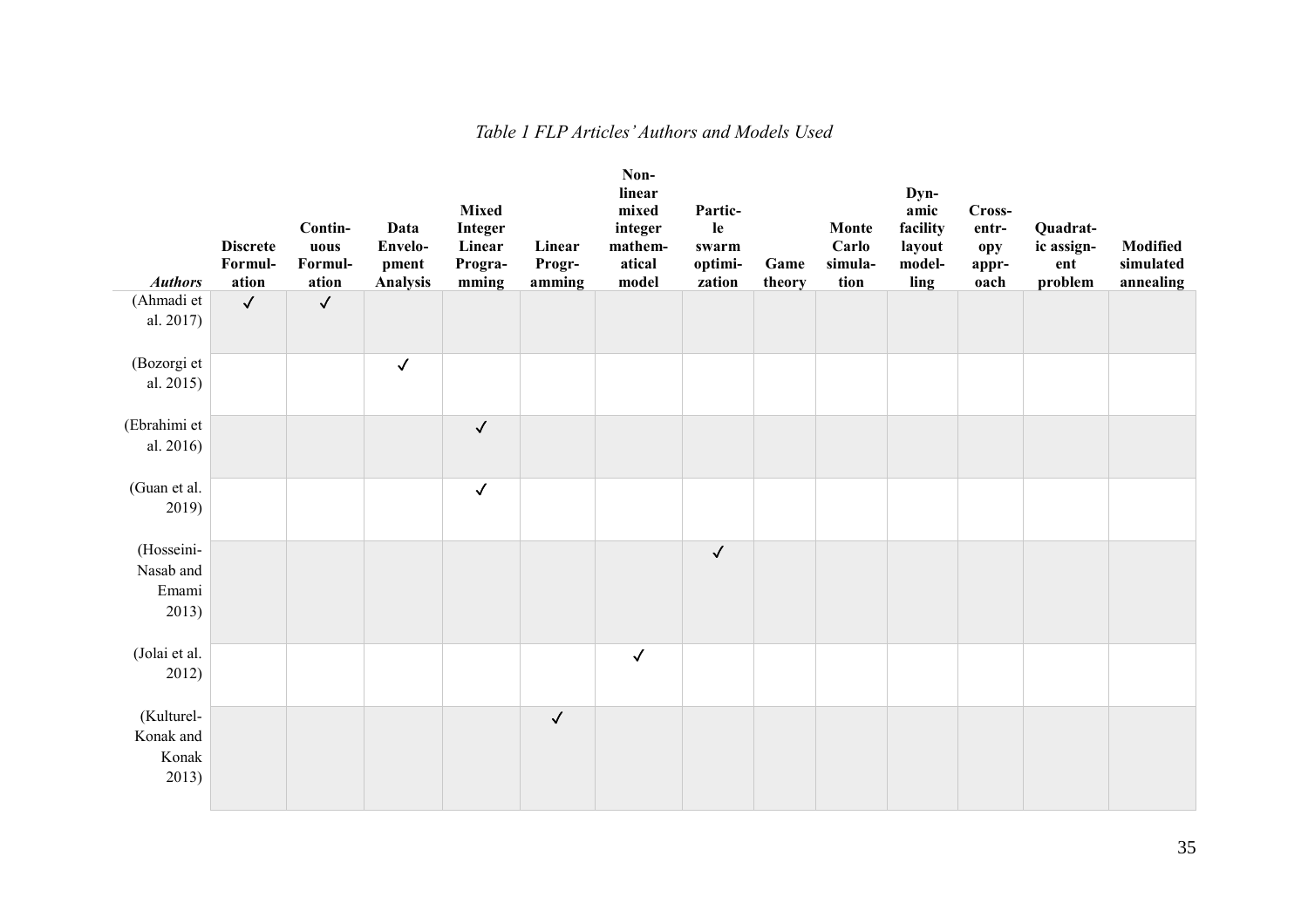| (Matai et al.<br>2013)          |  |              |              |              |              |              |              |              | $\checkmark$ |
|---------------------------------|--|--------------|--------------|--------------|--------------|--------------|--------------|--------------|--------------|
|                                 |  |              |              |              |              |              |              |              |              |
| (McKendall<br>and Liu<br>2012)  |  |              |              |              |              |              |              | $\checkmark$ |              |
| (Mohamadi<br>et al. 2019)       |  |              | $\checkmark$ |              |              |              |              |              |              |
| (Navidi et<br>al. 2012)         |  |              |              |              | $\checkmark$ |              |              |              |              |
| (Ning and Li<br>2018)           |  |              |              |              |              |              | $\checkmark$ |              |              |
| (Peng et al.<br>2018)           |  |              |              |              |              | $\checkmark$ |              |              |              |
| (Şahinkoç<br>and Bilge<br>2018) |  |              |              | $\checkmark$ |              |              |              |              |              |
| (Salmani et<br>al. 2015)        |  | $\checkmark$ |              |              |              |              |              |              |              |
| (Singh and<br>Singh 2010)       |  |              |              |              |              |              |              | $\checkmark$ |              |
| (Singh and<br>Singh 2011)       |  |              |              |              |              |              |              | $\checkmark$ |              |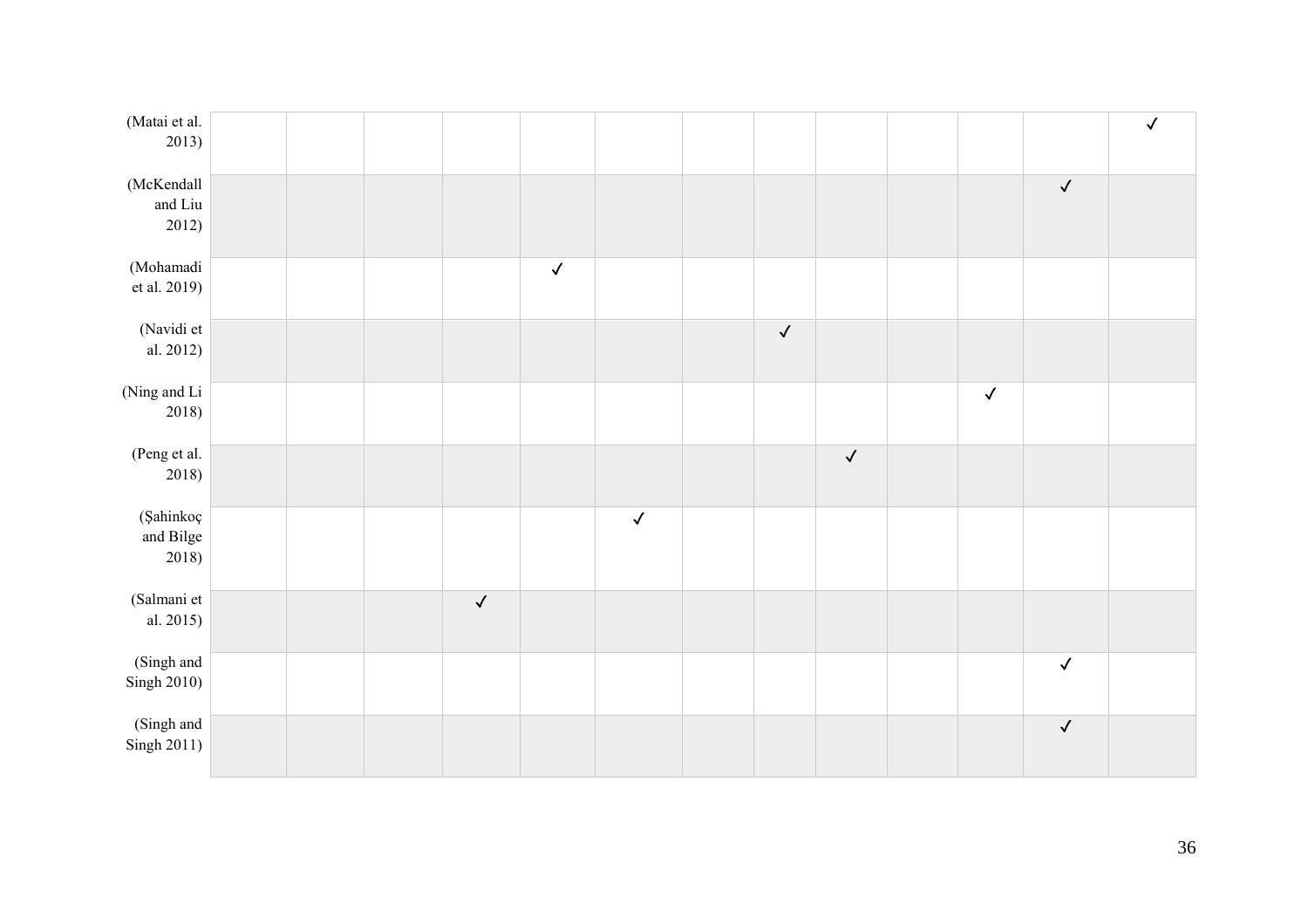| (Xiao et al. 2016)                                          |  |  |  |  |  |  |  |
|-------------------------------------------------------------|--|--|--|--|--|--|--|
| $\begin{array}{c} \text{(Zhu et al.)} \\ 2018) \end{array}$ |  |  |  |  |  |  |  |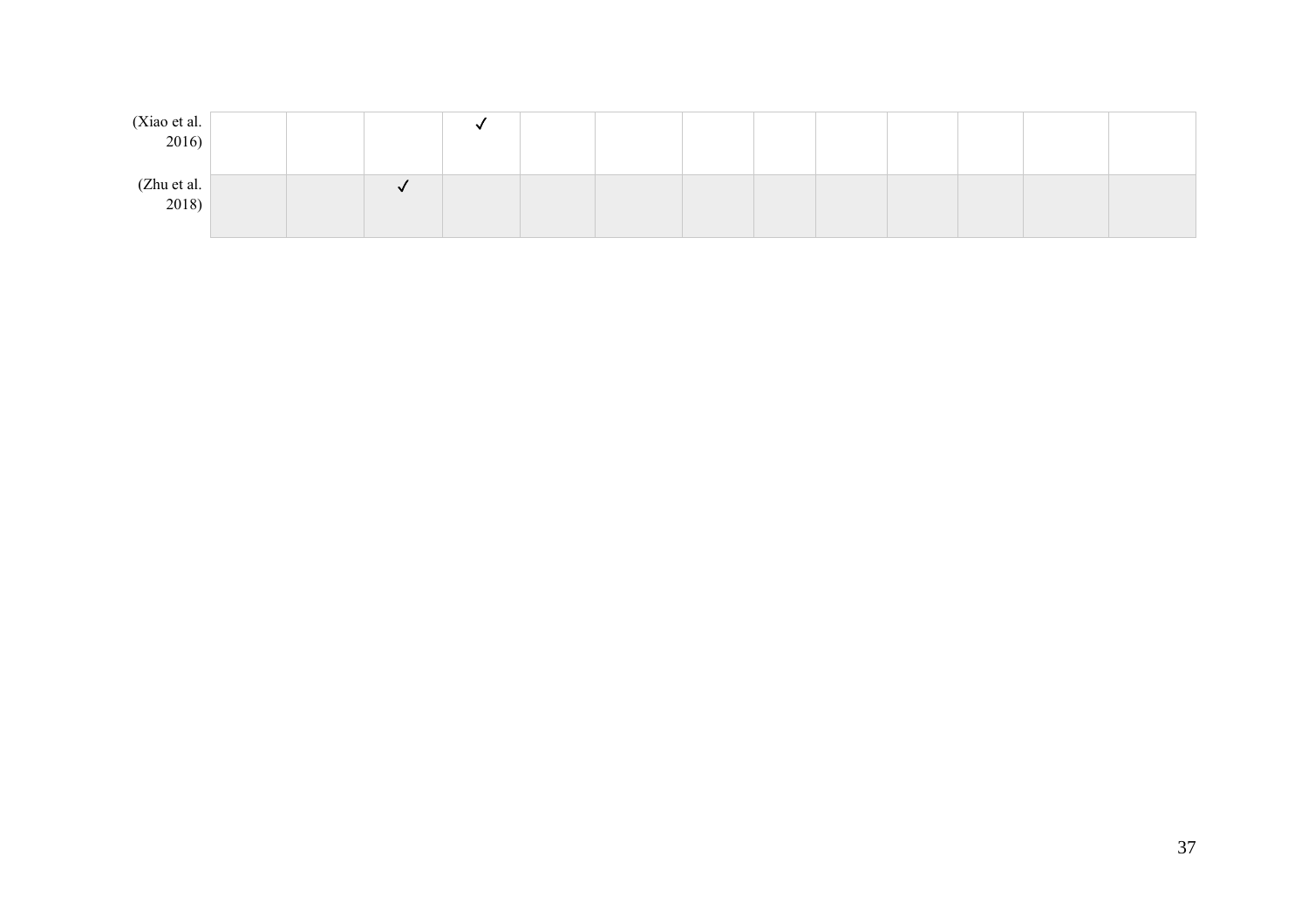<span id="page-37-0"></span>

| <b>Authors</b>                     | Heuristic/meta-heuristic | Tabu search  | <b>Genetic algorithm</b> | <b>Swarm optimization</b><br>algorithm | <b>Simulated annealing</b><br>meta-heuristic. |
|------------------------------------|--------------------------|--------------|--------------------------|----------------------------------------|-----------------------------------------------|
| (Ahmadi et al. 2017)               | $\checkmark$             |              |                          |                                        |                                               |
| (Bozorgi et al. 2015)              | $\checkmark$             | $\checkmark$ |                          |                                        |                                               |
| (Ebrahimi et al. 2016)             |                          |              | $\checkmark$             |                                        |                                               |
| (Guan et al. 2019)                 |                          |              |                          | $\checkmark$                           |                                               |
| (Hosseini-Nasab and<br>Emami 2013) |                          |              |                          | $\checkmark$                           |                                               |
| (Jolai et al. 2012)                |                          |              |                          | $\checkmark$                           |                                               |
| (Kulturel-Konak and<br>Konak 2013) |                          |              | $\checkmark$             |                                        |                                               |
| (Matai et al. 2013)                | $\checkmark$             |              |                          |                                        |                                               |
| (McKendall and Liu<br>2012)        | $\checkmark$             | $\checkmark$ |                          |                                        |                                               |
| (Mohamadi et al. 2019)             |                          |              | $\checkmark$             |                                        |                                               |
| (Navidi et al. 2012)               |                          |              |                          |                                        | $\checkmark$                                  |
| (Ning and Li 2018)                 | $\checkmark$             |              |                          |                                        |                                               |
| (Peng et al. 2018)                 |                          | $\checkmark$ |                          | $\checkmark$                           |                                               |
| (Şahinkoç and Bilge<br>2018)       | $\checkmark$             |              |                          |                                        |                                               |
| (Salmani et al. 2015)              | $\checkmark$             |              |                          |                                        |                                               |
| (Singh and Singh 2010)             | $\checkmark$             |              |                          |                                        |                                               |

#### *Table 2 FLP Articles' Authors and Solutions Used*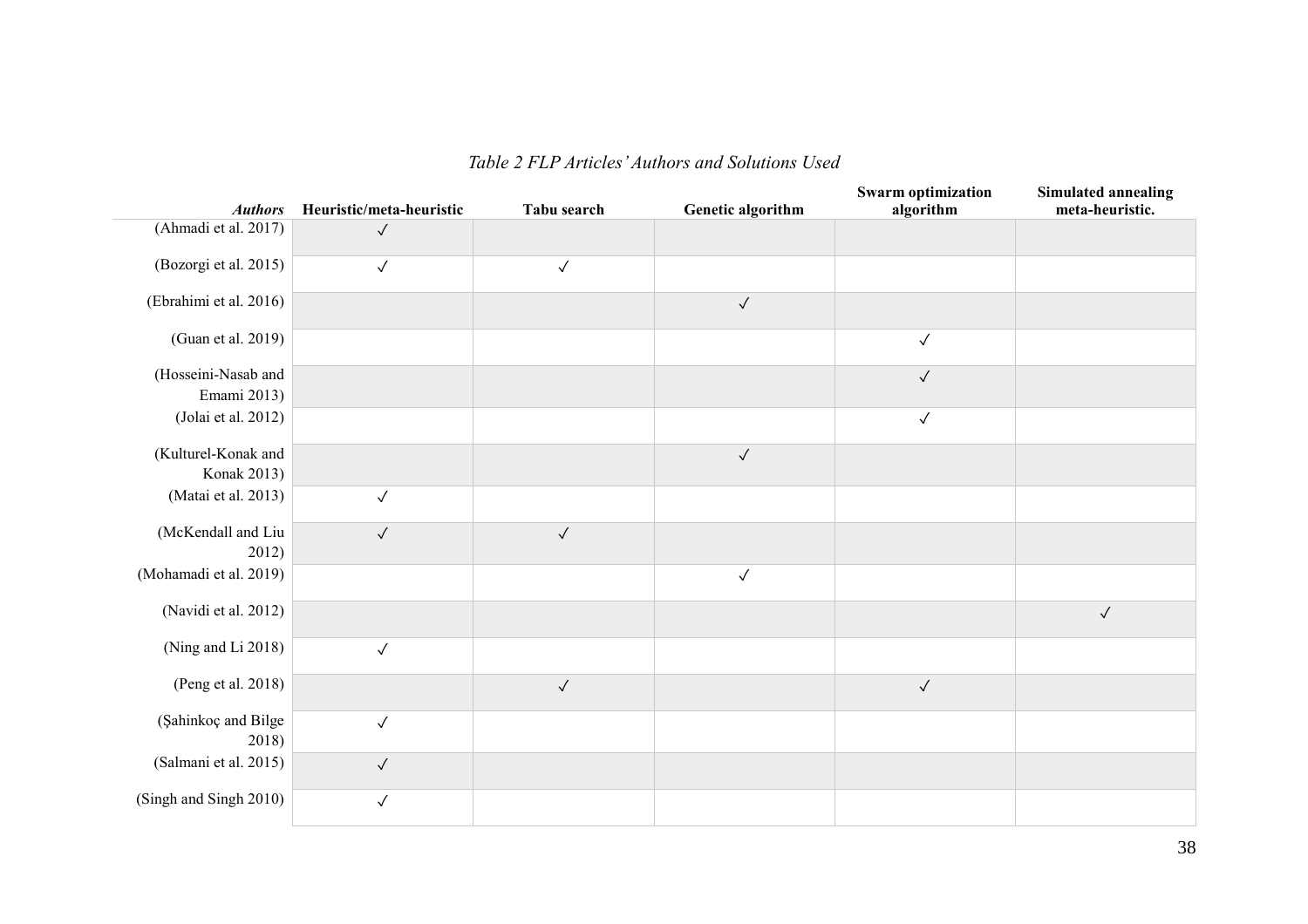| (Singh and Singh 2011) $\vert$ |  |  |  |
|--------------------------------|--|--|--|
| (Xiao et al. 2016) $\vert$     |  |  |  |
| (Zhu et al. 2018)              |  |  |  |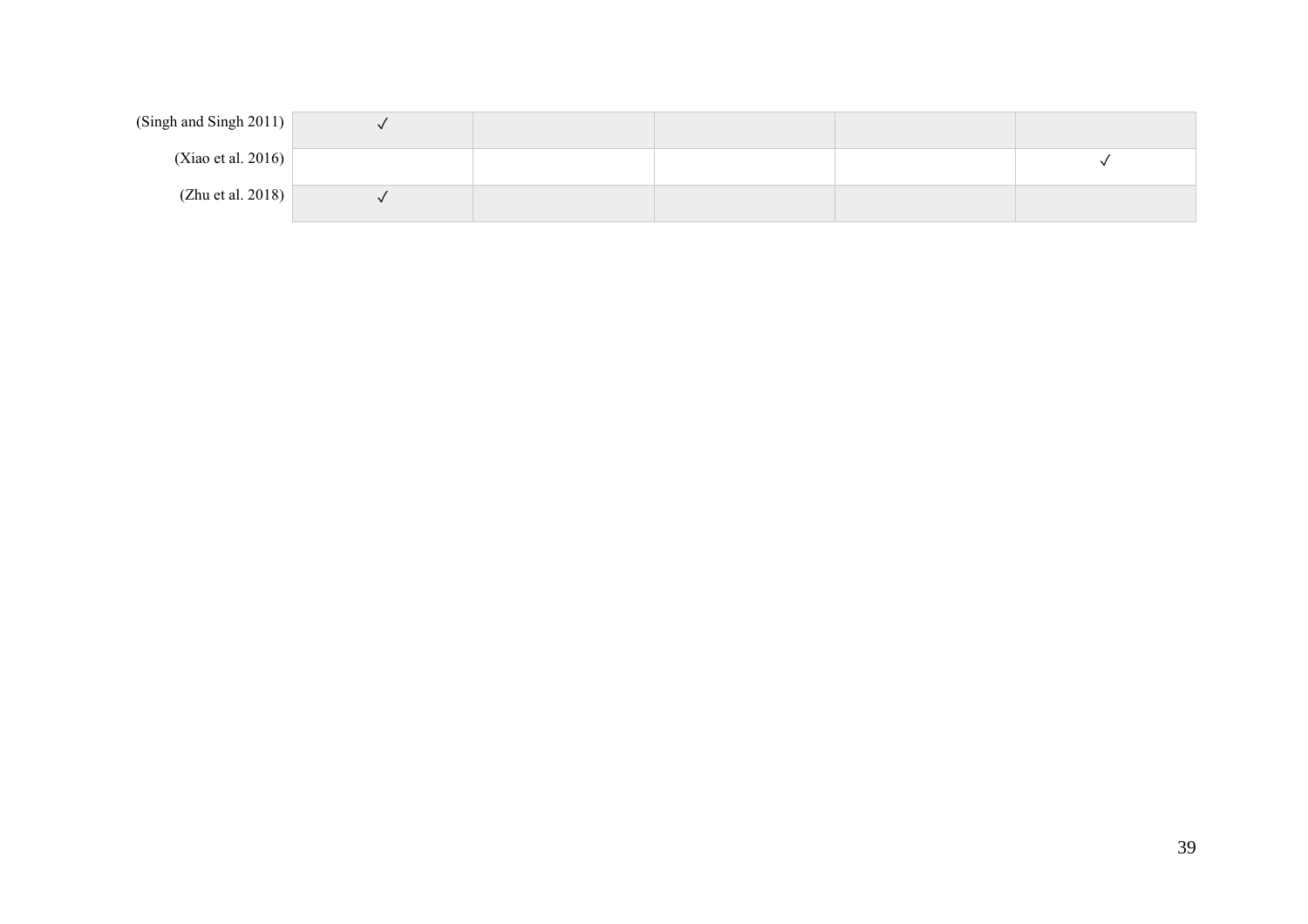<span id="page-39-0"></span>

| <b>Authors</b>                         | Measure<br><b>FLP</b> | <b>Determine</b><br>dynamic<br>facility<br>layout | Minimize<br>makespan,<br>tardiness<br>penalties,<br>and<br>material<br>handling<br>costs | Optimal<br>exact<br>coordinates<br>of<br>department<br>$-ts$ | Minimize<br>the sum of<br>handling<br>and re-<br>layout costs | <b>Solve</b><br><b>FLP</b> | Arrange a<br>number of<br>facilities to<br>minimize<br>costs | <b>Solve</b><br>quadratic<br>assignment<br>problem | <b>Efficiency</b><br>and<br>effectivene-<br>ss for<br>dynamic<br>and<br>uncertain<br>values on<br>department<br>$-t's$<br>dimensions | <b>Select</b><br>objective<br>weight for<br>facility<br>layout | <b>Review</b><br>advances in<br>dynamic<br>facility<br>layout<br>research |
|----------------------------------------|-----------------------|---------------------------------------------------|------------------------------------------------------------------------------------------|--------------------------------------------------------------|---------------------------------------------------------------|----------------------------|--------------------------------------------------------------|----------------------------------------------------|--------------------------------------------------------------------------------------------------------------------------------------|----------------------------------------------------------------|---------------------------------------------------------------------------|
| (Ahmadi et al.<br>2017)                | $\sqrt{2}$            |                                                   |                                                                                          |                                                              |                                                               |                            |                                                              |                                                    |                                                                                                                                      |                                                                |                                                                           |
| (Bozorgi et al.<br>2015)               |                       | $\checkmark$                                      |                                                                                          |                                                              |                                                               |                            |                                                              |                                                    |                                                                                                                                      |                                                                |                                                                           |
| (Ebrahimi et<br>al. 2016)              |                       |                                                   | $\checkmark$                                                                             |                                                              |                                                               |                            |                                                              |                                                    |                                                                                                                                      |                                                                |                                                                           |
| (Guan et al.<br>2019)                  |                       |                                                   |                                                                                          | $\checkmark$                                                 |                                                               |                            |                                                              |                                                    |                                                                                                                                      |                                                                |                                                                           |
| (Hosseini-<br>Nasab and<br>Emami 2013) |                       |                                                   |                                                                                          |                                                              | $\checkmark$                                                  |                            |                                                              |                                                    |                                                                                                                                      |                                                                |                                                                           |
| (Jolai et al.<br>2012)                 |                       |                                                   |                                                                                          |                                                              |                                                               | $\checkmark$               |                                                              |                                                    |                                                                                                                                      |                                                                |                                                                           |
| (Kulturel-<br>Konak and<br>Konak 2013) |                       |                                                   |                                                                                          |                                                              |                                                               | $\checkmark$               |                                                              |                                                    |                                                                                                                                      |                                                                |                                                                           |
| (Matai et al.<br>2013)                 |                       |                                                   |                                                                                          |                                                              |                                                               | $\checkmark$               |                                                              |                                                    |                                                                                                                                      |                                                                |                                                                           |
| (McKendall<br>and Liu $2012$ )         |                       |                                                   |                                                                                          |                                                              |                                                               |                            | $\checkmark$                                                 |                                                    |                                                                                                                                      |                                                                |                                                                           |
| (Mohamadi et<br>al. 2019)              |                       |                                                   | $\checkmark$                                                                             |                                                              | $\checkmark$                                                  |                            |                                                              |                                                    |                                                                                                                                      |                                                                |                                                                           |
| (Navidi et al.<br>2012)                |                       |                                                   |                                                                                          |                                                              | $\checkmark$                                                  |                            |                                                              |                                                    |                                                                                                                                      |                                                                |                                                                           |

## *Table 3 FLP Articles' Authors and Study Objectives*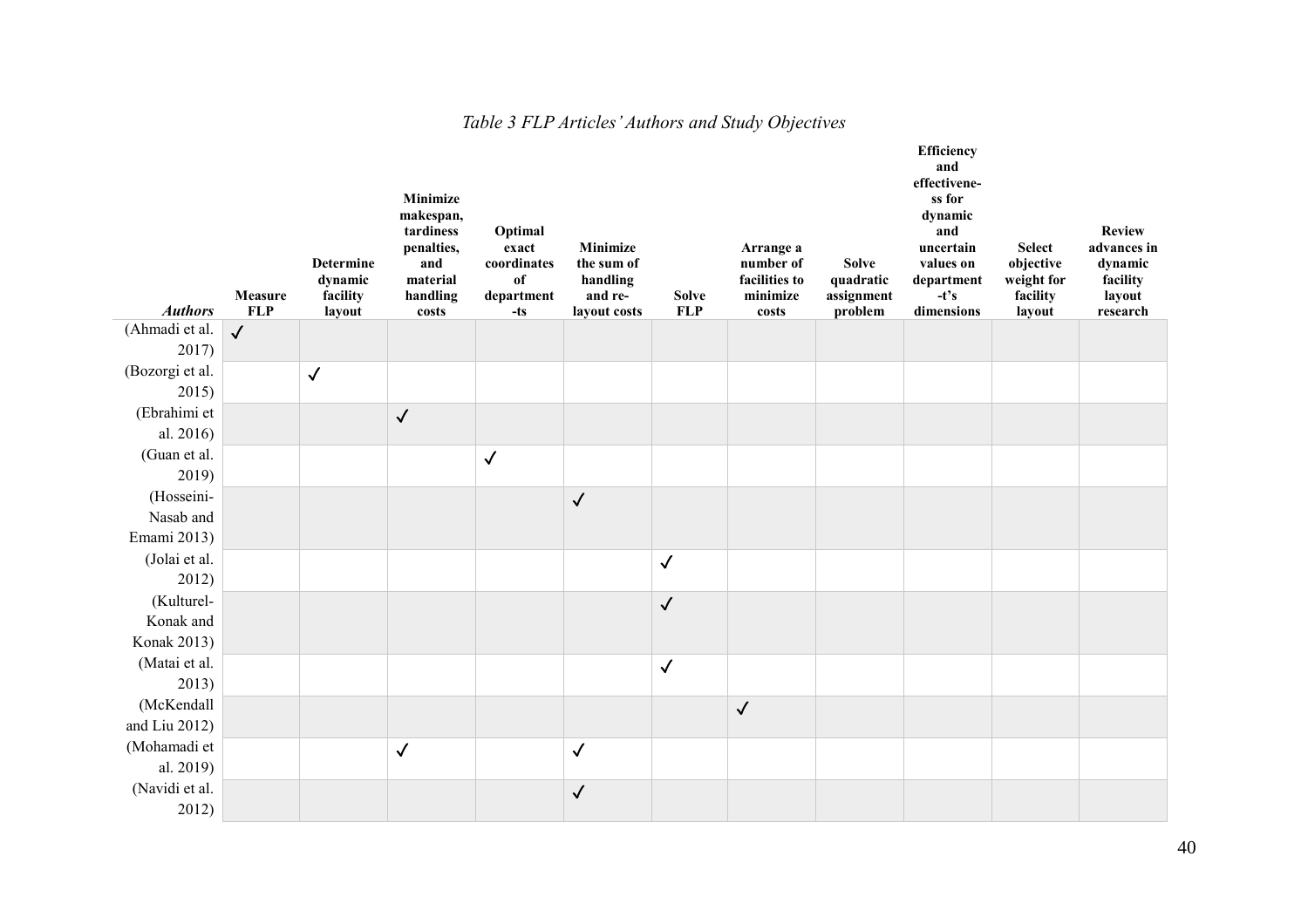| (Ning and Li       |  |  |              | $\checkmark$ |              |              |              |           |
|--------------------|--|--|--------------|--------------|--------------|--------------|--------------|-----------|
| 2018)              |  |  |              |              |              |              |              |           |
| (Peng et al.       |  |  | $\checkmark$ |              |              |              |              |           |
| 2018)              |  |  |              |              |              |              |              |           |
| (Şahinkoç and      |  |  |              |              | $\checkmark$ |              |              |           |
| <b>Bilge 2018)</b> |  |  |              |              |              |              |              |           |
| (Salmani et al.    |  |  |              |              |              | $\checkmark$ |              |           |
| 2015)              |  |  |              |              |              |              |              |           |
| (Singh and         |  |  |              |              |              |              | $\checkmark$ |           |
| Singh 2010)        |  |  |              |              |              |              |              |           |
| (Singh and         |  |  | $\checkmark$ |              |              |              |              |           |
| Singh 2011)        |  |  |              |              |              |              |              |           |
| (Xiao et al.       |  |  | $\checkmark$ |              |              |              |              |           |
| 2016)              |  |  |              |              |              |              |              |           |
| (Zhu et al.        |  |  |              |              |              |              |              | $\sqrt{}$ |
| 2018)              |  |  |              |              |              |              |              |           |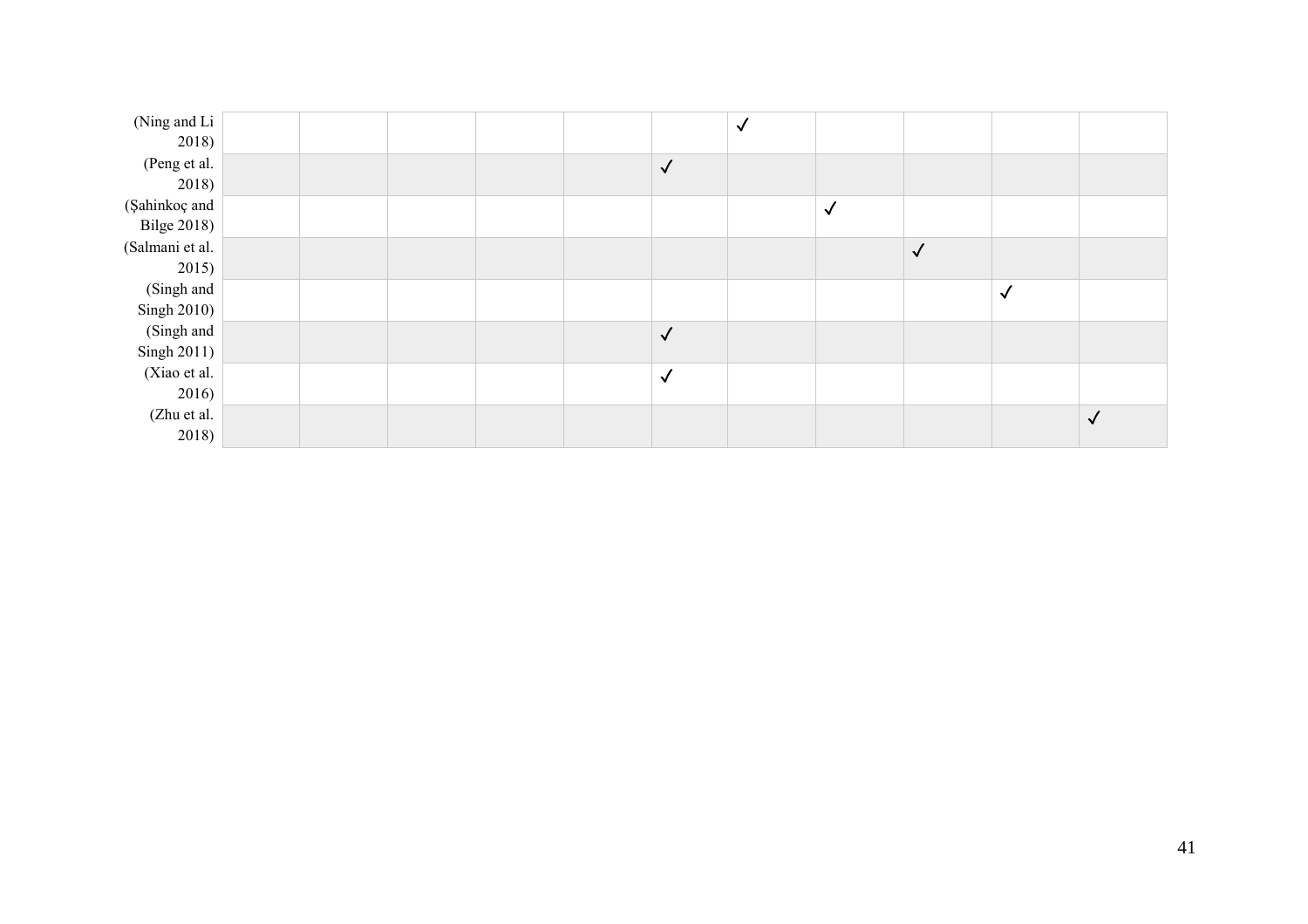#### <span id="page-41-0"></span>**6.2 Final Ten Articles for JSS**

The final ten articles for JSS are the following:

- 1. Azadeh, A., T. Nazari, and H. Charkhand. 2015. "Optimisation of Facility Layout Design Problem with Safety and Environmental Factors by Stochastic DEA and Simulation Approach." *International Journal of Production Research* 53 (11): 3370– 89. https://doi.org/10.1080/00207543.2014.986294.
- 2. Ham, Andy M., and Eray Cakici. 2016. "Flexible Job Shop Scheduling Problem with Parallel Batch Processing Machines: MIP and CP Approaches." *Computers and Industrial Engineering* 102 (November 2016): 160–65. https://doi.org/10.1016/j.cie.2016.11.001.
- 3. Lei, Deming, Youlian Zheng, and Xiuping Guo. 2017. "A Shuffled Frog-Leaping Algorithm for Flexible Job Shop Scheduling with the Consideration of Energy Consumption." *International Journal of Production Research* 55 (11): 3126–40. https://doi.org/10.1080/00207543.2016.1262082.
- 4. Li, Jun Qing, Quan Ke Pan, and Jing Chen. 2012. "A Hybrid Pareto-Based Local Search Algorithm for Multi-Objective Flexible Job Shop Scheduling Problems." *International Journal of Production Research* 50 (4): 1063–78. https://doi.org/10.1080/00207543.2011.555427.
- 5. Meng, Tao, Quan Ke Pan, and Hong Yan Sang. 2018. "A Hybrid Artificial Bee Colony Algorithm for a Flexible Job Shop Scheduling Problem with Overlapping in Operations." *International Journal of Production Research* 56 (16): 5278–92. https://doi.org/10.1080/00207543.2018.1467575.
- 6. Naderi, Bahman, and Ahmed Azab. 2015. "An Improved Model and Novel Simulated Annealing for Distributed Job Shop Problems." *International Journal of Advanced Manufacturing Technology* 81 (1–4): 693–703. https://doi.org/10.1007/s00170-015- 7080-8.
- 7. Siebert, Matias, Kelly Bartlett, Haejoong Kim, Shabbir Ahmed, Junho Lee, Dima Nazzal, George Nemhauser, and Joel Sokol. 2018. "Lot Targeting and Lot Dispatching Decision Policies for Semiconductor Manufacturing: Optimisation under Uncertainty with Simulation Validation." *International Journal of Production Research* 56 (1–2): 629–41. https://doi.org/10.1080/00207543.2017.1387679.
- 8. Soto, Ricardo, Broderick Crawford, Jose M. Lanza-Gutierrez, Rodrigo Olivares,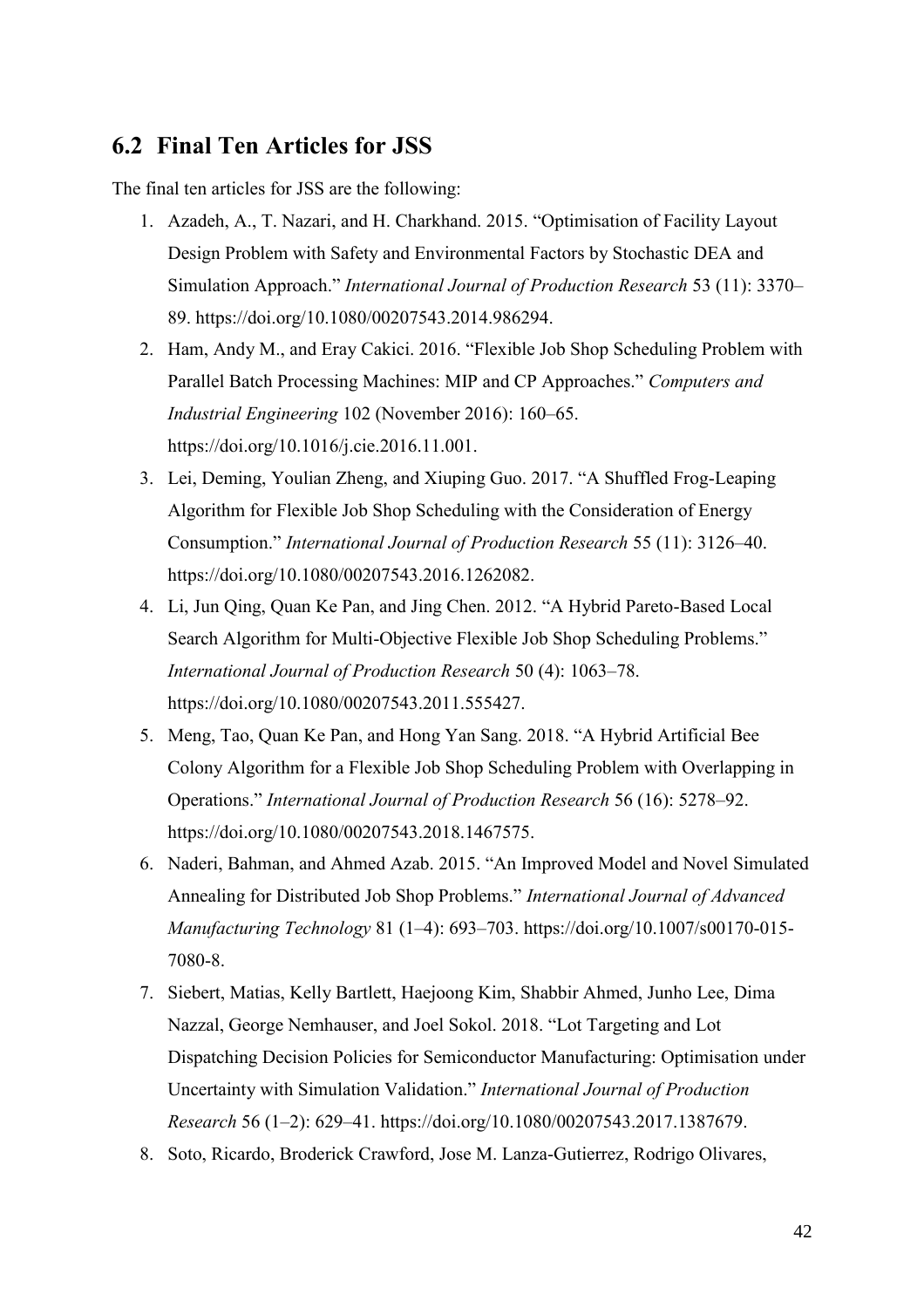Pablo Camacho, Gino Astorga, Hanns de la Fuente-Mella, Fernando Paredes, and Carlos Castro. 2019. "Solving the Manufacturing Cell Design Problem through an Autonomous Water Cycle Algorithm." *Applied Sciences (Switzerland)* 9 (22): 1–22. https://doi.org/10.3390/app9224736.

- 9. Yang, Chang Lin, Shan Ping Chuang, and Tsung Shing Hsu. 2011. "A Genetic Algorithm for Dynamic Facility Planning in Job Shop Manufacturing." *International Journal of Advanced Manufacturing Technology* 52 (1–4): 303–9. https://doi.org/10.1007/s00170-010-2733-0.
- 10. Zhang, Sicheng, and Tak Nam Wong. 2017. "Flexible Job-Shop Scheduling/Rescheduling in Dynamic Environment: A Hybrid MAS/ACO Approach." *International Journal of Production Research* 55 (11): 3173–96. https://doi.org/10.1080/00207543.2016.1267414.

Table 4 shows the JSS articles' models, Table 5 shows JSS solutions used, and Table 6 shows the objectives for each JSS article.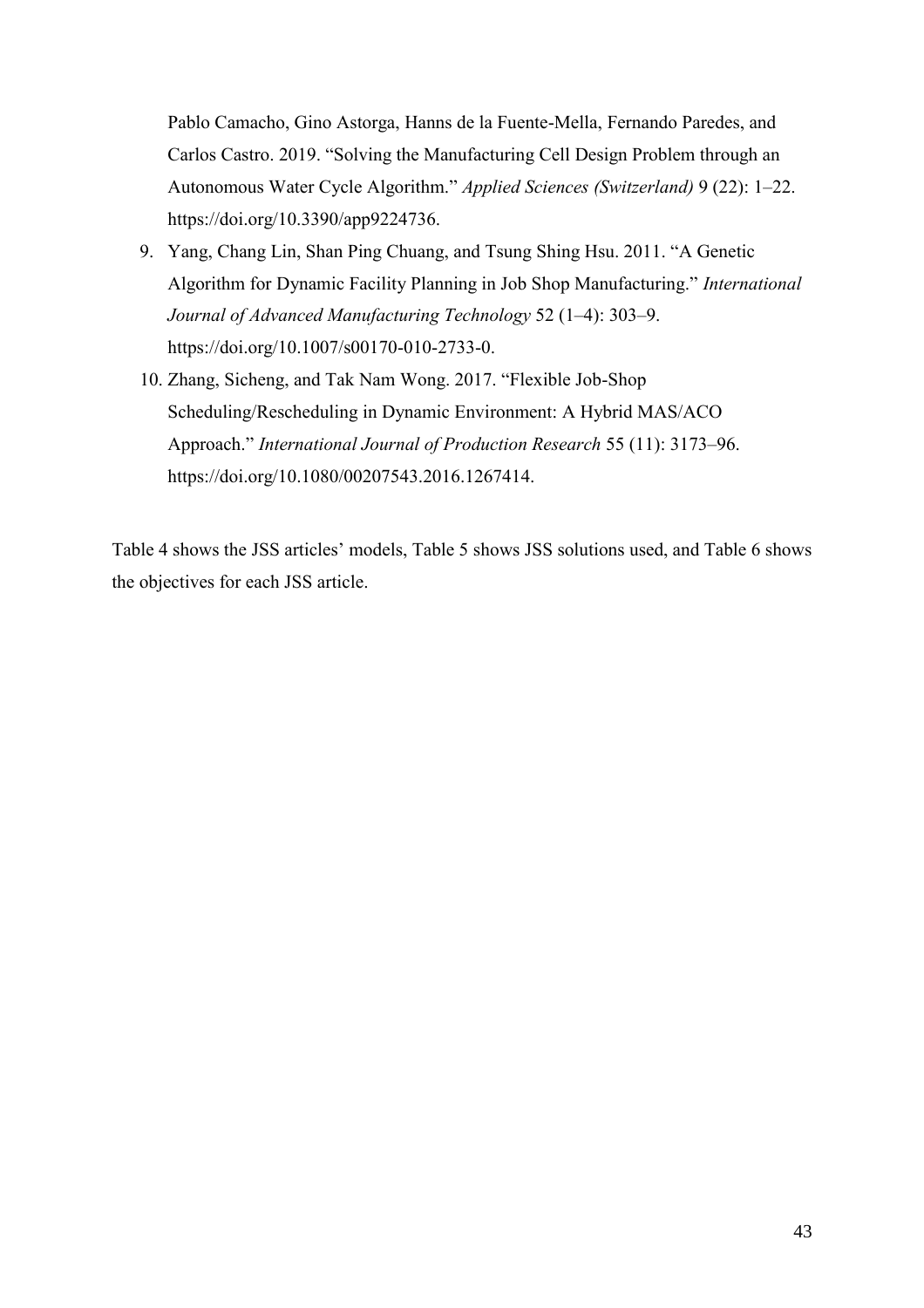<span id="page-43-0"></span>

|                           | Mixed-integer<br>linear<br>programming | Simulated<br>annealing |                     | Multi-objective | Data<br>envelopment | Discrete-event   |               |
|---------------------------|----------------------------------------|------------------------|---------------------|-----------------|---------------------|------------------|---------------|
| <b>Authors</b>            | model                                  | algorithms             | <b>Flexible JSS</b> | flexible JSS    | analysis            | simulation model | Metaheuristic |
| (Azadeh et al.<br>2015)   |                                        |                        |                     |                 | $\checkmark$        |                  |               |
| (Ham and Cakici<br>2016)  |                                        |                        | $\checkmark$        |                 |                     |                  |               |
| (Lei et al. 2017)         |                                        |                        | $\checkmark$        |                 |                     |                  |               |
| (Li et al. 2012)          |                                        |                        |                     | $\checkmark$    |                     |                  |               |
| (Meng et al. 2018)        |                                        |                        | $\checkmark$        |                 |                     |                  |               |
| (Naderi and Azab<br>2015) | $\checkmark$                           | $\checkmark$           |                     |                 |                     |                  |               |
| (Siebert et al.<br>2018)  |                                        |                        |                     |                 |                     | $\checkmark$     |               |
| (Soto et al. 2019)        |                                        |                        |                     |                 |                     |                  | $\checkmark$  |
| (Yang et al. 2011)        |                                        | $\checkmark$           |                     |                 |                     |                  |               |
| (Zhang and Wong<br>2017)  |                                        |                        | $\checkmark$        |                 |                     |                  |               |

#### *Table 4 JSS Articles' Authors and Models Used*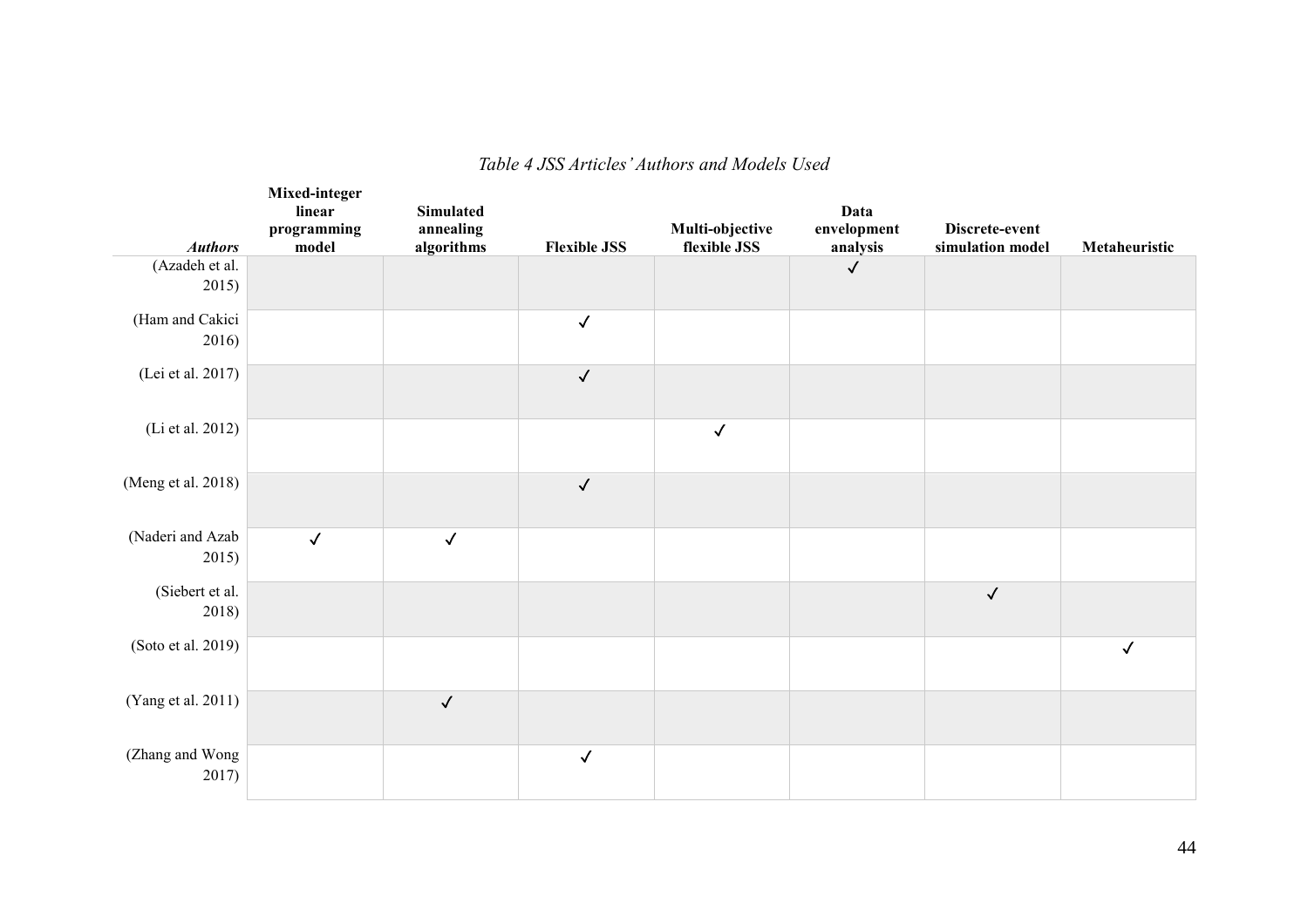#### *Table 5 JSS Articles' Authors and Solutions Used*

<span id="page-44-0"></span>

| <b>Authors</b>            | <b>Simulation</b><br>-stochastic<br>DEA-<br>multi-<br>attribute<br>approach | Enhanc-<br>ed mixed-<br>integer<br>program-<br>ming and<br>constrai-<br>n t<br>program-<br>ming | <b>Autonomous</b><br><b>Water Cycle</b><br>Algorithm | <b>Shuffled</b><br>frog-<br>leaping<br>algorithm | <b>Hybrid</b><br>Pareto-<br>based local<br>search<br>algorithm | <b>Hybrid</b><br>artificial<br>bee colony<br>algorithm | Greedy<br>algorithm | Lot<br>targeting<br>and lot<br>dispatchi-<br>ng decision<br>policies | Genetic<br>algorithm | Multi-agent<br>system<br>(MAS) and<br>ant colony<br>optimisati-<br>on (ACO) |
|---------------------------|-----------------------------------------------------------------------------|-------------------------------------------------------------------------------------------------|------------------------------------------------------|--------------------------------------------------|----------------------------------------------------------------|--------------------------------------------------------|---------------------|----------------------------------------------------------------------|----------------------|-----------------------------------------------------------------------------|
| (Azadeh et al. 2015)      | $\checkmark$                                                                |                                                                                                 |                                                      |                                                  |                                                                |                                                        |                     |                                                                      |                      |                                                                             |
| (Ham and Cakici<br>2016)  |                                                                             | $\checkmark$                                                                                    |                                                      |                                                  |                                                                |                                                        |                     |                                                                      |                      |                                                                             |
| (Lei et al. 2017)         |                                                                             |                                                                                                 |                                                      | $\checkmark$                                     |                                                                |                                                        |                     |                                                                      |                      |                                                                             |
| (Li et al. 2012)          |                                                                             |                                                                                                 |                                                      |                                                  | $\checkmark$                                                   |                                                        |                     |                                                                      |                      |                                                                             |
| (Meng et al. 2018)        |                                                                             |                                                                                                 |                                                      |                                                  |                                                                | $\checkmark$                                           |                     |                                                                      |                      |                                                                             |
| (Naderi and Azab<br>2015) |                                                                             |                                                                                                 |                                                      |                                                  |                                                                |                                                        | $\checkmark$        |                                                                      |                      |                                                                             |
| (Siebert et al. 2018)     |                                                                             |                                                                                                 |                                                      |                                                  |                                                                |                                                        |                     | $\checkmark$                                                         |                      |                                                                             |
| (Soto et al. 2019)        |                                                                             |                                                                                                 | $\checkmark$                                         |                                                  |                                                                |                                                        |                     |                                                                      |                      |                                                                             |
| (Yang et al. 2011)        |                                                                             |                                                                                                 |                                                      |                                                  |                                                                |                                                        |                     |                                                                      | $\checkmark$         |                                                                             |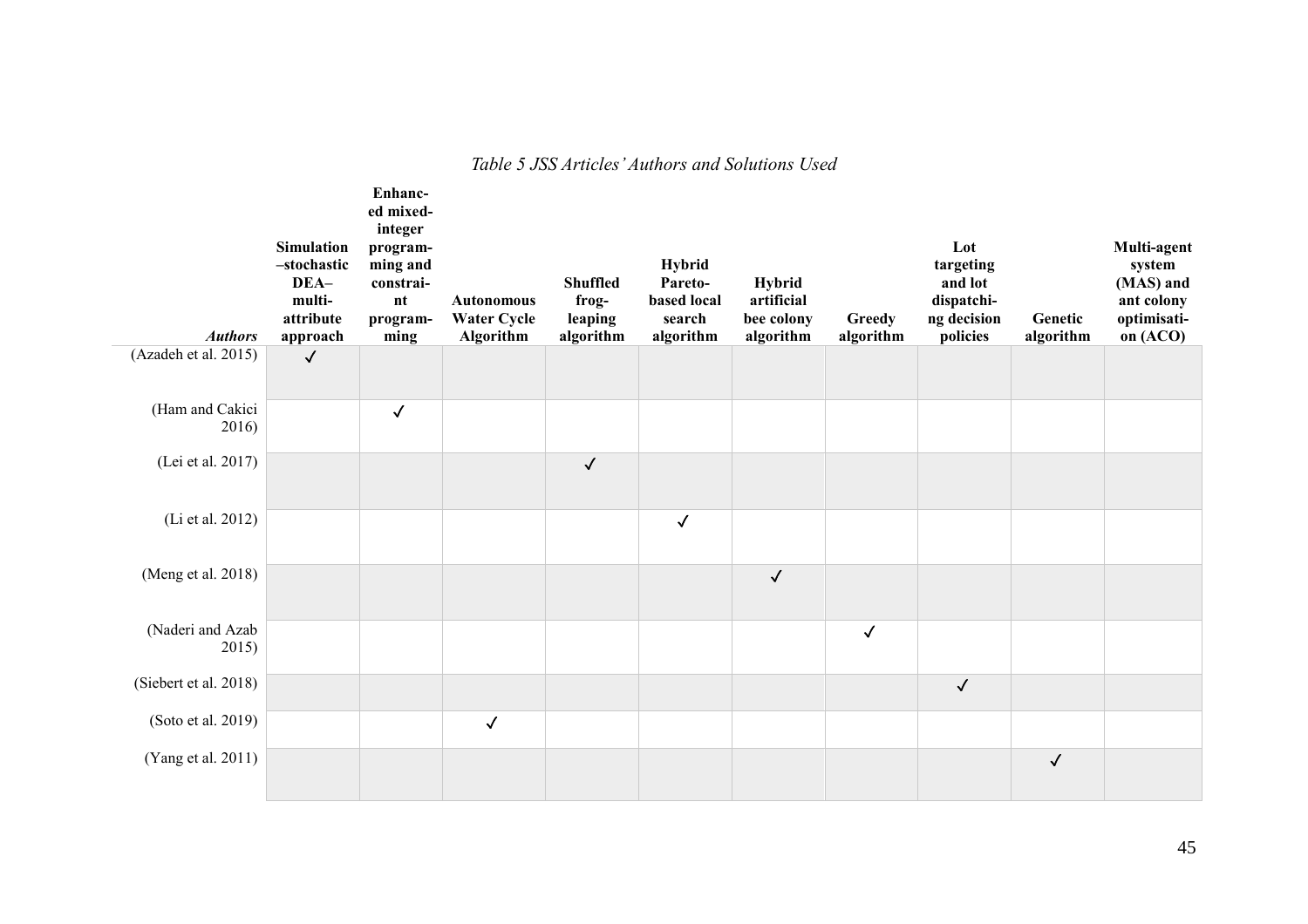| $-$<br>(Zhang and<br>Wong |  |  |  |  |  |
|---------------------------|--|--|--|--|--|
| 2017)                     |  |  |  |  |  |
|                           |  |  |  |  |  |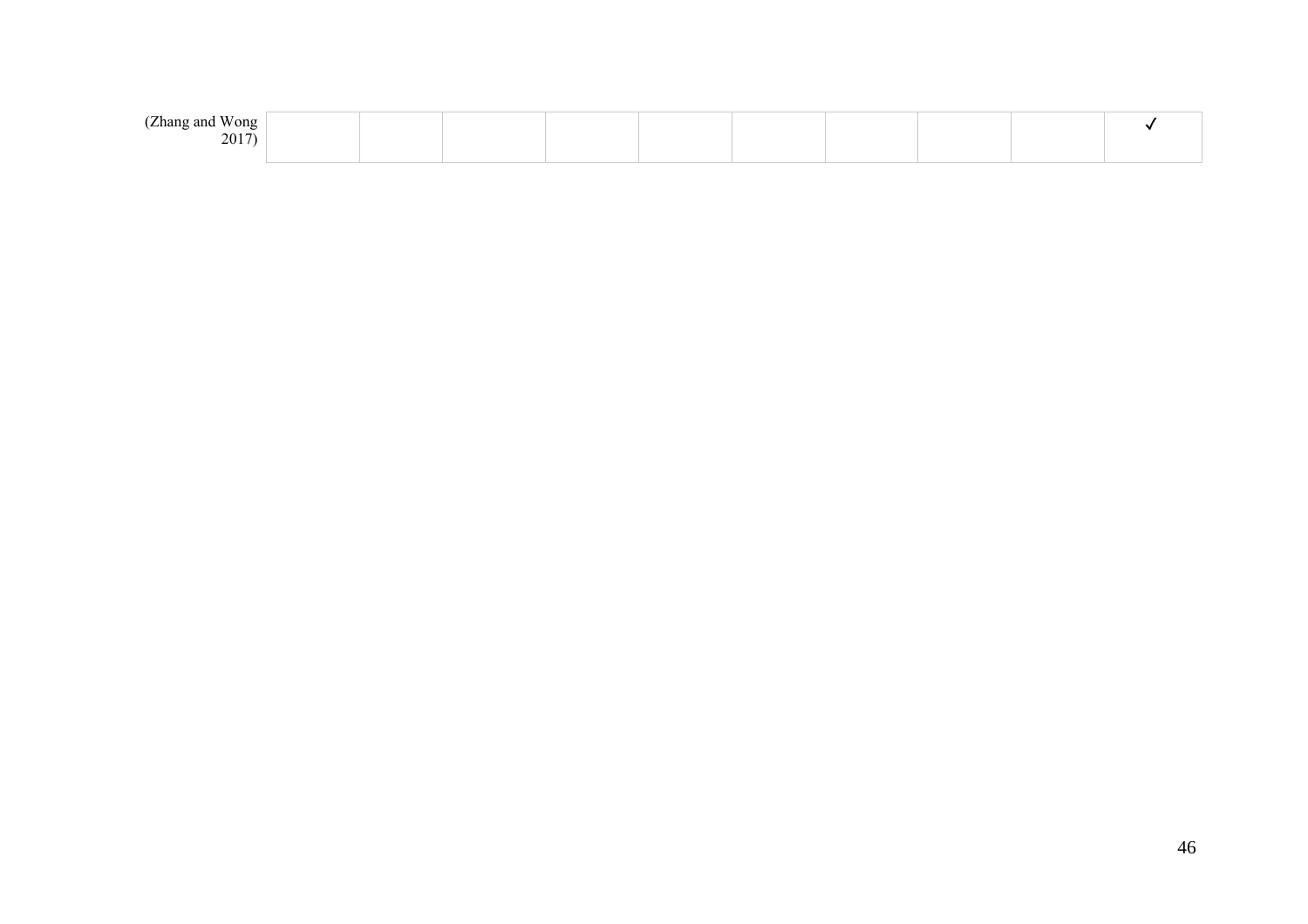<span id="page-46-0"></span>

| <b>Authors</b>            | <b>Address JSS</b><br>with<br>stochastic<br>outputs and<br>safety and<br>environmental<br>factors | Propose<br>algorithm<br>that can<br>update the<br>population<br>size to<br>manage<br>trade-off<br>between<br>exploration<br>and<br>exploitation | <b>Address</b><br>flexible<br>job-shop<br>scheduling<br>problem<br>(FJSP)<br>with<br>parallel<br>batch<br>processing<br>machines | <b>Account for</b><br>minimization<br>of workload<br>balance and<br>total energy<br>consumption<br>in FJSP | <b>Solve</b><br>multi-<br>objective<br><b>FJSP</b> | <b>Extend</b><br>single-<br>facility<br>scheduling<br>problem to<br>distributed<br>multi-<br>facility<br>level | Propose a<br>fluid-model<br>lot<br>dispatching<br>policy that<br>optimizes<br>lot<br>selection | <b>Improve</b><br>original<br>layout<br>plan | <b>Evaluate</b><br>performance<br>of proposed<br>solutions for<br>scheduling<br>and<br>rescheduling<br>under<br>different<br>types of<br>disruptions | <b>Select</b><br>objective<br>weight<br>for<br>facility<br>layout | <b>Review</b><br>advances<br>in<br>dynamic<br>facility<br>layout<br>research |
|---------------------------|---------------------------------------------------------------------------------------------------|-------------------------------------------------------------------------------------------------------------------------------------------------|----------------------------------------------------------------------------------------------------------------------------------|------------------------------------------------------------------------------------------------------------|----------------------------------------------------|----------------------------------------------------------------------------------------------------------------|------------------------------------------------------------------------------------------------|----------------------------------------------|------------------------------------------------------------------------------------------------------------------------------------------------------|-------------------------------------------------------------------|------------------------------------------------------------------------------|
| (Azadeh et al.<br>2015)   | $\checkmark$                                                                                      |                                                                                                                                                 |                                                                                                                                  |                                                                                                            |                                                    |                                                                                                                |                                                                                                |                                              |                                                                                                                                                      |                                                                   |                                                                              |
| (Ham and Cakici<br>2016)  |                                                                                                   |                                                                                                                                                 | $\checkmark$                                                                                                                     |                                                                                                            |                                                    |                                                                                                                |                                                                                                |                                              |                                                                                                                                                      |                                                                   |                                                                              |
| (Lei et al. 2017)         |                                                                                                   |                                                                                                                                                 |                                                                                                                                  | $\checkmark$                                                                                               |                                                    |                                                                                                                |                                                                                                |                                              |                                                                                                                                                      |                                                                   |                                                                              |
| (Li et al. 2012)          |                                                                                                   |                                                                                                                                                 |                                                                                                                                  |                                                                                                            | $\checkmark$                                       |                                                                                                                |                                                                                                |                                              |                                                                                                                                                      |                                                                   |                                                                              |
| (Meng et al. 2018)        |                                                                                                   |                                                                                                                                                 |                                                                                                                                  |                                                                                                            | $\checkmark$                                       |                                                                                                                |                                                                                                |                                              |                                                                                                                                                      |                                                                   |                                                                              |
| (Naderi and Azab<br>2015) |                                                                                                   |                                                                                                                                                 |                                                                                                                                  |                                                                                                            |                                                    | $\checkmark$                                                                                                   |                                                                                                |                                              |                                                                                                                                                      |                                                                   |                                                                              |
| (Siebert et al.<br>2018)  |                                                                                                   |                                                                                                                                                 |                                                                                                                                  |                                                                                                            |                                                    |                                                                                                                | $\checkmark$                                                                                   |                                              |                                                                                                                                                      |                                                                   |                                                                              |
| (Soto et al. 2019)        |                                                                                                   | $\checkmark$                                                                                                                                    |                                                                                                                                  |                                                                                                            |                                                    |                                                                                                                |                                                                                                |                                              |                                                                                                                                                      |                                                                   |                                                                              |
| (Yang et al. 2011)        |                                                                                                   |                                                                                                                                                 |                                                                                                                                  |                                                                                                            |                                                    |                                                                                                                |                                                                                                | $\checkmark$                                 |                                                                                                                                                      |                                                                   |                                                                              |

## *Table 6 JSS Articles' Authors and Study Objectives*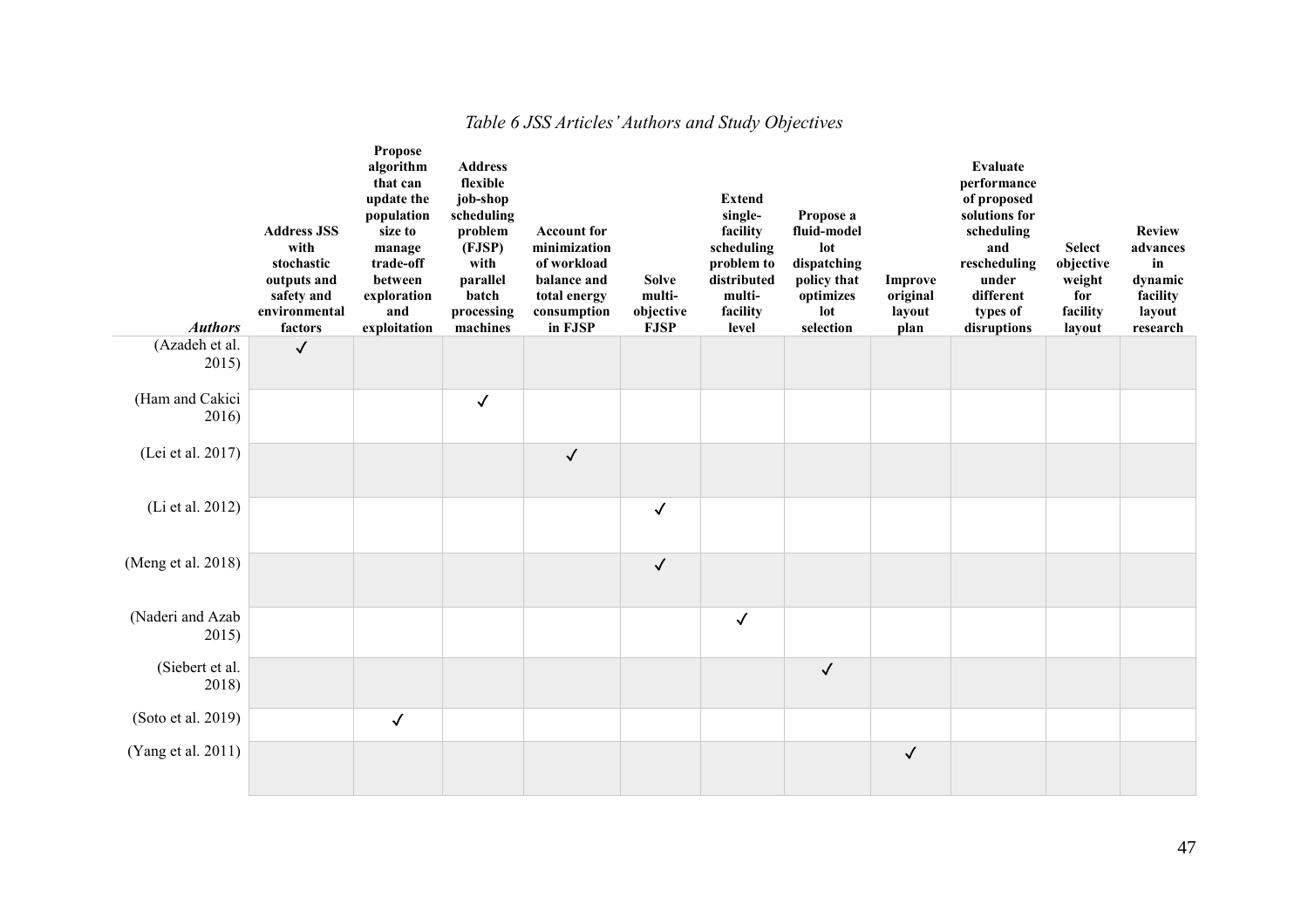| 7.777<br>(Zhang and<br>Wong |  |  |  |  |  |  |
|-----------------------------|--|--|--|--|--|--|
| 2017                        |  |  |  |  |  |  |
|                             |  |  |  |  |  |  |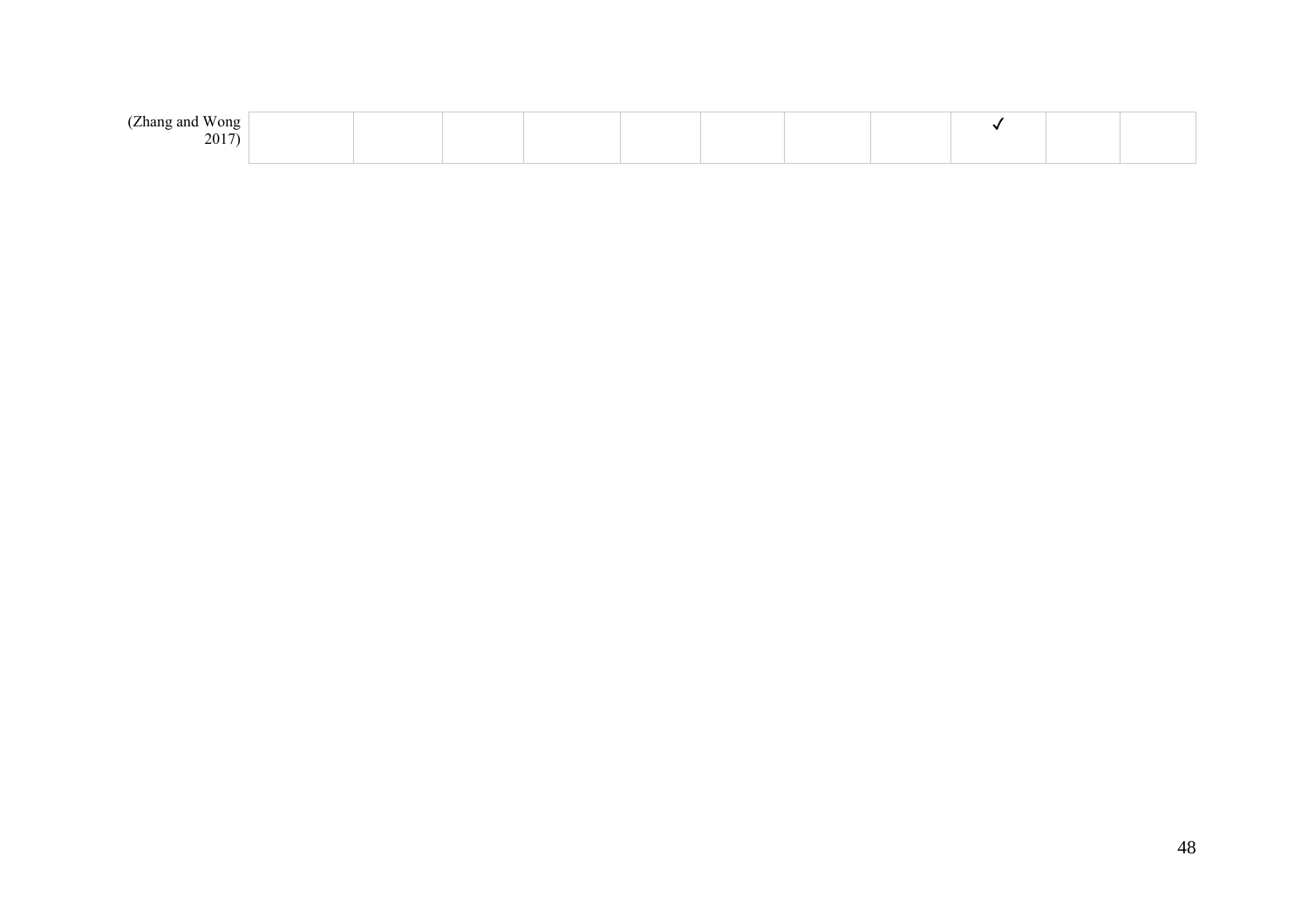## <span id="page-48-0"></span>**7.0 Results**

After conducting the literature review and selecting the final sample, it is essential that a critical appraisal on the final sample be done (Snyder 2019). This means to say that after selecting a final sample, a standardized means of abstracting information from each article should be used, then afterward, these articles will be critically appraised for quality. Through the critical appraisal, the researcher can determine the effectiveness of the articles' investigators in addressing their research questions and prove or disprove their hypotheses. Depending on the review, different analysis methods may be used. Nonetheless, independent of the method of analysis, it is equally essential to ensure that each of the studies explain why the research question is answered or not.

Table 7 below is the critical appraisal for each of the articles selected for this literature review. Scores for the appraisal range from 1 to 5, with 5 being the highest score. The critical appraisal in Table 7 pertains to each study's contribution to the field, a well-developed research question, whether the study was conducted to the researchers' planned protocol, the testing of a stated hypothesis, the correct performance of statistical/numerical analyses, whether the data justifies the study's conclusion, and robustness of the analysis done. The individual scores for the sample range from 18 to 34.

The values reached in each criterion in the Critical Appraisal are the authors of this thesis' subjective opinion. Due to this, it is believed that other authors will evaluate these papers differently, giving different scores and value other goals. The methodology used to attain the values given is elaborated in the following part.

#### Contribution to field

This is a highly subjective criteria where the authors have compared the papers and given a score relative to the others. Elements such as the age of the paper and a novel approach was also used to ascertain the values.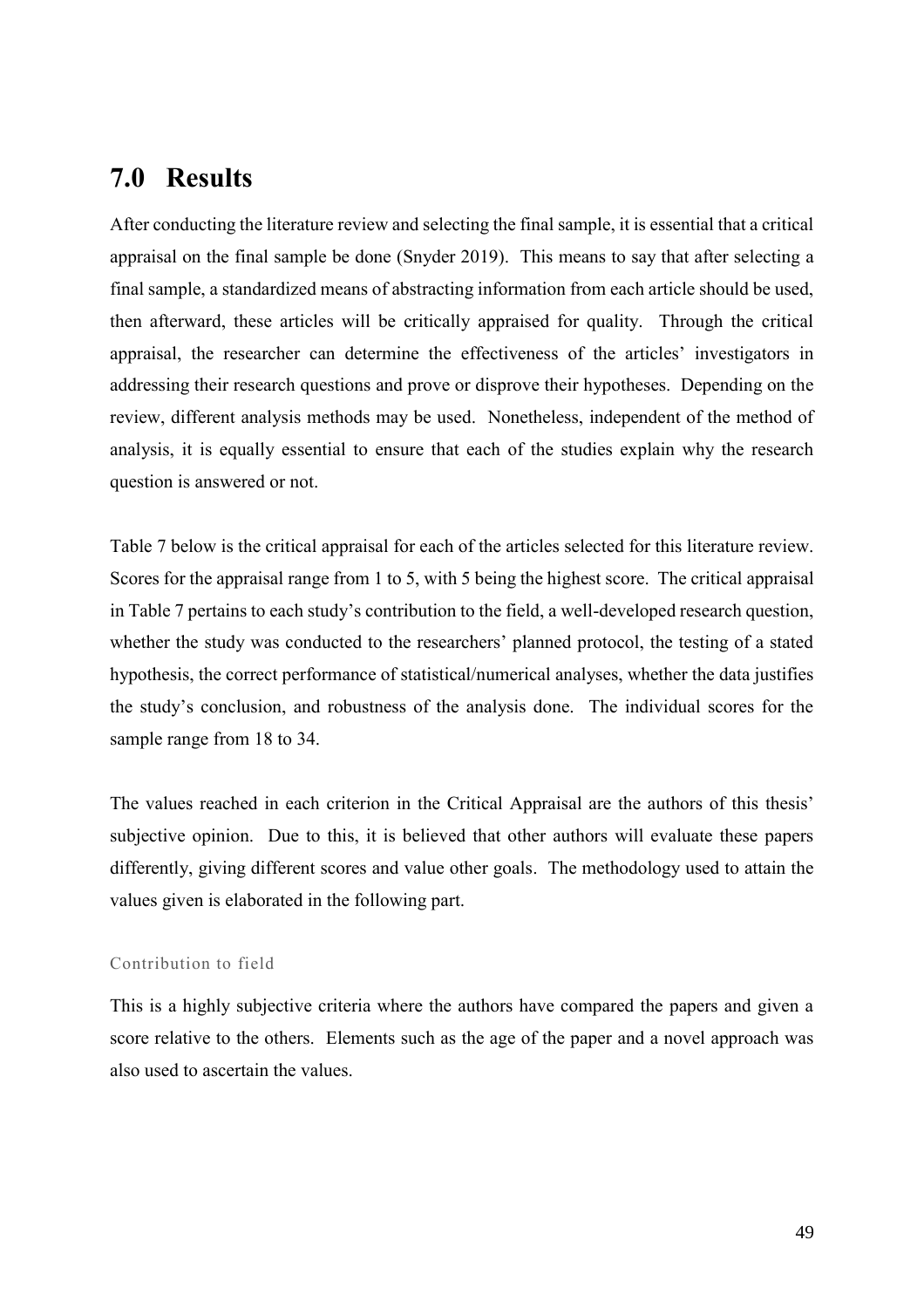#### A well-developed research question

There are several key elements used, that must be satisfied to attain a high value in this criterion. The research questions must be analytical and not descriptive, they must be clear and focused, and neither too broad nor too narrow.

#### Study performed according to the planned protocol

To attain a high value in this criterion it is essential that the importance of the research is clarified, as well as the research design, requirements and limitations of the study, and procedures used.

#### Test a stated hypothesis

This criterion tries to evaluate if the papers have a clear hypothesis that is answered through the research.

#### Statistical/Numerical analyses performed correctly

The objective of this criterion is to gauge the strength of the analyses done in the papers. The process of creating a numerical analysis is error-prone (Linz 1988), and this criterion tries to evaluate to what extent the researchers have justified their work.

#### Data justify the conclusions

The data referred to in this criterion is both used for the input data and the output values given in the research. The criterion then tries to assess if the data inputted can resemble real-life data, and if the output leads to the conclusions given in the papers.

#### Robustness

This criterion is a combination of the two preceding criteria but has a more holistic view of the research done. It tries to quantify the authors' belief of the real-world application of both the results produced and the data used in the paper.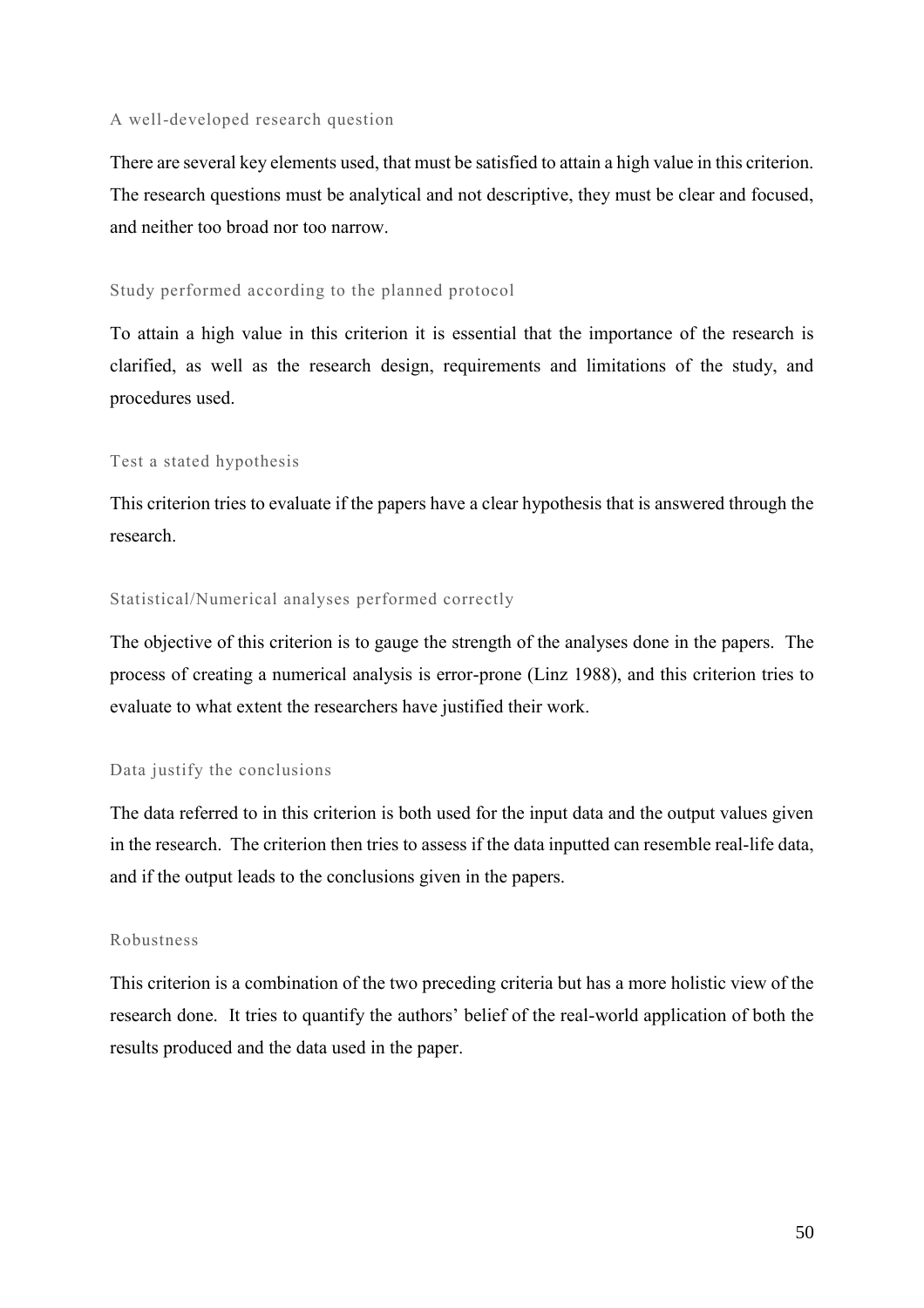## *Table 7 Critical Appraisal*

<span id="page-50-0"></span>

| <b>Authors</b>                  | <b>Contribution</b><br>to field | A well-<br>developed<br>research<br>question | <b>Study</b><br>performed<br>according<br>to the<br>planned<br>protocol | Test a<br>stated<br>hypothesis | Statistical/<br><b>Numerical</b><br>analyses<br>performed<br>correctly | Data<br>justify the<br>conclusions | <b>Robustness</b> | <b>Total</b><br><b>Score</b> |
|---------------------------------|---------------------------------|----------------------------------------------|-------------------------------------------------------------------------|--------------------------------|------------------------------------------------------------------------|------------------------------------|-------------------|------------------------------|
| <b>FLP</b> Articles             |                                 |                                              |                                                                         |                                |                                                                        |                                    |                   |                              |
| (Ahmadi et al. 2017)            | 3                               | $\overline{4}$                               | $\overline{4}$                                                          | $\overline{c}$                 | 4                                                                      | 3                                  | $\overline{4}$    | 24                           |
| (Bozorgi et al. 2015)           | $\overline{4}$                  | $\overline{4}$                               | 5                                                                       | $\overline{2}$                 | 5                                                                      | 5                                  | 5                 | 30                           |
| (Ebrahimi et al. 2016)          | 5                               | 5                                            | 5                                                                       | $\overline{2}$                 | 5                                                                      | $\overline{2}$                     | $\overline{3}$    | 27                           |
| (Guan et al. 2019)              | $\overline{4}$                  | $\overline{4}$                               | $\overline{4}$                                                          | $\mathbf{1}$                   | $\overline{4}$                                                         | $\overline{3}$                     | 5                 | 25                           |
| (Hosseini-Nasab and Emami 2013) | $\overline{4}$                  | $\overline{4}$                               | 5                                                                       | $\sqrt{2}$                     | 5                                                                      | 5                                  | 5                 | 30                           |
| (Jolai et al. 2012)             | $\overline{2}$                  | $\mathfrak{Z}$                               | $\overline{4}$                                                          | $\sqrt{2}$                     | 5                                                                      | 5                                  | 5                 | 26                           |
| (Kulturel-Konak and Konak 2013) | 5                               | 5                                            | $\overline{4}$                                                          | 5                              | 5                                                                      | 5                                  | 5                 | 34                           |
| (Matai et al. 2013)             | 5                               | 5                                            | $\overline{4}$                                                          | 5                              | 5                                                                      | 5                                  | 5                 | 34                           |
| (McKendall and Liu 2012)        | $\overline{3}$                  | $\overline{4}$                               | $\overline{3}$                                                          | $\mathbf{1}$                   | $\overline{4}$                                                         | $\overline{3}$                     | $\overline{3}$    | 21                           |
| (Mohamadi et al. 2019)          | $\overline{4}$                  | $\sqrt{2}$                                   | $\overline{4}$                                                          | 5                              | $\overline{2}$                                                         | $\overline{3}$                     | $\overline{4}$    | 24                           |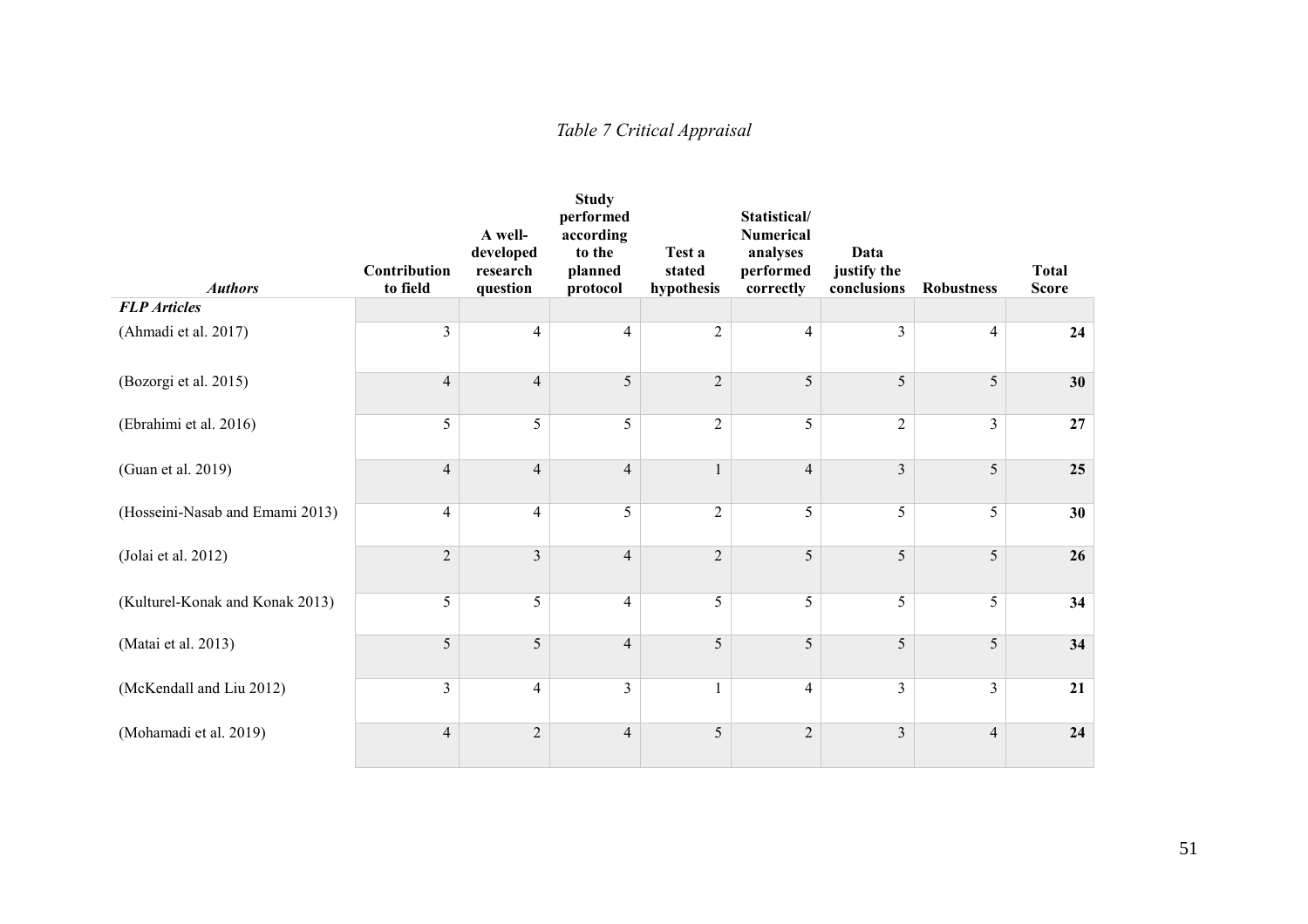| (Navidi et al. 2012)      | $\overline{4}$ | $\overline{4}$ | $\mathfrak{Z}$ | $\mathbf{1}$     | $\overline{4}$ | $\overline{\mathbf{3}}$ | $\overline{c}$          | 21              |
|---------------------------|----------------|----------------|----------------|------------------|----------------|-------------------------|-------------------------|-----------------|
| (Ning and Li 2018)        | $\overline{4}$ | $\overline{4}$ | 5              | $\mathbf{1}$     | $\overline{4}$ | $\overline{3}$          | 5                       | 26              |
| (Peng et al. 2018)        | $\overline{4}$ | $\overline{4}$ | 5              | $\mathbf{1}$     | $\overline{4}$ | $\overline{5}$          | $\overline{5}$          | 28              |
| (Şahinkoç and Bilge 2018) | $\overline{2}$ | $\mathfrak{Z}$ | $\overline{4}$ | $\sqrt{2}$       | $\overline{3}$ | $\sqrt{2}$              | $\sqrt{2}$              | 18              |
| (Salmani et al. 2015)     | $\sqrt{5}$     | $\overline{4}$ | $\overline{3}$ | $\mathbf{1}$     | $\overline{3}$ | $\mathfrak{Z}$          | $\overline{3}$          | $\bf{22}$       |
| (Singh and Singh 2010)    | 5              | 5              | 5              | $\sqrt{2}$       | 5              | $\sqrt{2}$              | $\mathfrak{Z}$          | 27              |
| (Singh and Singh 2011)    | $\sqrt{5}$     | $\mathfrak{S}$ | 5              | $\boldsymbol{2}$ | 5              | $\sqrt{2}$              | $\overline{3}$          | 27              |
| (Xiao et al. 2016)        | $\overline{4}$ | $\overline{4}$ | 5              | $\,1\,$          | $\overline{4}$ | $\overline{3}$          | 5                       | 26              |
| (Zhu et al. 2018)         | 5              | $\overline{4}$ | $\overline{4}$ | $\overline{2}$   | $\overline{4}$ | $\overline{\mathbf{3}}$ | $\overline{4}$          | $\overline{26}$ |
|                           |                |                |                |                  |                |                         |                         |                 |
| <b>JSS</b> Articles       | $\sqrt{5}$     | $\sqrt{5}$     | $\overline{4}$ | $\overline{4}$   | $\sqrt{5}$     | $\sqrt{5}$              | 5                       | 33              |
| (Azadeh et al. 2015)      |                |                |                |                  |                |                         |                         |                 |
| (Ham and Cakici 2016)     | $\sqrt{5}$     | $\mathbf{1}$   | $\overline{5}$ | $\overline{2}$   | $\overline{5}$ | $\overline{4}$          | $\overline{4}$          | $\overline{26}$ |
| (Lei et al. 2017)         | 5              | 5              | 5              | $\sqrt{2}$       | 5              | $\sqrt{2}$              | $\overline{\mathbf{3}}$ | 27              |
| (Li et al. 2012)          | 5              | $\overline{5}$ | $\overline{5}$ | $\overline{2}$   | $\overline{5}$ | $\overline{2}$          | $\overline{3}$          | $\overline{27}$ |
| (Meng et al. 2018)        | $\overline{4}$ | $\mathfrak{Z}$ | $\overline{4}$ | $\sqrt{2}$       | $\overline{4}$ | $\sqrt{5}$              | $\overline{4}$          | 26              |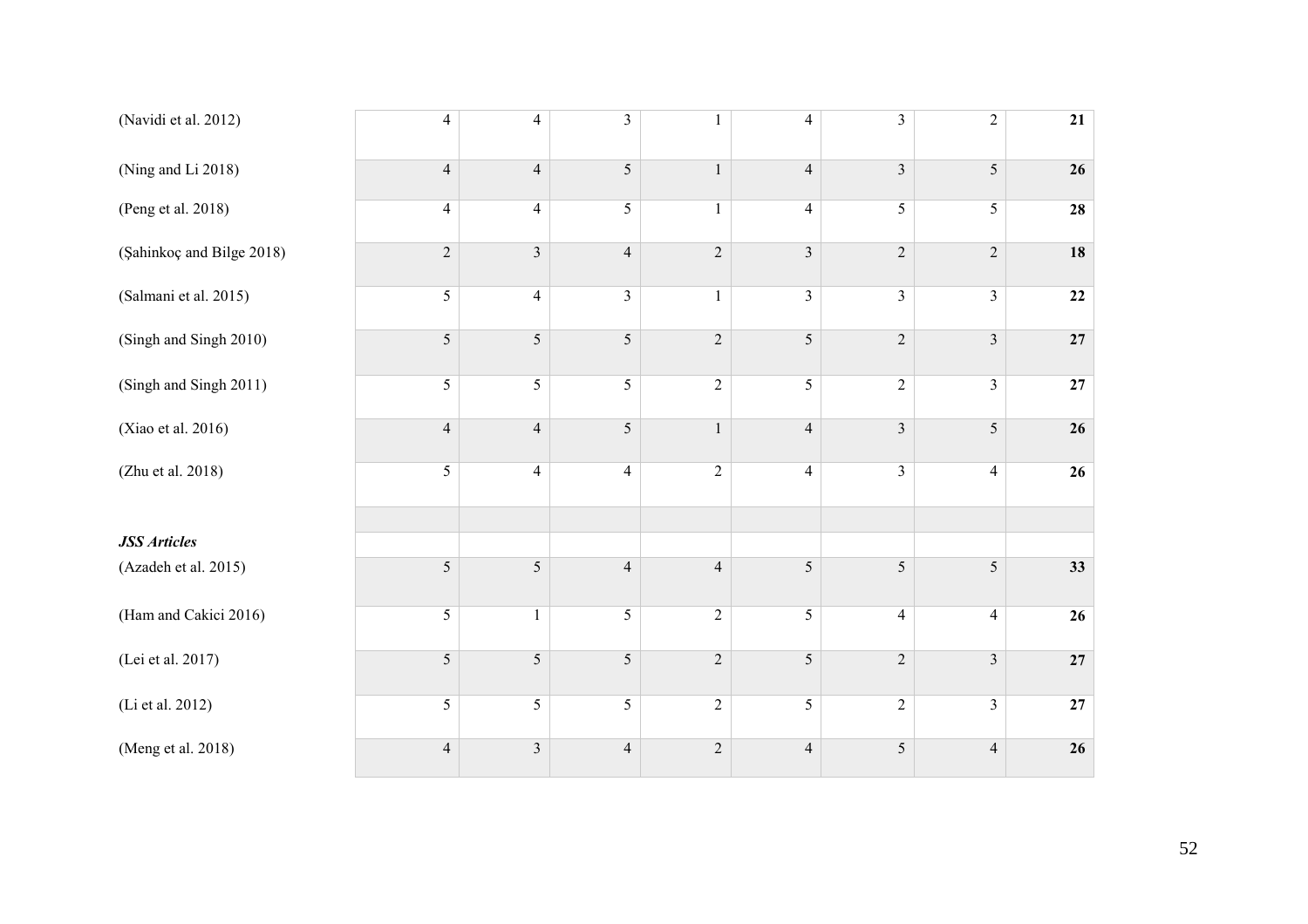| (Naderi and Azab 2015) |   | 5              |   | $\sim$         |                |                |               | 32              |
|------------------------|---|----------------|---|----------------|----------------|----------------|---------------|-----------------|
| (Siebert et al. 2018)  |   | 5              |   | $\overline{4}$ | $\overline{4}$ | $\overline{3}$ | 4             | 30 <sup>°</sup> |
| (Soto et al. 2019)     | 4 | $\mathfrak{Z}$ | 4 | 2              | 4              | 5              | 4             | 26 <sup>°</sup> |
| (Yang et al. 2011)     |   | $\overline{4}$ | 3 |                | $\overline{4}$ | $\overline{3}$ | $\mathcal{L}$ | 21              |
| (Zhang and Wong 2017)  |   | $\overline{4}$ |   |                | 4              | $\gamma$       |               | 25              |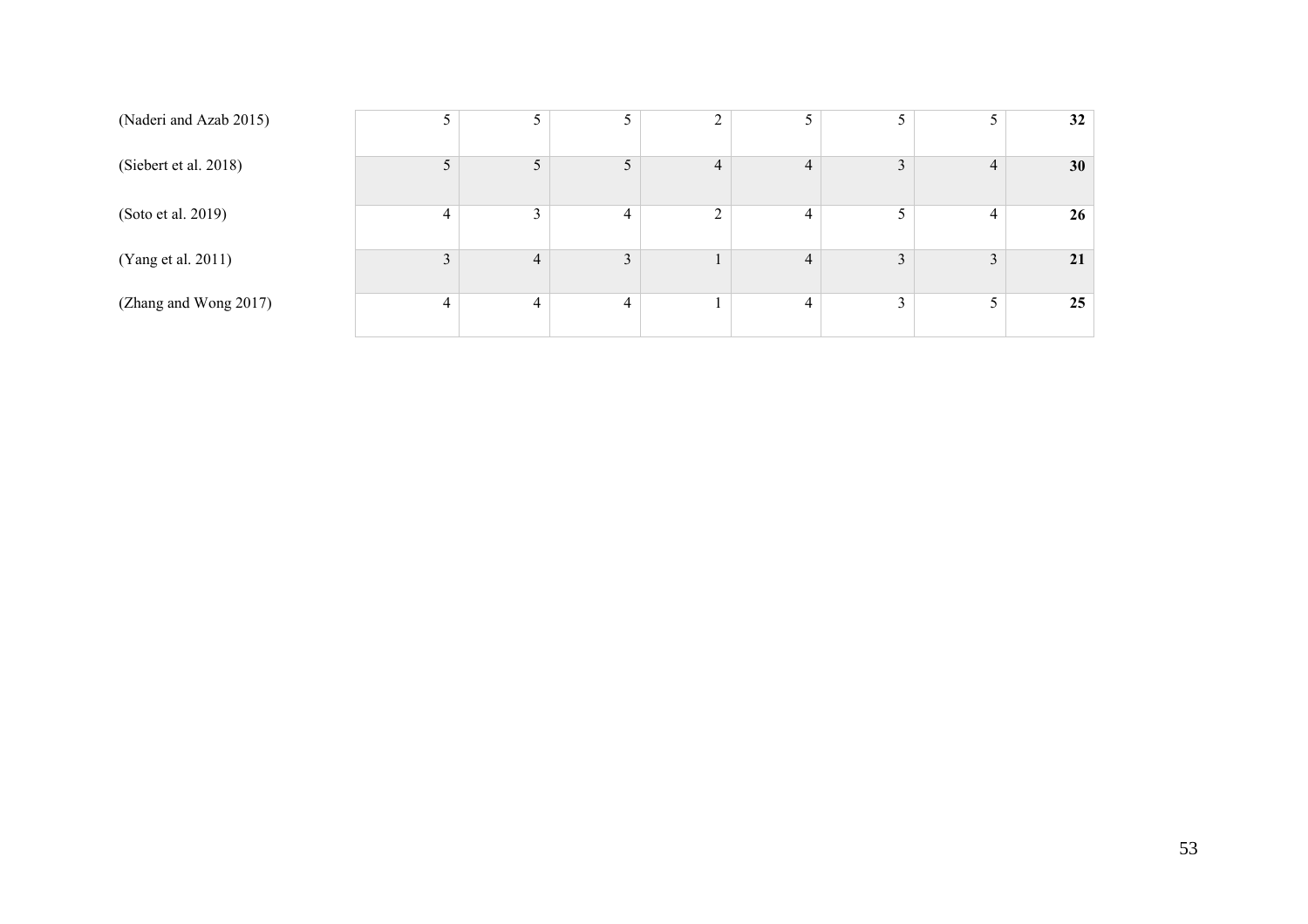## <span id="page-53-0"></span>**8.0 Discussion**

#### <span id="page-53-1"></span>**8.1 Aim**

In an effort to help future research and modern manufacturers, this study sought to address the following research questions:

- *Q1*. How is current research treating FLP?
- *Q2.* How is current research treating JSS?
- *Q3*. What is current research lacking?

## <span id="page-53-2"></span>**8.2 The Impact of Planning and Scheduling**

Studying the articles selected for this literature review provides insight into the impacts of planning and scheduling. For instance, planning a facility's layout and scheduling of jobs in production generates substantial impacts. The placement of the facilities in the plant area, referred to as the FLP, considerably impacts manufacturing costs, work in process, lead times, and productivity. If the placement of facilities is effective, then the overall efficiency of operations will increase while total operating costs can decrease by as much as 50%. Unfortunately, FLPs have been notoriously complex such that there have been many solutions and methods developed so that manufacturing plants can deal with the complexities. Indeed, it cannot be overstated that a substantial body of research has been undertaken in the area of FLPs for decades now, with a considerable percentage of these studies being mathematical or statistical in nature. Many studies, including those in this literature review, have been published to investigate the different methods used for addressing FLPs. However, these studies focus on a tightly specific aspect of layout problems, including those pertaining to material handling, dynamic layout problems, particular resolution approaches, multi-floor facility, unequal-area facilities, multi-workshop facility, multi-objective facility layout, single row facility, and, stochastic dynamic facility. If FLP is planned appropriately, it can reduce manufacturing costs, facilitate work in process, improve lead times, and increase productivity. That has been the outcome attributed to FLP discerned from the articles selected for this literature review.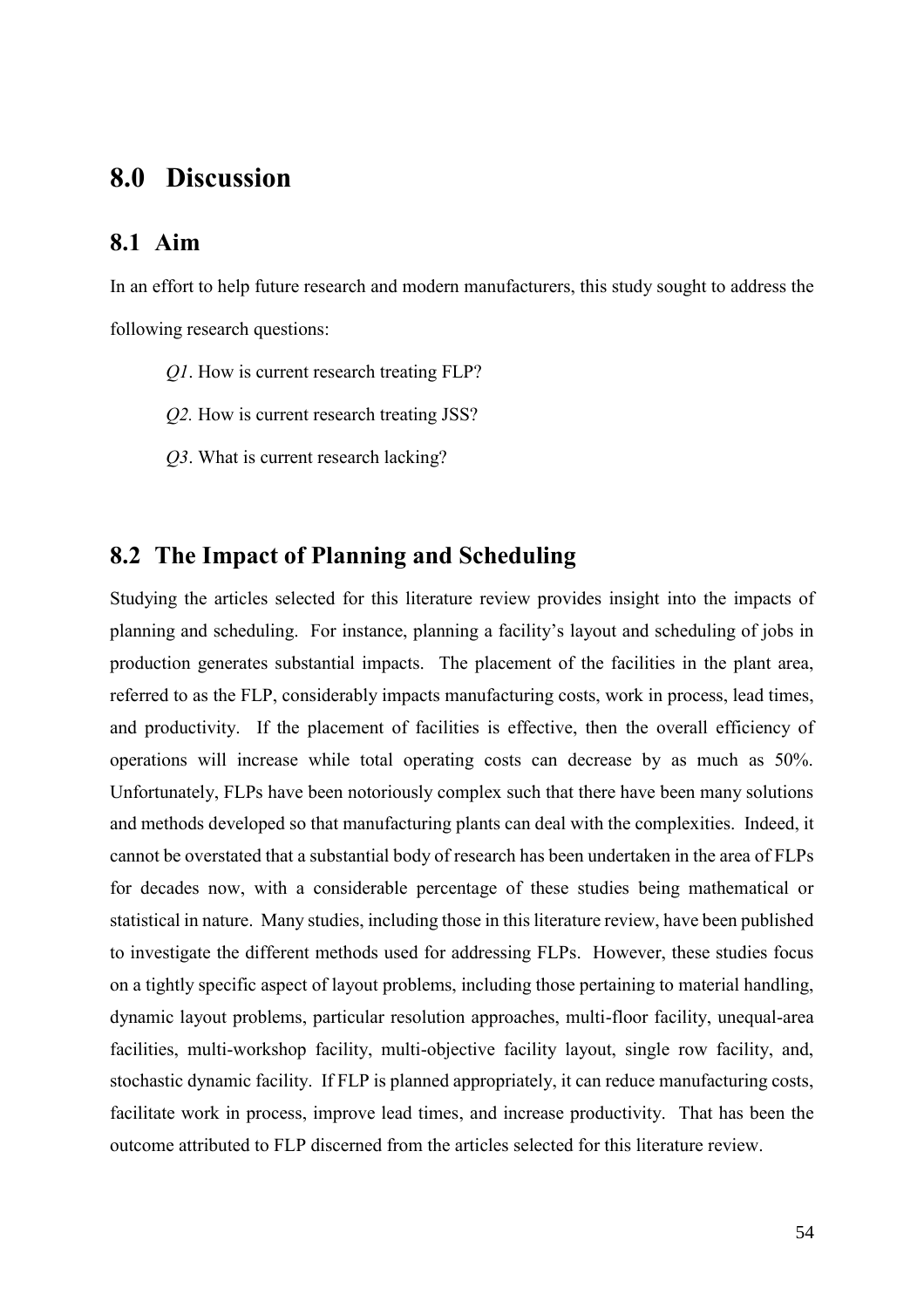In comparison, JSS also generates the same positive impacts on costs and productivity. The JSS enables optimization in various manufacturing jobs that are assigned to machines at particular times while trying to minimize the makespan. Scheduling directs and positively impacts production efficiency and costs of a manufacturing system, which is why it has attracted a significant amount of research since 1956. Moreover, JSS is also considered in extant literature as a solution that is complicated by the requirement that it has to satisfy both batch and continuous production that are contrasting in nature. Previous studies show that researchers attempted to work on machine scheduling problem, hoping to find the optimal solution or even near-optimal for complex problems. The pursuit of finding these JSS solutions led to several analytical techniques, including linear programming and "Branch and Bound" or heuristic approaches like priority rules and neighborhood methods were investigated. Other analytical techniques and tools relative to JSS have been stochastic DEA and simulation approach, parallel batch processing, hybrid artificial bee colony algorithm, improved model and novel simulated annealing, lot targeting, and lot dispatching decision policies. As has been attested by this literature review, since 2011, most of the studies have turned to deal with new solving techniques. These methods represent a significant step forward in solving JSS problems with reduced computational efforts and more powerful results.

#### <span id="page-54-0"></span>**8.3 The Need for New Models**

There appears to be even more need for newer models on FLP and JSS. An example of this is the need to develop new models that could help manufacturing plants achieve sustainable operations (Tayal et al. 2016). Indeed, sustainable operations management has been gaining attention not only among researchers but also among both businesses and practitioners. The concept of sustainable operations management is now being seriously considered because of the increasing scarcity of natural resources and rapid change in climate and increasing social inequality. In turn, these compel companies to revisit their operations management practices to address the triple bottom line (Tayal et al. 2016). Since the 1980s, many have been arguing that operations management practices can contribute towards sustainability (Tayal et al. 2016). Since then, over three decades, work on sustainable operations is still considered as in its infancy. The sustainable operations management field has been quickly replaced by the holistic term sustainable supply chain management (Tayal et al. 2016). Nevertheless, sustainable operations decisions and specifically facility layout are crucial and have to be guided by low cost and environmental-related regulatory norms. In other words, there is an urgent call for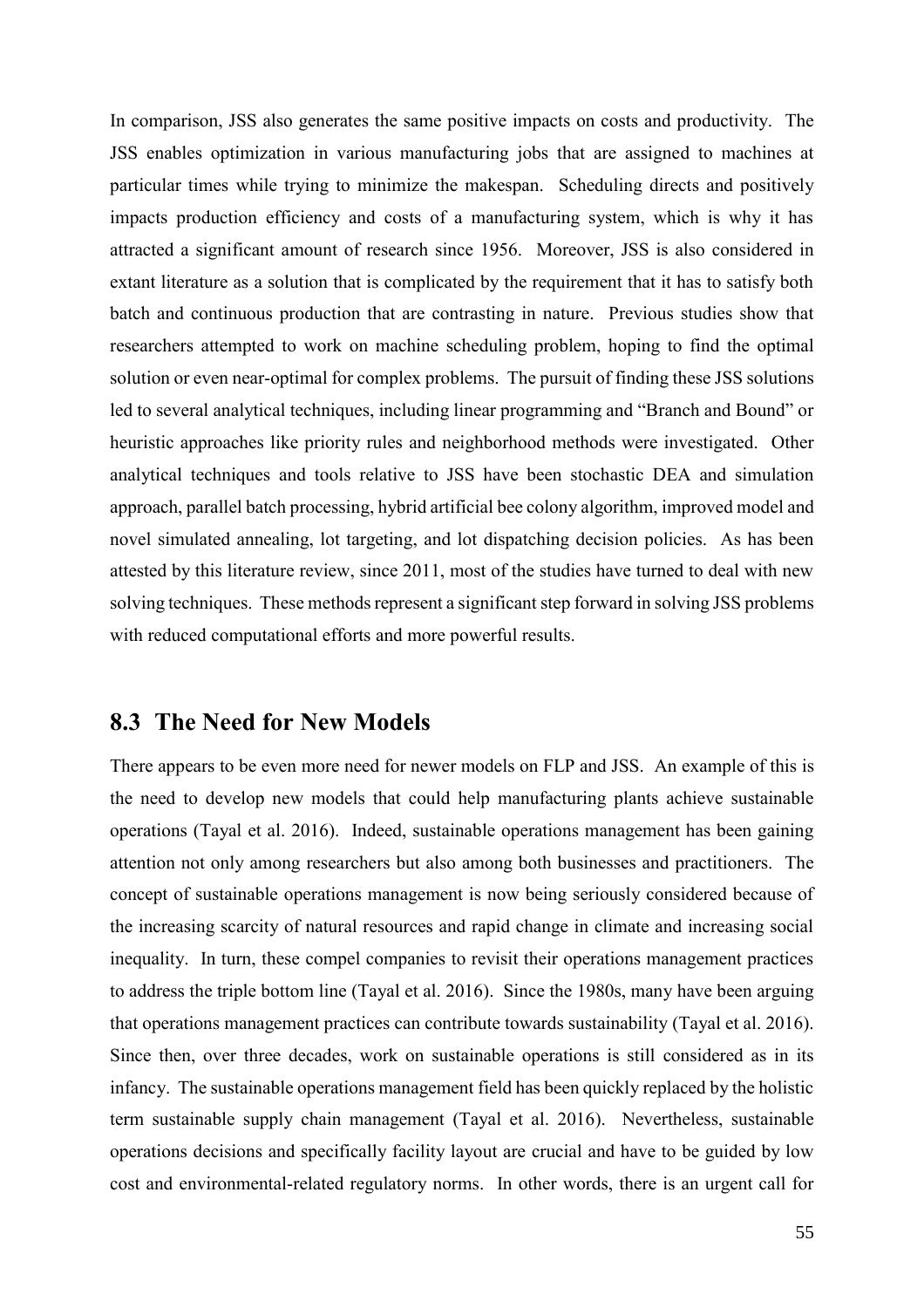facility layout decisions in sustainable operations.

In recent years, it has been noted that most manufacturing units have been transferred to countries that have low labor costs and weak regulatory norms (Tayal et al. 2016). Currently, there is a rich body of literature on FLPs that do not only focus on costs, although research on FLP design from the perspective of sustainability is limited (Tayal et al. 2016). Therefore, new models are needed for holistic solutions to current problems, encompassing the three pillars of sustainability: economic, social, and environment, that have to be aligned in finding a desirable facility layout. A typical FLP involves the optimal placement of facilities through the minimization of material handling costs. However, because of fluctuations in economic and political situations and seasonal changes, production rates inevitably fluctuate. Here, a stochastic dynamic facility layout model integrates these variations as an expression of demand variability in the facility layout.

## <span id="page-55-0"></span>**8.4 Competitive Advantage to be Gained from Integration**

Layout design is a strategic issue because it significantly impacts the performance of a manufacturing or service industry (Tayal et al. 2016). Engineers, researchers, workers, and decision-makers have sought to obtain the best layout so that companies can optimize material flow distance, total product produced, cycle time, waiting time, facility utilization, and so forth. A company that can achieve this best layout has the potential to attain a competitive advantage because its production is efficient and effective.

However, it must be emphasized that FLP continues to be one of the most essential issues in industrial environments, especially since a proper layout can result in increased productivity, an effective arrangement of material flow, increased material flow speed, as well as, ease in the production process (Mohamadi et al. 2019). Simplifying the production process can also result in improved production and lower production costs. Currently, because of the development of a competitive environment among different enterprises, efforts to simplify the production process while lowering costs have been absolutely necessary, and one of the areas of attention is FLP and how it is executed. Thus far, this reality has incentivized researchers to study and proposing approaches in order to determine an optimal facility layout. Through the use of mathematical modelling, an appropriate layout is best achieved based on the intended objective.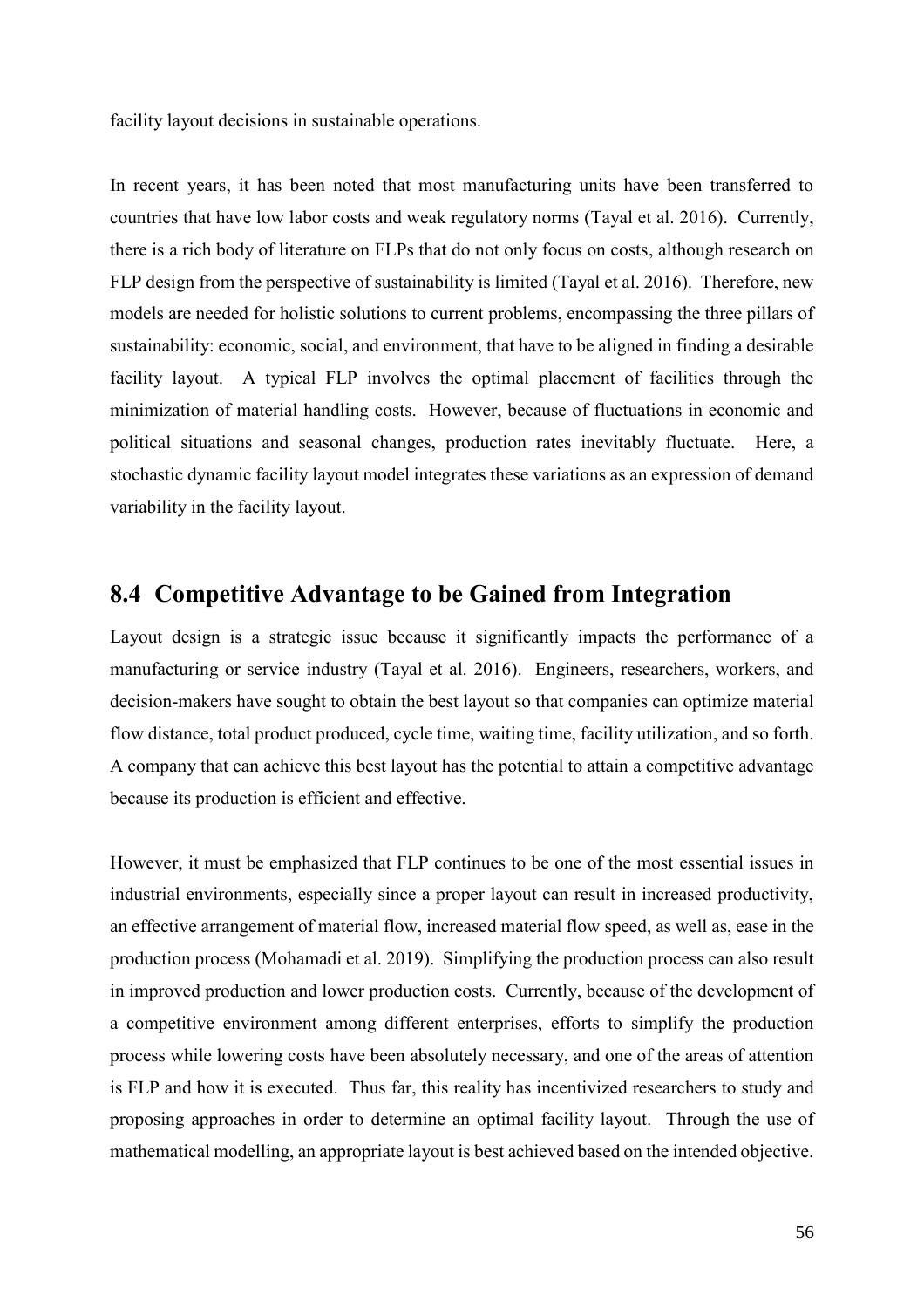Seeking to achieve autonomy of the entire manufacturing system has highlighted an urgent need to study and develop integrated FLP and JSSP approaches so that the layout for facilities and the job operations assigned to these facilities may be synchronized as much as possible (Ripon and Torresen 2014). However, many manufacturing plants remain traditional, such that FLP and JSS are performed independently. Oftentimes, transportation delay between two consecutive operations is overlooked in solving JSSPs. In light of these, a hybrid integrated metaheuristic algorithm for solving JSSPs that consider transportation delays and FLPs as an integrated problem is a possible solution. Experimental results validated the need for integrated models based on an efficient integrated framework capable of producing a set of trade-off solutions (Ripon and Torresen 2014). Previous research has also emphasized the need for integrated solutions to improve the best and average objective values, as well as optimization behavior. Based on these, an integrated method can clearly impact the productivity of a manufacturing system in positive ways. For some time now, the natural direction for work and research on FLP and JSS has been the estimation of impacts of integrated methods on actual manufacturing systems. However, unfortunately, because of the lack of practical data, it has not been possible to assess the performance of integrated molders on actual manufacturing systems (Ripon and Torresen 2014). This highlights the need for continued research on integrated models. In the future, researchers should be able to collect real-world data from practical manufacturing industries to derive a measure of the performance of the developed approaches, as well as identify other objectives related to integration. Moreover, in future research, researchers can extend integrated methods by considering the dynamic nature of FLPs and JSSPs to better reflect today's dynamic manufacturing scenarios.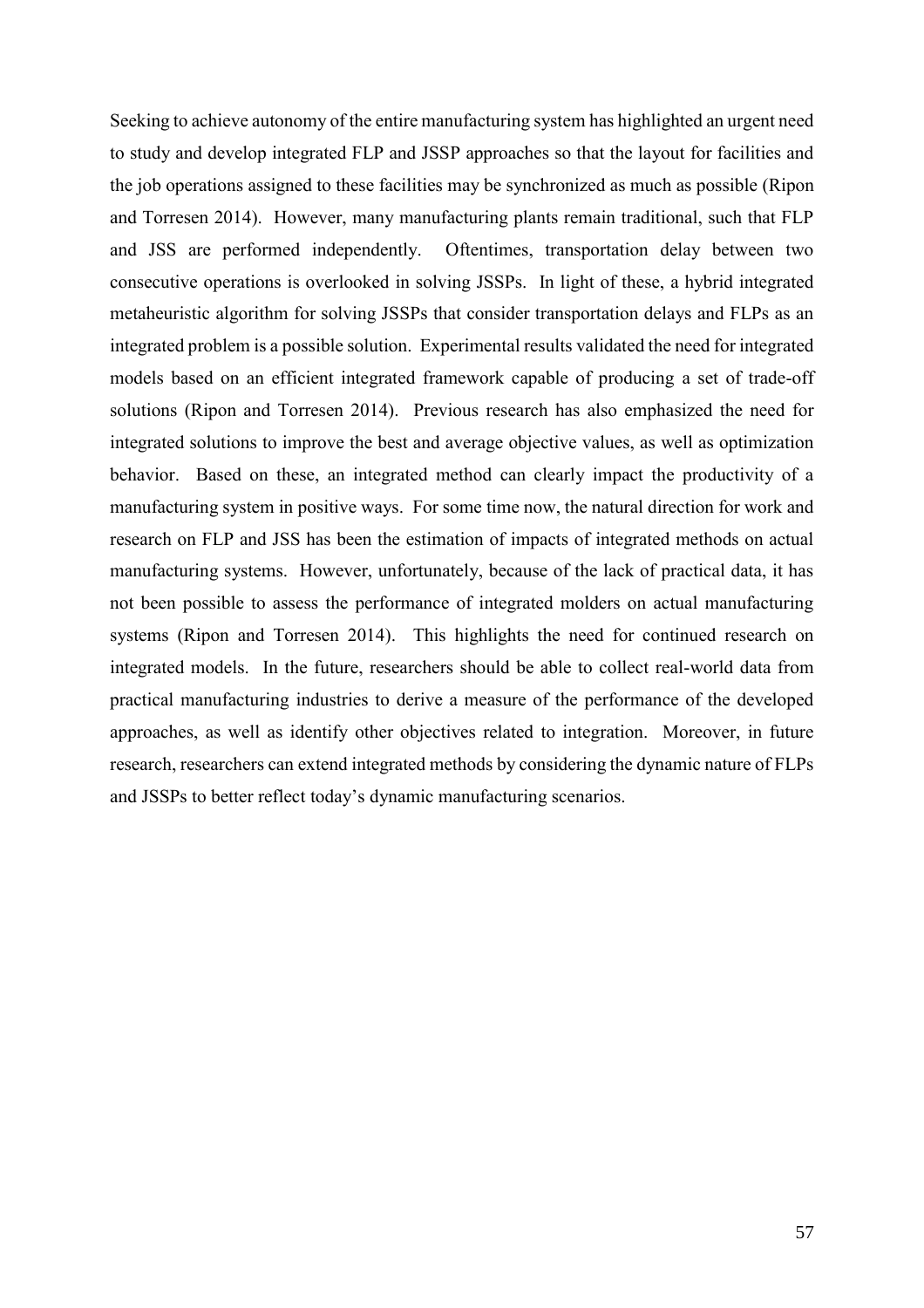## <span id="page-57-0"></span>**9.0 Conclusions**

To recall, this study sought to address these research questions:

- *Q1*. How is current research treating FLP?
- *Q2.* How is current research treating JSS?
- *Q3*. What is current research lacking?

To answer *Q1* and *Q2*, based on the literature review results presented in [Tables 1 through 6,](#page-31-0) current research on both FLP and JSS is strongly fragmented. It seems that there is no integrated approach that would allow manufacturing firms to attain a competitive advantage largely because researchers have no practical data to work on. Therefore, to answer the third question, current research lacks both FLP and JSS that are sustainable solutions, as well as new models that focus on integration.

A critical concern in manufacturing and service industries is the determination of facility locations in a plant with consideration of optimal shape and location. This much has been discerned from this study. Layout problems continue to be a significant challenge in several types of manufacturing systems. In most cases, layout problems are generally related to the location of the facilities in a given plant. Facility placement matters, and there seems to be consensus among researchers that effective placement at facilities can increase overall efficacy to the point that a company can reduce its total operating expenses by half. In addition to these, high-quality layouts can lead to nearly 50% cost reduction in a short amount of time. To recall, FLP is the term used to reference problems related to layout. It is a challenge in terms of placing facilities in a specific shop floor in order to ensure that the said facilities do not overlap one another. FLP is concerned about seeking out the most efficient non-overlapping arrangement of interacting facilities/units. Applications of FLP in the real world are robust and encompass manufacturing systems, warehouses, hospitals, schools, and airports, amongst other applications.

On the other hand, JSS is a known problem impacting productivity and overall efficiency of manufacturing systems. Generally, the job scheduling paradigm holds that machines that are needed for the operation of jobs are assigned to predetermined locations with specific time intervals. Algorithms are used to determine optimal efficiency for such models, although these algorithms may be limited if they do not consider actual factory layouts and associated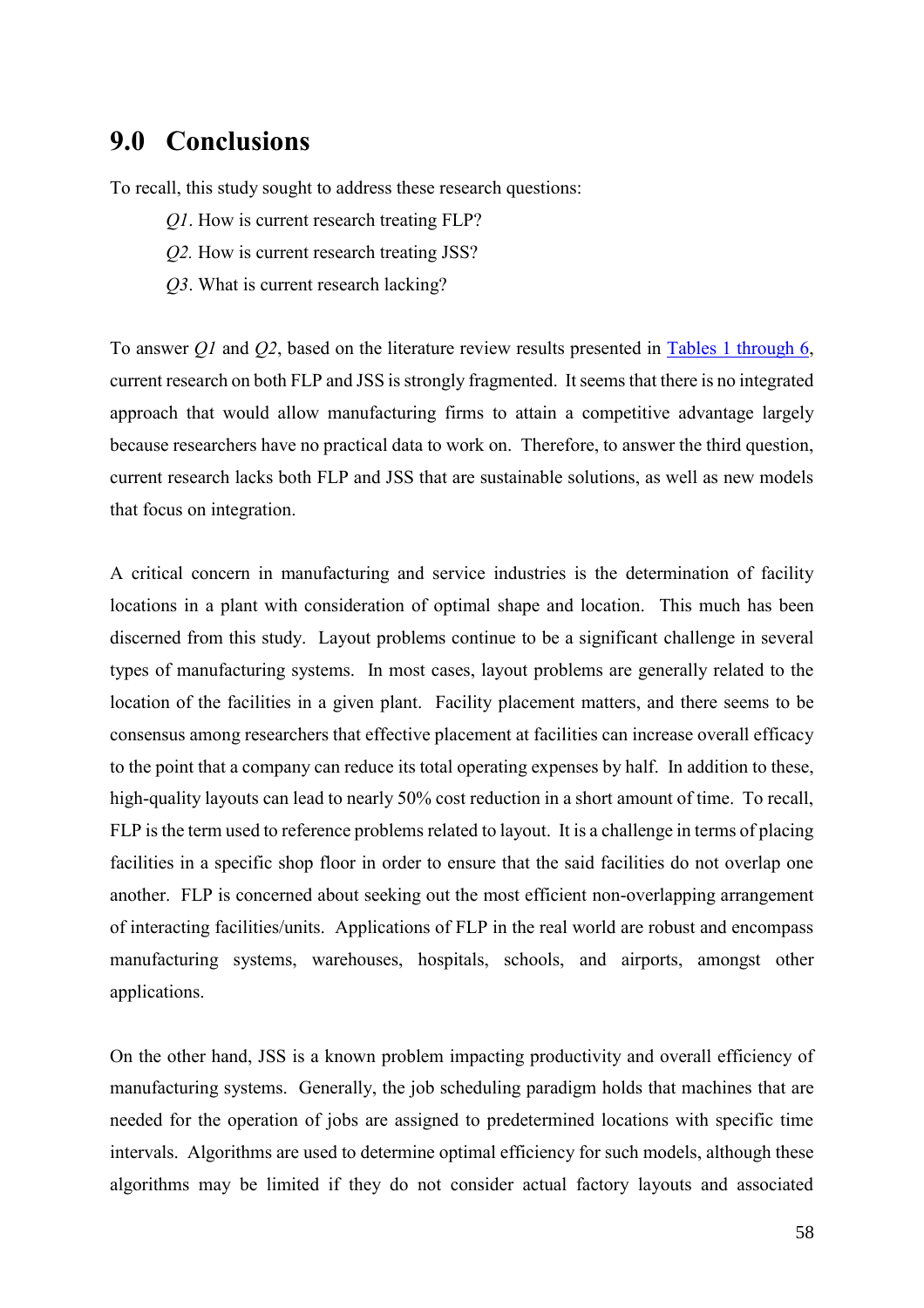constructs. Although in certain areas of work and manufacturing tasks can be completed at the same time, there are usually tasks in manufacturing that cannot be performed simultaneously. Therefore, these tasks entail scheduling, which is a natural human working process undertaken every day without much thought. In comparison, an effective scheduling of processes leads to efficiency and by extension, profitability. Hence, instead of considering this problem in an integrated capacity, most of existing research on the topic tends to separate scheduling and FLP. This much has been discerned in this literature review. At this point in time, it may be said that the choice of layout for the facilities and scheduling would powerfully impact each other's performance, thereby necessitating coordination that can be achieved through integration.

Studying the articles selected for this literature review provides insight into the impacts of planning and scheduling. Both FLP and JSS can be sources of potential competitive advantage because these can reduce manufacturing costs, improve work in process and lead times, as well as increase productivity. However, the challenge at hand is that FLPs have been notoriously complex that effective solutions and methods developed for manufacturing plants should be able to address these complexities. On the other hand, JSS also positively impacts costs and productivity. In spite of new models that emerge out of the work of researchers and practitioners, these models hardly address sustainable operations management, which could be a future area for research. Other future areas for research would be automated JSS that in time could lead to the autonomy of the entire manufacturing system.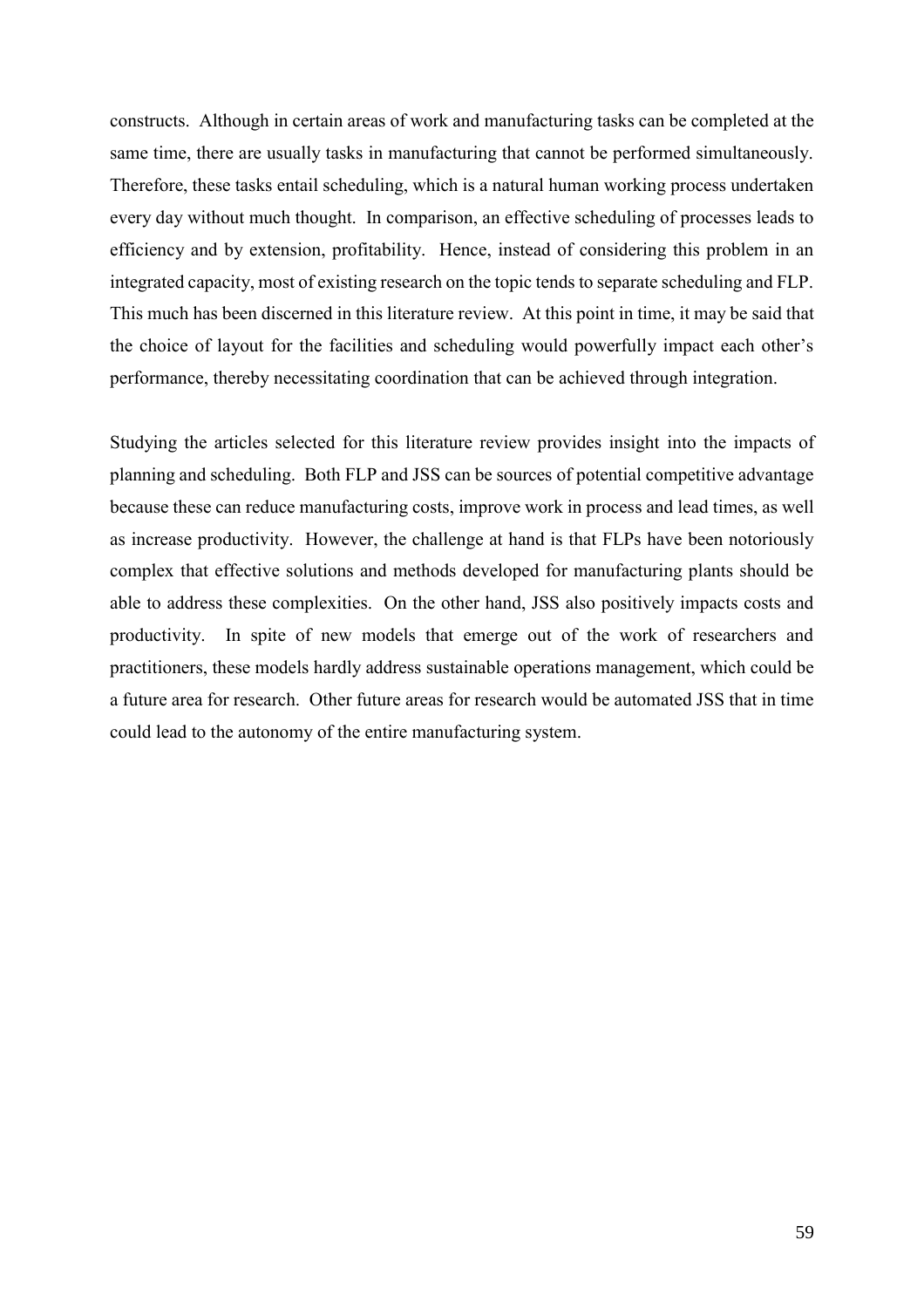## <span id="page-59-0"></span>**References**

- Abalos, E, G Carroli, ME Mackey, and Bergel E. 2001. "Critical Appraisal of Systematic Reviews." *The WHO Reproductive Health Library, Geneva: The World Health Organization*. https://doi.org/10.1111/j.1440-172X.2010.01863.x.
- Ahmadi, Abbas, and Mohammad Reza Akbari Jokar. 2016. "An Efficient Multiple-Stage Mathematical Programming Method for Advanced Single and Multi-Floor Facility Layout Problems." *Applied Mathematical Modelling* 40 (9–10): 5605–20. https://doi.org/10.1016/j.apm.2016.01.014.
- Ahmadi, Abbas, Mir Saman Pishvaee, and Mohammad Reza Akbari Jokar. 2017. "A Survey on Multi-Floor Facility Layout Problems." *Computers and Industrial Engineering* 107: 158–70. https://doi.org/10.1016/j.cie.2017.03.015.
- Alexander, Rachel. 2019. "Emerging Roles of Lead Buyer Governance for Sustainability Across Global Production Networks." *Journal of Business Ethics* 162 (2): 269–90. https://doi.org/10.1007/s10551-019-04199-4.
- Ancoa, Deborah, John Van Maanen, Thomas A Kochan, D Elanor Westney, and Maureen Scully. 2004. *Managing for the Future: Organizational Behavior & Processes*. 3rd ed. Mason: South-Western Cengage Learning. https://doi.org/10.1007/s13398-014-0173-7.2.
- Arisha, Amr, Paul Young, and Mohie El Baradie. 2001. "Job Shop Scheduling Problem: An Overview." *International Conference for Flexible Automation and Intelligent Manufacturing (FAIM 01)*, 682–93.
- Azadeh, A., T. Nazari, and H. Charkhand. 2015. "Optimisation of Facility Layout Design Problem with Safety and Environmental Factors by Stochastic DEA and Simulation Approach." *International Journal of Production Research* 53 (11): 3370–89. https://doi.org/10.1080/00207543.2014.986294.
- Blanchard, Dave. 2012. "Corporate Social Responsibility in the Supply Chain." Industry Week. 2012. https://www.industryweek.com/theeconomy/environment/article/21957516/corporate-social-responsibility-in-the-supplychain.
- Bozorgi, N., M. Abedzadeh, and M. Zeinali. 2015. "Tabu Search Heuristic for Efficiency of Dynamic Facility Layout Problem." *International Journal of Advanced Manufacturing*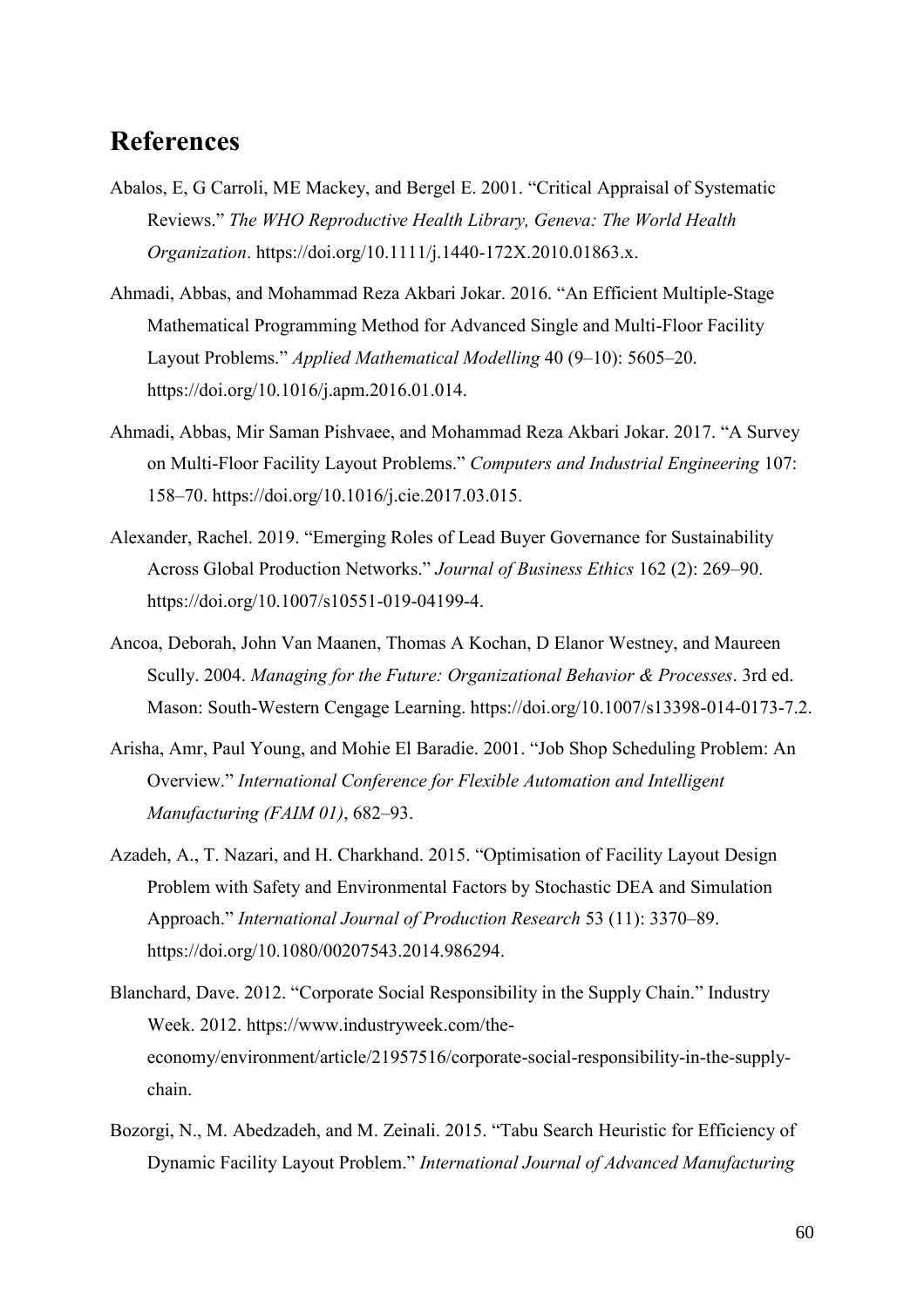*Technology* 77 (1–4): 689–703. https://doi.org/10.1007/s00170-014-6460-9.

- Drira, Amine, Henri Pierreval, and Sonia Hajri-Gabouj. 2007. "Facility Layout Problems: A Survey." *Annual Reviews in Control* 31 (2): 255–67. https://doi.org/10.1016/j.arcontrol.2007.04.001.
- Ebrahimi, Ahmad, Reza Kia, and Alireza Rashidi Komijan. 2016. "Solving a Mathematical Model Integrating Unequal-Area Facilities Layout and Part Scheduling in a Cellular Manufacturing System by a Genetic Algorithm." *SpringerPlus* 5 (1). https://doi.org/10.1186/s40064-016-2773-5.
- Forghani, Kamran, S. M.T. Fatemi Ghomi, and Reza Kia. 2020. "Solving an Integrated Cell Formation and Group Layout Problem Using a Simulated Annealing Enhanced by Linear Programming." *Soft Computing* 24 (15): 11621–39. https://doi.org/10.1007/s00500-019- 04626-8.
- Guan, Chao, Zeqiang Zhang, Silu Liu, and Juhua Gong. 2019. "Multi-Objective Particle Swarm Optimization for Multi-Workshop Facility Layout Problem." *Journal of Manufacturing Systems* 53 (October): 32–48. https://doi.org/10.1016/j.jmsy.2019.09.004.
- Ham, Andy M., and Eray Cakici. 2016. "Flexible Job Shop Scheduling Problem with Parallel Batch Processing Machines: MIP and CP Approaches." *Computers and Industrial Engineering* 102 (November 2016): 160–65. https://doi.org/10.1016/j.cie.2016.11.001.
- Hosseini-Nasab, Hasan, and Leila Emami. 2013. "A Hybrid Particle Swarm Optimisation for Dynamic Facility Layout Problem." *International Journal of Production Research* 51 (14): 4325–35. https://doi.org/10.1080/00207543.2013.774486.
- Houshyar, Afsaneh Nouri, Zulkiflle Bin Leman, Moh Khairol Anuar Mohd Ariffin, Napsiah Ismail, Hojat Pakzad Moghadam, and Hossein Iranmanesh. 2016. "Proposed Linear-Mathematical Model for Configuring Cell and Designing Unequal-Area Facility Layout in Dynamic Cellular Manufacturing System." *International Journal of Industrial and Systems Engineering* 22 (3): 332–57. https://doi.org/10.1504/IJISE.2016.074710.
- Ishii, Kazuyoshi. 2013. "A Production Research to Create New Value of Business Output." *International Journal of Production Research* 51 (23–24): 7313–28. https://doi.org/10.1080/00207543.2013.857441.
- Jolai, Fariborz, Reza Tavakkoli-Moghaddam, and Mohammad Taghipour. 2012. "A Multi-Objective Particle Swarm Optimisation Algorithm for Unequal Sized Dynamic Facility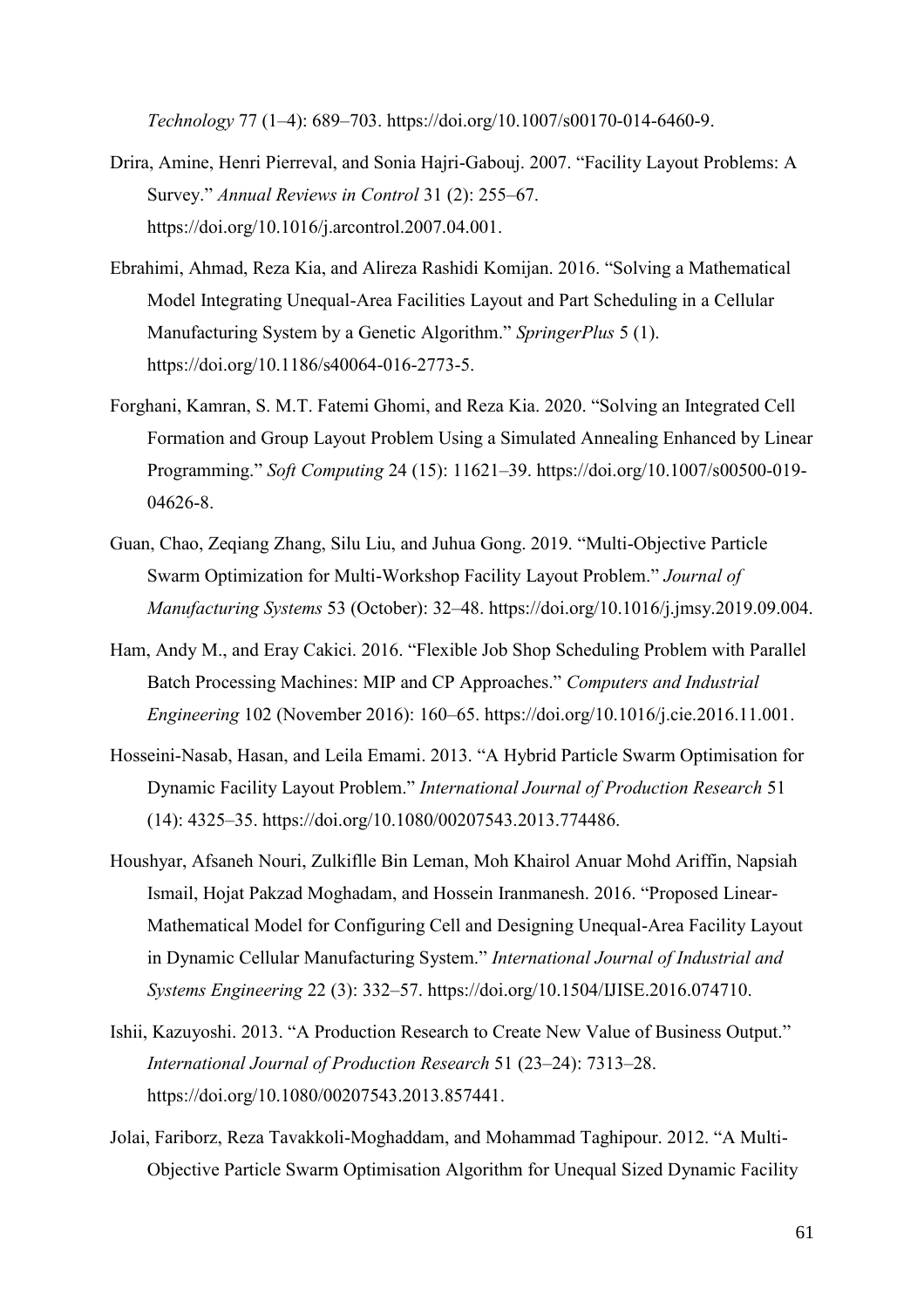Layout Problem with Pickup/Drop-off Locations." *International Journal of Production Research* 50 (15): 4279–93. https://doi.org/10.1080/00207543.2011.613863.

- Kamoshida, Ryota. 2018. "Concurrent Optimization of Job Shop Scheduling and Dynamic and Flexible Facility Layout Planning." *2018 5th International Conference on Industrial Engineering and Applications, ICIEA 2018*, 289–93. https://doi.org/10.1109/IEA.2018.8387112.
- Khaksar-Haghani, Fahime, Reza Kia, Iraj Mahdavi, Nikbakhsh Javadian, and Mohammad Kazemi. 2011. "Multi-Floor Layout Design of Cellular Manufacturing Systems." *International Journal of Management Science and Engineering Management*, no. November 2013: 356–65. https://doi.org/http://dx.doi.org/10.1080/17509653.2011.10671184.
- Kia, R., H. Shirazi, N. Javadian, and R. Tavakkoli-Moghaddam. 2014. "Designing Group Layout of Unequal-Area Facilities in a Dynamic Cellular Manufacturing System with Variability in Number and Shape of Cells." *International Journal of Production Research* 53 (11): 3390–3418. https://doi.org/10.1080/00207543.2014.986295.
- Kuhpfahl, Jens. 2015. *Job Shop Scheduling with Consideration of Due Dates*. Halle: Springer Gabler. https://doi.org/10.1007/978-3-658-10292-0.
- Kulturel-Konak, Sadan, and Abdullah Konak. 2013. "Linear Programming Based Genetic Algorithm for the Unequal Area Facility Layout Problem." *International Journal of Production Research* 51 (14): 4302–24. https://doi.org/10.1080/00207543.2013.774481.
- Kumar, Ravi, and Surya Prakash Singh. 2018. "Cellular Facility Layout Problem: A Case of Tower Manufacturing Industry." *Management of Environmental Quality: An International Journal* 30 (6): 1345–60. https://doi.org/10.1108/MEQ-04-2018-0076.
- Laarhoven, Peter J.M. Van, Emile H.L. Aarts, and Jan Karel Lenstra. 1992. "Job Shop Scheduling by Simulated Annealing." *Operations Research* 40 (1): 113–25. https://doi.org/10.1287/opre.40.1.113.
- Lei, Deming, Youlian Zheng, and Xiuping Guo. 2017. "A Shuffled Frog-Leaping Algorithm for Flexible Job Shop Scheduling with the Consideration of Energy Consumption." *International Journal of Production Research* 55 (11): 3126–40. https://doi.org/10.1080/00207543.2016.1262082.
- Li, Jun Qing, Quan Ke Pan, and Jing Chen. 2012. "A Hybrid Pareto-Based Local Search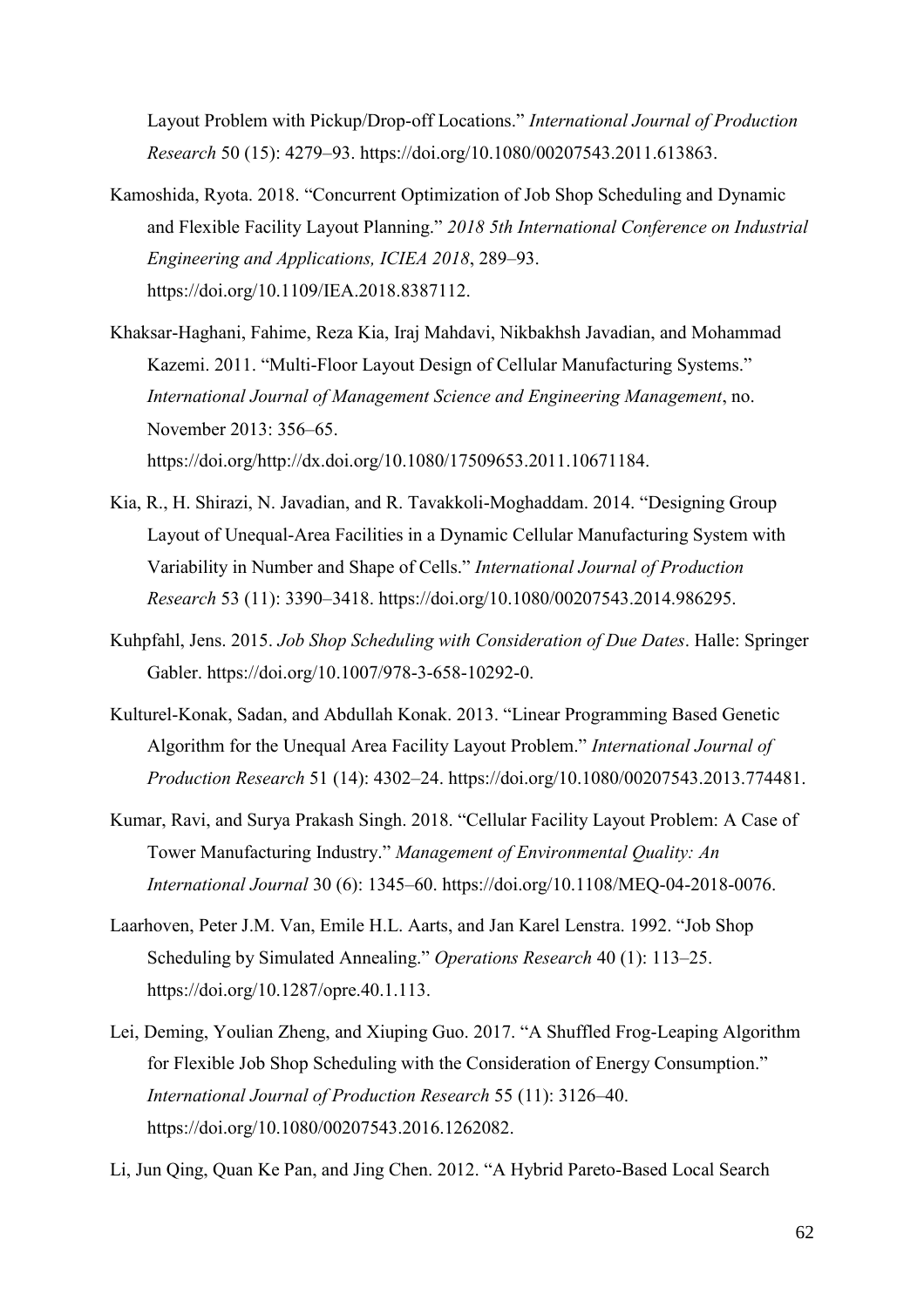Algorithm for Multi-Objective Flexible Job Shop Scheduling Problems." *International Journal of Production Research* 50 (4): 1063–78. https://doi.org/10.1080/00207543.2011.555427.

- Liggett, Robin S. 2000. "Automated Facilities Layout: Past, Present and Future." *Automation in Construction* 9 (2): 197–215. https://doi.org/10.1016/S0926-5805(99)00005-9.
- Linz, Peter. 1988. "A Critique of Numerical Analysis." *Bulletin of the American Mathematical Society* 19 (2): 407–16. https://doi.org/10.1090/S0273-0979-1988-15682- 0.
- Liu, Jingfa, Huiyun Zhang, Kun He, and Shengyi Jiang. 2018. "Multi-Objective Particle Swarm Optimization Algorithm Based on Objective Space Division for the Unequal-Area Facility Layout Problem." *Expert Systems with Applications* 102: 179–92. https://doi.org/10.1016/j.eswa.2018.02.035.
- Lu, T. P., T. M. Chang, and Y. Yih. 2005. "Production Control Framework for Supply Chain Management - An Application in the Elevator Manufacturing Industry." *International Journal of Production Research* 43 (20): 4219–33. https://doi.org/10.1080/00207540500142167.
- Manzini, Riccardo, Riccardo Accorsi, and Marco Bortolini. 2014. "Operational Planning Models for Distribution Networks." *International Journal of Production Research* 52 (1): 89–116. https://doi.org/10.1080/00207543.2013.828168.
- Matai, Rajesh, S. P. Singh, and M. L. Mittal. 2013. "Modified Simulated Annealing Based Approach for Multi Objective Facility Layout Problem." *International Journal of Production Research* 51 (14): 4273–88. https://doi.org/10.1080/00207543.2013.765078.
- McCourt, Roisin, John James Power, and Marie Glackin. 2013. "General Nurses' Experiences of End-of-Life Care in the Acute Hospital Setting: A Literature Review." *International Journal of Palliative Nursing* 19 (10): 510–16. https://doi.org/10.12968/ijpn.2013.19.10.510.
- McKendall, Alan R., and Wen Hsing Liu. 2012. "New Tabu Search Heuristics for the Dynamic Facility Layout Problem." *International Journal of Production Research* 50 (3): 867–78. https://doi.org/10.1080/00207543.2010.545446.
- Meng, Tao, Quan Ke Pan, and Hong Yan Sang. 2018. "A Hybrid Artificial Bee Colony Algorithm for a Flexible Job Shop Scheduling Problem with Overlapping in Operations."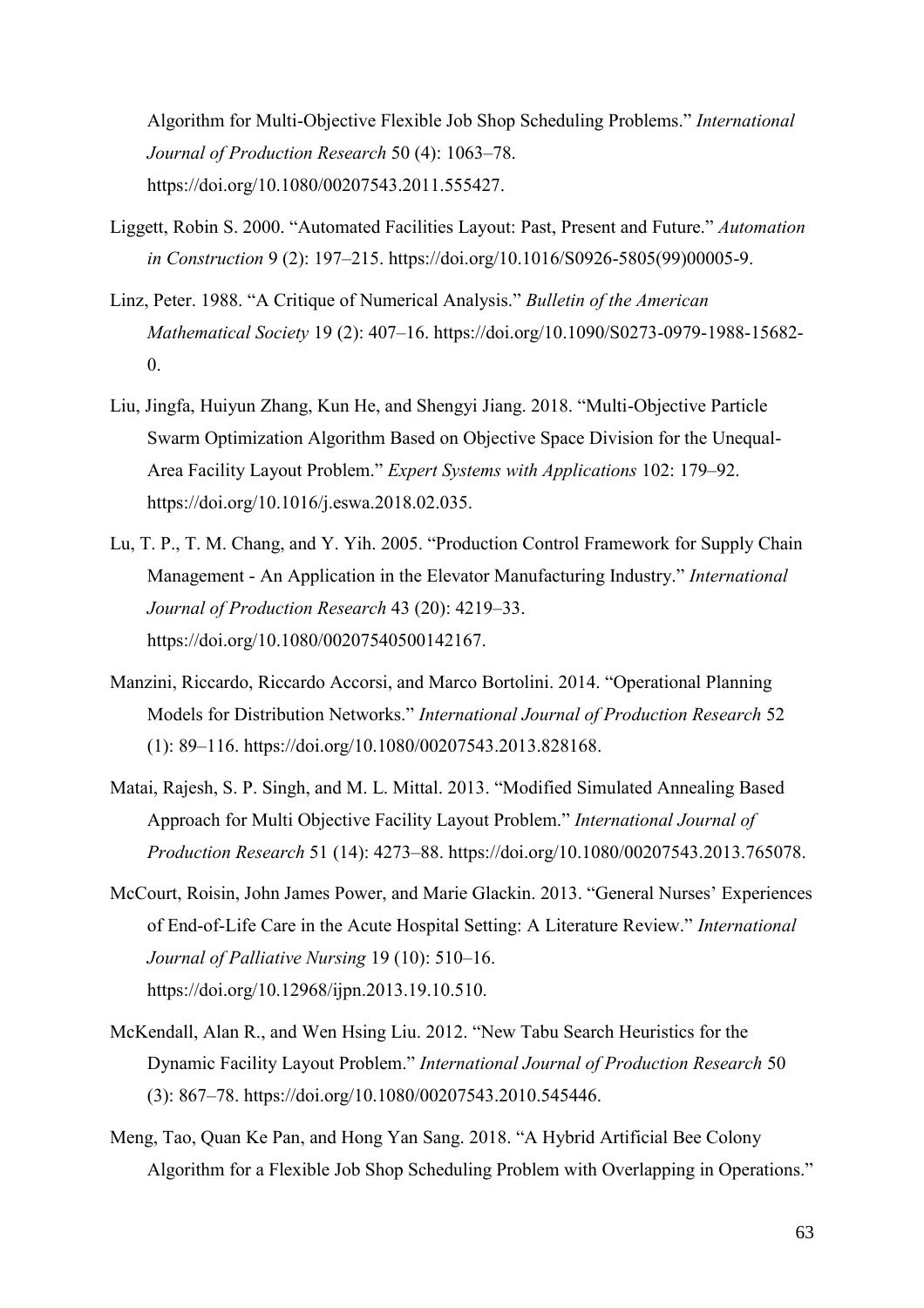*International Journal of Production Research* 56 (16): 5278–92. https://doi.org/10.1080/00207543.2018.1467575.

- Mohamadi, A., S. Ebrahimnejad, R. Soltani, and M. Khalilzadeh. 2019. "An Integrated Approach Based on a Bi-Level Genetic Algorithm and a Combined Zone-LP for the Facility Layout Problem." *South African Journal of Industrial Engineering* 30 (4): 87– 101. https://doi.org/10.7166/30-4-2192.
- Moslemipour, Ghorbanali, Tian Soon Lee, and Dirk Rilling. 2011. "A Review of Intelligent Approaches for Designing Dynamic and Robust Layouts in Flexible Manufacturing Systems." *International Journal of Advanced Manufacturing Technology* 60 (1–4): 11– 27. https://doi.org/10.1007/s00170-011-3614-x.
- Naderi, Bahman, and Ahmed Azab. 2015. "An Improved Model and Novel Simulated Annealing for Distributed Job Shop Problems." *International Journal of Advanced Manufacturing Technology* 81 (1–4): 693–703. https://doi.org/10.1007/s00170-015- 7080-8.
- Nadia, Nurul, and Lai-Soon. 2016. "Heuristics and Metaheuristics Approaches for Facility Layout Problems : A Survey." *Pertanika Journal of Scholarly Research Reviews* 2 (3): 62–76.
- Navidi, Hamidreza, Mahdi Bashiri, and Masume Messi Bidgoli. 2012. "A Heuristic Approach on the Facility Layout Problem Based on Game Theory." *International Journal of Production Research* 50 (6): 1512–27. https://doi.org/10.1080/00207543.2010.550638.
- Ning, Xiu, and Pingke Li. 2018. "A Cross-Entropy Approach to the Single Row Facility Layout Problem." *International Journal of Production Research* 56 (11): 3781–94. https://doi.org/10.1080/00207543.2017.1399221.
- Peng, Yunfang, Tian Zeng, Lingzhi Fan, Yajuan Han, Beixin Xia, and Xinchang Wang. 2018. "An Improved Genetic Algorithm Based Robust Approach for Stochastic Dynamic Facility Layout Problem." *Discrete Dynamics in Nature and Society* 2018. https://doi.org/10.1155/2018/1529058.
- Ripon, Kazi Shah Nawaz, Kyrre Glette, Mats Hovin, and Jim Torresen. 2012. "Job Shop Scheduling with Transportation Delays and Layout Planning in Manufacturing Systems: A Multi-Objective Evolutionary Approach." *Lecture Notes in Computer Science (Including Subseries Lecture Notes in Artificial Intelligence and Lecture Notes in*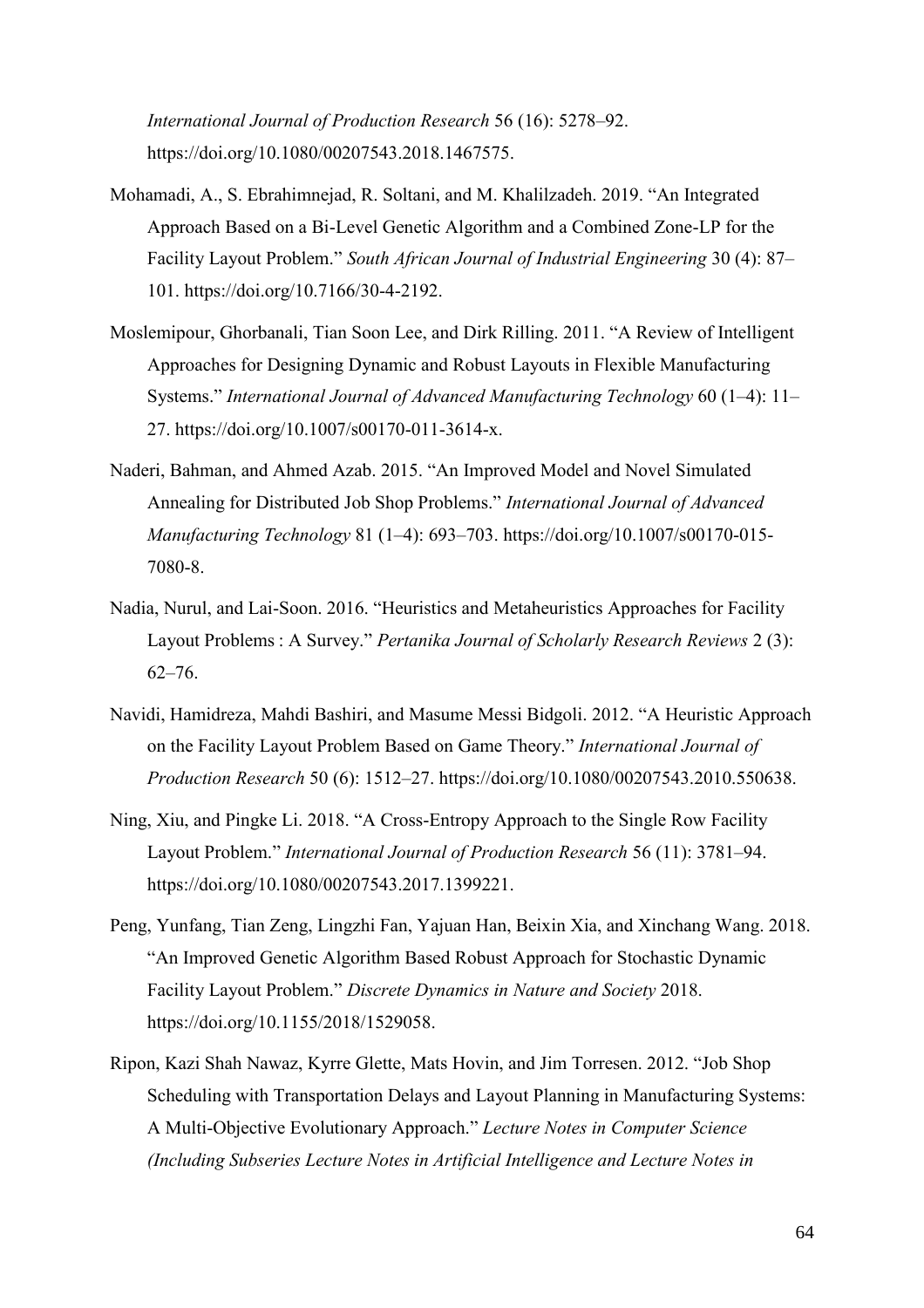*Bioinformatics)* 7326 LNAI: 209–19. https://doi.org/10.1007/978-3-642-31368-4\_25.

- Ripon, Kazi Shah Nawaz, and Jim Torresen. 2014. "Integrated Job Shop Scheduling and Layout Planning: A Hybrid Evolutionary Method for Optimizing Multiple Objectives." *Evolving Systems* 5 (2): 121–32. https://doi.org/10.1007/s12530-013-9092-7.
- Robinson, David, and Val Reed, eds. 1998. *The A-Z of Social Research Jargon*. New York: Routledge.
- Şahinkoç, Mert, and Umit Bilge. 2018. "Facility Layout Problem with QAP Formulation under Scenario-Based Uncertainty." *Infor* 56 (4): 406–27. https://doi.org/10.1080/03155986.2018.1424445.
- Salmani, Mohammad Hassan, Kourosh Eshghi, and Hossein Neghabi. 2015. "A Bi-Objective MIP Model for Facility Layout Problem in Uncertain Environment." *International Journal of Advanced Manufacturing Technology* 81 (9–12): 1563–75. https://doi.org/10.1007/s00170-015-7290-0.
- Schniederjans, Mark J, Stephen B LeGrand, Arthur V Hill, Michael Watson, Sara Lewis, Peter Cacioppi, and Jay Jayaraman. 2013. *Supply Chain Design (Collection)*. New Jersey: Pearson.
- Shukla, M., N. Shukla, M. K. Tiwari, and F. T.S. Chan. 2009. "Integrated Model for the Batch Sequencing Problem in a Multi-Stage Supply Chain: An Artificial Immune System Based Approach." *International Journal of Production Research* 47 (4): 1015– 37. https://doi.org/10.1080/00207540601158807.
- Siebert, Matias, Kelly Bartlett, Haejoong Kim, Shabbir Ahmed, Junho Lee, Dima Nazzal, George Nemhauser, and Joel Sokol. 2018. "Lot Targeting and Lot Dispatching Decision Policies for Semiconductor Manufacturing: Optimisation under Uncertainty with Simulation Validation." *International Journal of Production Research* 56 (1–2): 629–41. https://doi.org/10.1080/00207543.2017.1387679.
- Singh, S. P., and V. K. Singh. 2010. "An Improved Heuristic Approach for Multi-Objective Facility Layout Problem." *International Journal of Production Research* 48 (4): 1171– 94. https://doi.org/10.1080/00207540802534731.
- Singh, S. P., and V. K. Singh. 2011. "Three-Level AHP-Based Heuristic Approach for a Multi-Objective Facility Layout Problem." *International Journal of Production Research* 49 (4): 1105–25. https://doi.org/10.1080/00207540903536148.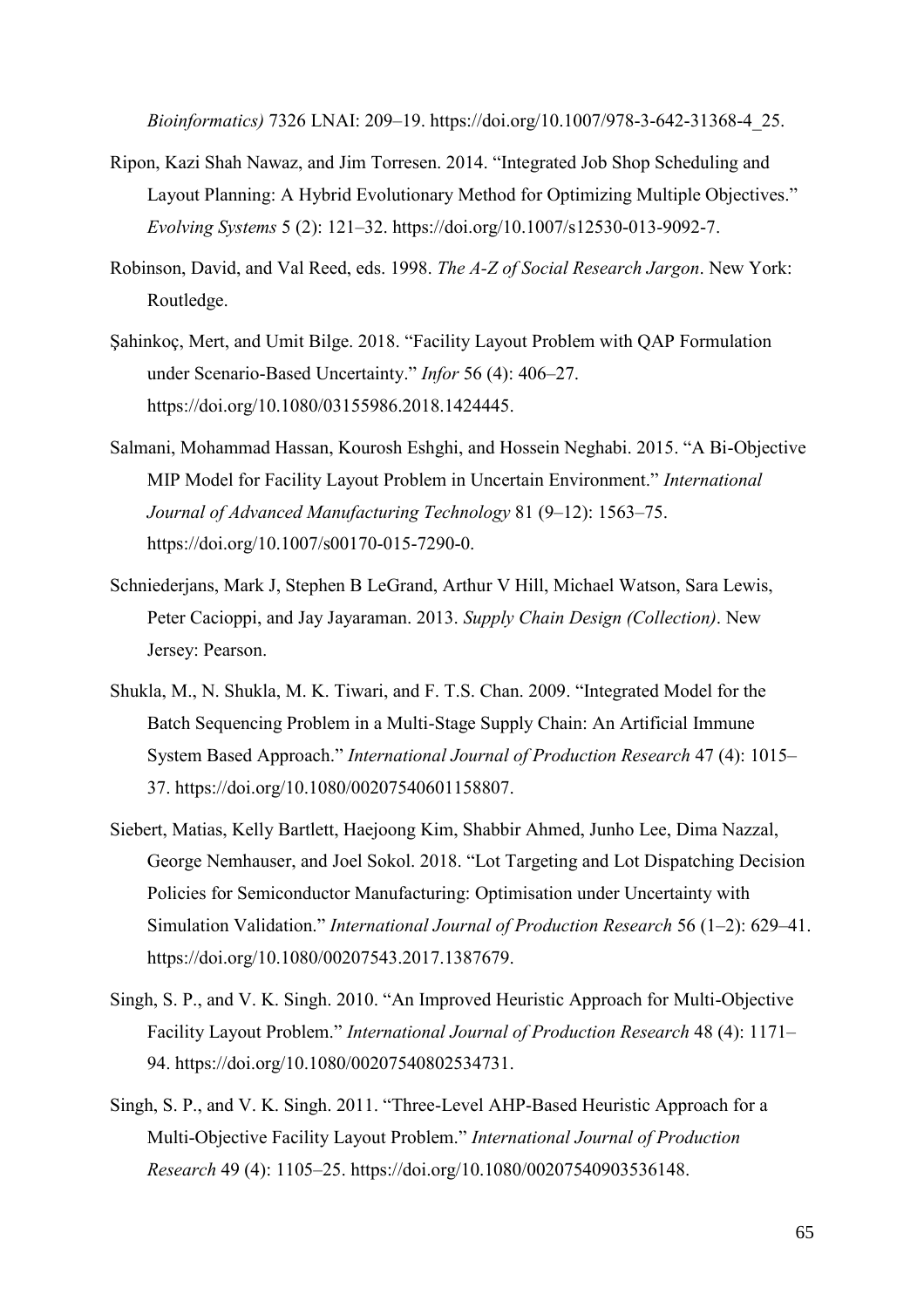- Snyder, Hannah. 2019. "Literature Review as a Research Methodology: An Overview and Guidelines." *Journal of Business Research* 104 (March): 333–39. https://doi.org/10.1016/j.jbusres.2019.07.039.
- Soto, Ricardo, Broderick Crawford, Jose M. Lanza-Gutierrez, Rodrigo Olivares, Pablo Camacho, Gino Astorga, Hanns de la Fuente-Mella, Fernando Paredes, and Carlos Castro. 2019. "Solving the Manufacturing Cell Design Problem through an Autonomous Water Cycle Algorithm." *Applied Sciences (Switzerland)* 9 (22): 1–22. https://doi.org/10.3390/app9224736.
- Tayal, Akash, Angappa Gunasekaran, Surya Prakash Singh, Rameshwar Dubey, and Thanos Papadopoulos. 2016. "Formulating and Solving Sustainable Stochastic Dynamic Facility Layout Problem: A Key to Sustainable Operations." *Annals of Operations Research* 253 (1): 621–55. https://doi.org/10.1007/s10479-016-2351-9.
- Taylor, Frederick W. 1911. *The Principles of Scientific Management*. New York: Harper & Brothers.
- Tuzkaya, Gülfem, Bahadir Gülsün, Umut R. Tuzkaya, Semih Onut, and Ender Bildik. 2011. "A Comparative Analysis of Meta-Heuristic Approaches for Facility Layout Design Problem: A Case Study for an Elevator Manufacturer." *Journal of Intelligent Manufacturing* 24 (2): 357–72. https://doi.org/10.1007/s10845-011-0599-0.
- Xiao, Y. J., Y. Zheng, L. M. Zhang, and Y. H. Kuo. 2016. "A Combined Zone-LP and Simulated Annealing Algorithm for Unequal-Area Facility Layout Problem." *Advances in Production Engineering And Management* 11 (4): 259–70. https://doi.org/10.14743/apem2016.4.225.
- Yang, Chang Lin, Shan Ping Chuang, and Tsung Shing Hsu. 2011. "A Genetic Algorithm for Dynamic Facility Planning in Job Shop Manufacturing." *International Journal of Advanced Manufacturing Technology* 52 (1–4): 303–9. https://doi.org/10.1007/s00170- 010-2733-0.
- Yao, Xifan, and Yingzi Lin. 2016. "Emerging Manufacturing Paradigm Shifts for the Incoming Industrial Revolution." *International Journal of Advanced Manufacturing Technology* 85 (5–8): 1665–76. https://doi.org/10.1007/s00170-015-8076-0.
- Zhang, Sicheng, and Tak Nam Wong. 2017. "Flexible Job-Shop Scheduling/Rescheduling in Dynamic Environment: A Hybrid MAS/ACO Approach." *International Journal of*